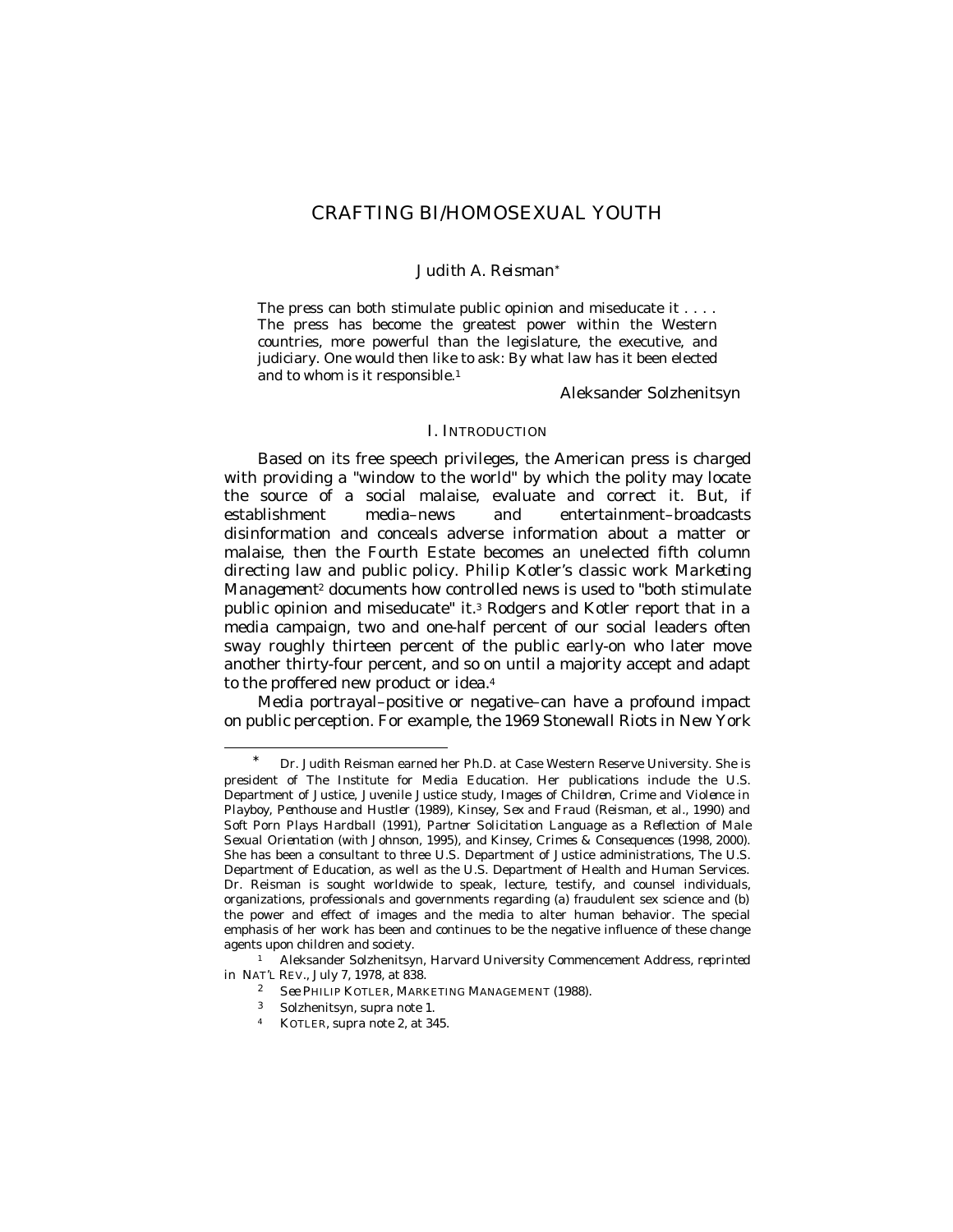are widely considered to have been a turning point for homosexuality. The riots are widely perceived to have been a response to police harassment of innocent homosexual patrons in a gay bar.<sup>5</sup> However, the riots actually were the result of a police raid on a center for drug trafficking, boy prostitution, and pederasts. $6$  In that vein, this article will offer evidence of widespread media and academic censorship and misrepresentation, the end result of which is a controlled and distorted public debate about homosexuality, now called "gay" rights.

#### II. CLEANING UP THE GAY IMAGE

# *A. The Press' Complicity*

The National Lesbian and Gay Journalists Association (NLGJA) recently boasted that although homosexuals are less than two percent of the population, three-fourths of the people who decide the content of the front page of the *New York Times* are homosexual.7 The NLGJA website states that it "works from within the news industry to foster fair and accurate coverage of lesbian and gay issues. NLGJA opposes workplace bias against all minorities and provides professional development for its members."8 Much of the Fourth Estate currently discriminates by employing only bi/homosexuals to cover "sexual orientation" issues, further compromising the public's ability to obtain unbiased reports.9 On the evidence, what the NLGJA views as "fair" and "accurate" and what it views as "bias" evidences a serious conflict of interest.

Joseph Farah, editor-in-chief of *WorldNetDaily,* described the problem as follows: "There's an indelicate old newspaper saying that summarizes succinctly the way the industry traditionally viewed the issue of personal and journalistic conflicts of interest. The curmudgeonly city editor would say to his reporter, 'Hey, I don't care if you sleep with elephants, just don't cover the circus.'"<sup>10</sup>

That was the American journalistic standard for a long time, right up until the 1970s. Today people sleeping in the elephant tent, the

<sup>5</sup> LONG ROAD TO FREEDOM: ADVOCATE HISTORY OF THE GAY AND LESBIAN MOVEMENT 17-21, 84, 263 (Mark Thompson ed., 1994).

<sup>6</sup> *See infra* Appendix A.

<sup>7</sup> For an extensive discussion on "gay" media bias see Charles W. Socarides, *Thought Reform and the Psychology of Homosexual Advocacy*, *in* COLLECTED PAPERS FROM THE NARTH ANNUAL CONFERENCE (1995), *available at* http://www.leaderu.com/orgs/narth/1995papers/socarides.html.

<sup>8</sup> National Lesbian & Gay Journalists Association, NLJA Mission, *at* www.nlgja.org (last visited Apr. 2, 2002).

<sup>9</sup> Peter LaBarbera, *Dirkhising Bondage/Torture Like Those in Homosexual Safe Sadistic Publications,* 7 LAMBDA REP. ON HOMOSEXUALITY 1, 1-2 (Feb. 2000).

<sup>10</sup> Joseph Farah, Activists in the Newsroom, World Net Daily, Aug. 9, 2000, at http://wwww.worldnetdaily.com/news/article.asp?ARTICLE\_ID=15022.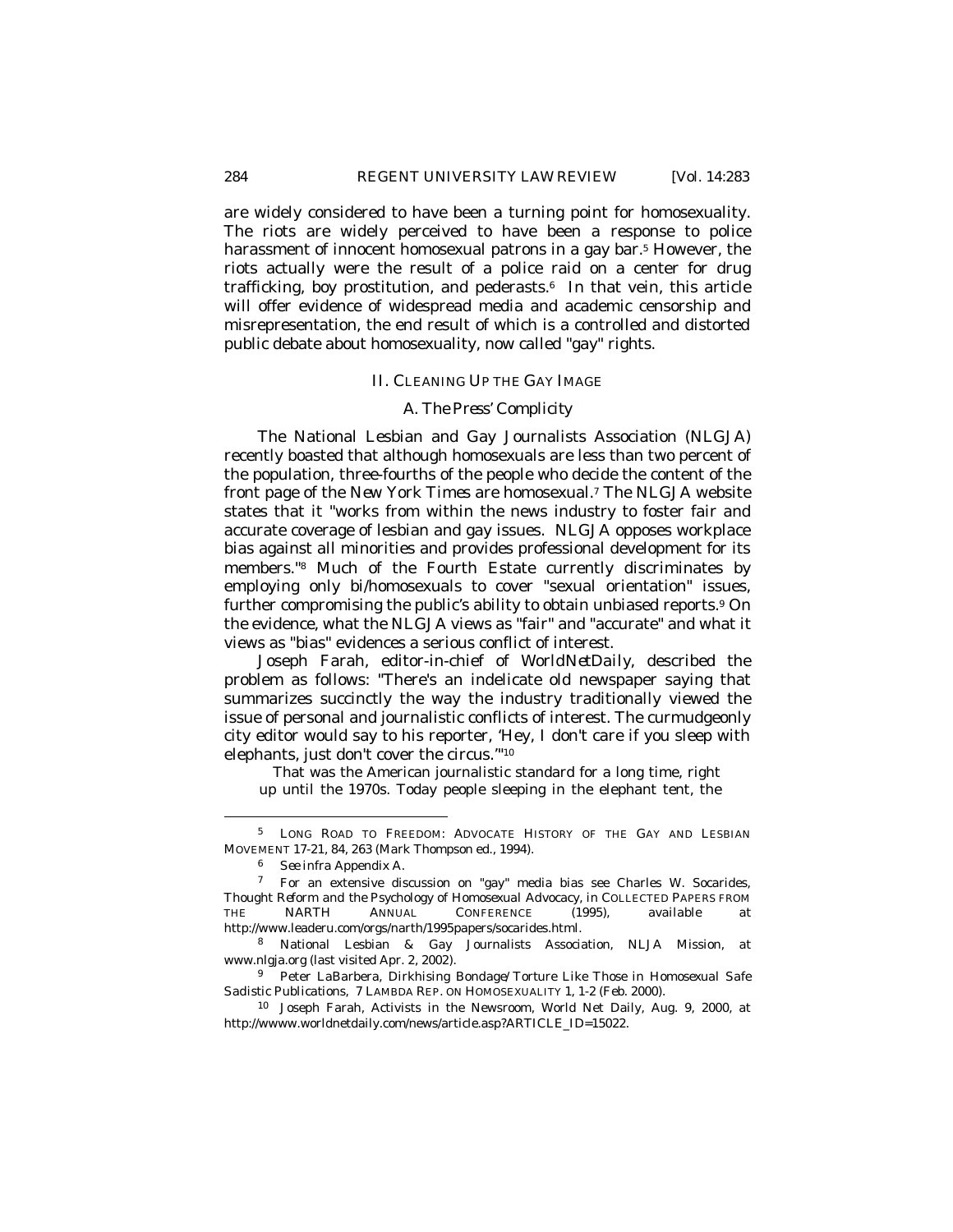hyena cage, the sheep exhibit, and the gerbil display are covering the circus. In the last quarter-decade, American journalism has transitioned from a profession of disinterested chroniclers to one more akin to a band of lobbyists using the press to support activist causes.

One of the most effective pressure groups in this brave new media world is the NLGJA. Farah reported:

Have you ever wondered why coverage of homosexuals and their cause is so universally positive? Now you know. The NLGJA's president works at the *Dallas Morning News*. One vice president works at *CNN*. Another works at *Newsday*. The treasurer works at the *New York Times*. The secretary works for *USA Today*. Looks like they've got most of the bases covered.

Barbara Walters, Lesley Stahl, *New York Times* Publisher Arthur Ochs Sulzberger, all . . . have participated in previous NLGJA events.<sup>11</sup>

Moreover, on September 13, Farah reported on the NLGJA convention in San Francisco:

I told you this conference was important for one reason -- it's the best example of how our national press corps has become a band of activists, promoting political and cultural causes under the guise of objective news reporting.

While I have been chronicling the activities of [NLGJA] for several years, it wasn't until the 10th anniversary convention in San Francisco last weekend that the group truly came out of the closet with regard to its own activist agenda.

This is not, as the group has portrayed itself, a "professional organization" that promotes higher standards, or gives its members a chance to compare notes, or an outfit that plans good parties for homosexual journalists once a year. It is, instead, a group that has bent so far toward changing the newsroom culture that the big debate in San Francisco was whether journalists should even bother getting other points of view on homosexuals' issues and stories.

. . . . CBS correspondent and NLJGA member Jeffrey Kofman made his thinking clear: "The argument (is): Why do we constantly see in coverage of gay and lesbian, bisexual and transgender issues the homophobes and the fag-haters quoted in stories when, of course, we don't do that with Jews, blacks, et cetera?"

Paula Madison, vice president of diversity at NBC and news director for the NBC's New York City affiliate WNBC, added: "I agree with him. I don't see why we would seek out . . . the absurd, inane point of view just to get another point of view." . . . .

Up until now, lip service has been paid to the notion of balance in the press. Even though we all know it is a myth and that the corporate

-

. . . .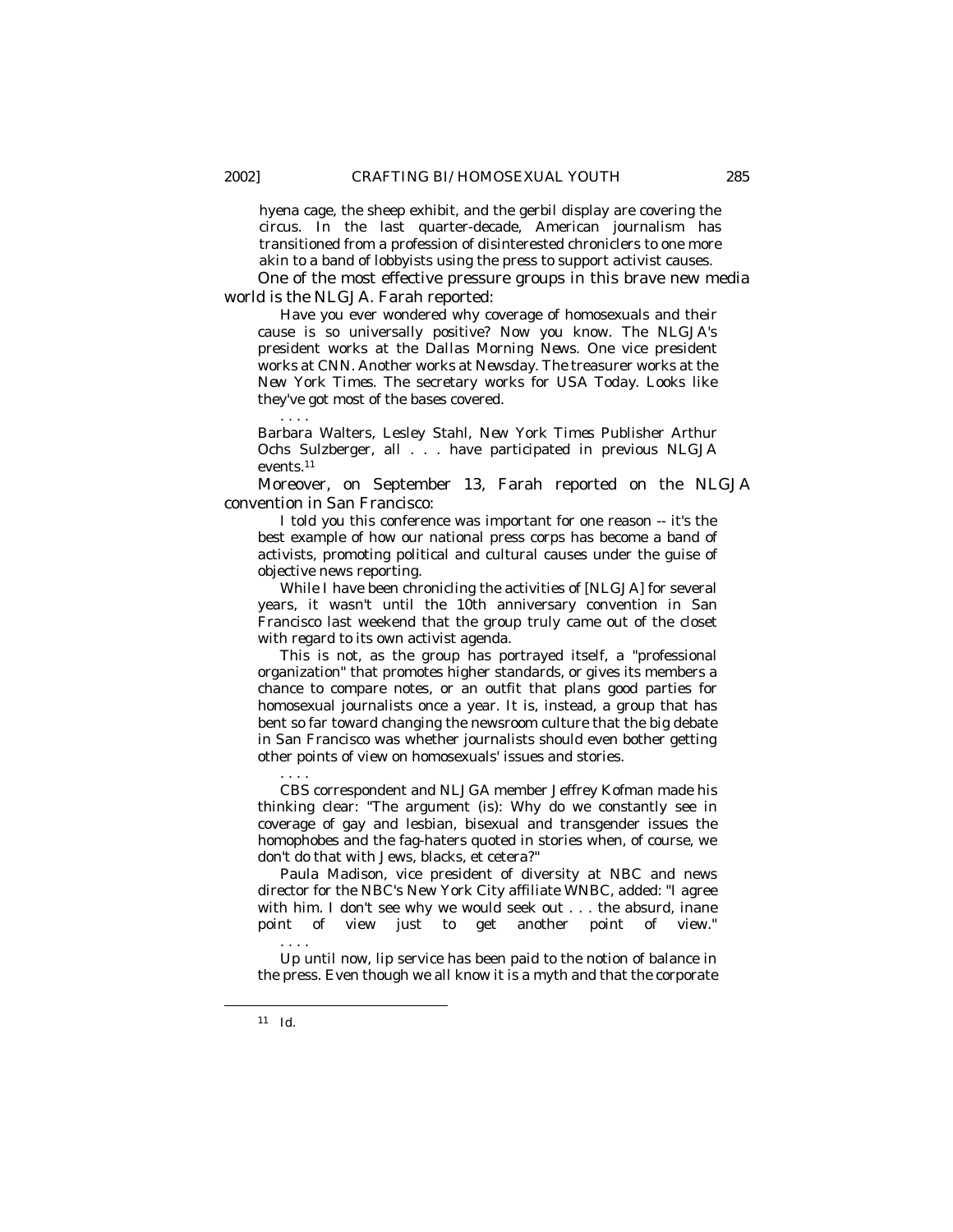media are in bed with the very groups they claim to be covering objectively, there was a "pretense" toward fairness. That's gone. Hasta la vista. Bye-bye.<sup>12</sup>

The mainstream press has ignored recent studies confirming the hisorical professional view that homosexuality is correlated with disorder. In 1999, the *Archives of General Psychiatry* published two studies correlating homosexuality with significantly higher levels of mental illness than among the population at large.13 Yet a *Westlaw* search did not reveal a single newspaper story in the United States on either of the two studies. Even before those studies were published, George Rekers, the pioneering researcher in the study *Gender Identity Disorder*, said that "it would now appear logical that homosexuality per se be re-examined as a mental disorder."14 Yet the press rarely covers scientific research unfavorable to gay activists. Instead, politically incorrect researchers like Rekers are ignored. On the other hand, the press repeatedly cites studies as "fact" that allege homosexuality is biologically determined.<sup>15</sup> Though the NLGJA has only recently become so blatant<sup>16</sup> about its agenda, such blatancy is the product of a well considered and brilliantly executed strategy that began about the time the NGLJA was founded. Below is the diagram provided by homosexual activists Marshall Kirk and Hunter Madsen in *After The Ball*, addressing what they call their "conspiracy" (in their own words).<sup>17</sup> Kirk's psychological background and Madsen's Madison Avenue commercial advertising background enabled the two Harvard graduates

<sup>17</sup> *See* MARSHAL KIRK & HUNTER MADSEN, AFTER THE BALL: HOW AMERICA WILL CONQUER ITS FEAR AND HATRED OF GAYS IN THE 90S (1989).

<sup>12</sup> Joseph Farah, *Activist-journalists Out of the Closet*, WORLD NET DAILY, Sep. 13, 2000, *at* http://www.worldnetdaily.com/news/article.asp?ARTICLE\_ID=15046*.*

<sup>13</sup> *See* David M. Fergusson et al., *Is Sexual Orientation Related to Mental Health Problems and Suicidality in Young People?*, 56 ARCHIVES GEN. PSYCHIATRY 876 (1999); Richard Herrell et al., *Sexual Orientation and Suicidality*: *Co-twin Control Study in Adult Men*, 56 ARCHIVES GEN. PSYCHIATRY 867 (1999).

<sup>14</sup> George Rekers, *Gender Identity Disorder*, 1 J. HUM. SEXUALITY 16 (1996), *available at* http://www.leaderu.com/softcopy/jhs/rekers.pdf (last visited Apr. 2, 2002).

<sup>15</sup> *See* KATHRYN C. MONTGOMERY, TARGET: PRIME TIME, ADVOCACY GROUPS AND THE STRUGGLE OVER ENTERTAINMENT TELEVISION (1989). In Chapter Five: *Invisibility and Influence,* Montgomery documents the role of the "Gay Activist Alliance," later the "National Gay Task Force" with its offshoot the "Gay Media Task Force," in massive lobbying, engaging in sit-down strikes in offices and otherwise influencing both the press and the entertainment media, "sensitizing network decision makers to the nuances of behavior of which gays approved or disapproved." *Id.* at 88. "Activist leaders used the mainstream press to publicize their campaign and to generate support from people outside the gay community." *Id.* at 82. "[T]he National Gay Task Force regularly provided media decision makers with statistics and research to dispel commonly held myths about homosexuality . . . helping the networks in their own self-censorship process . . . enhanced and supported by the infrastructure of gays working in the industry." *Id.* at 87.

<sup>16</sup> Farah, *supra* note 12.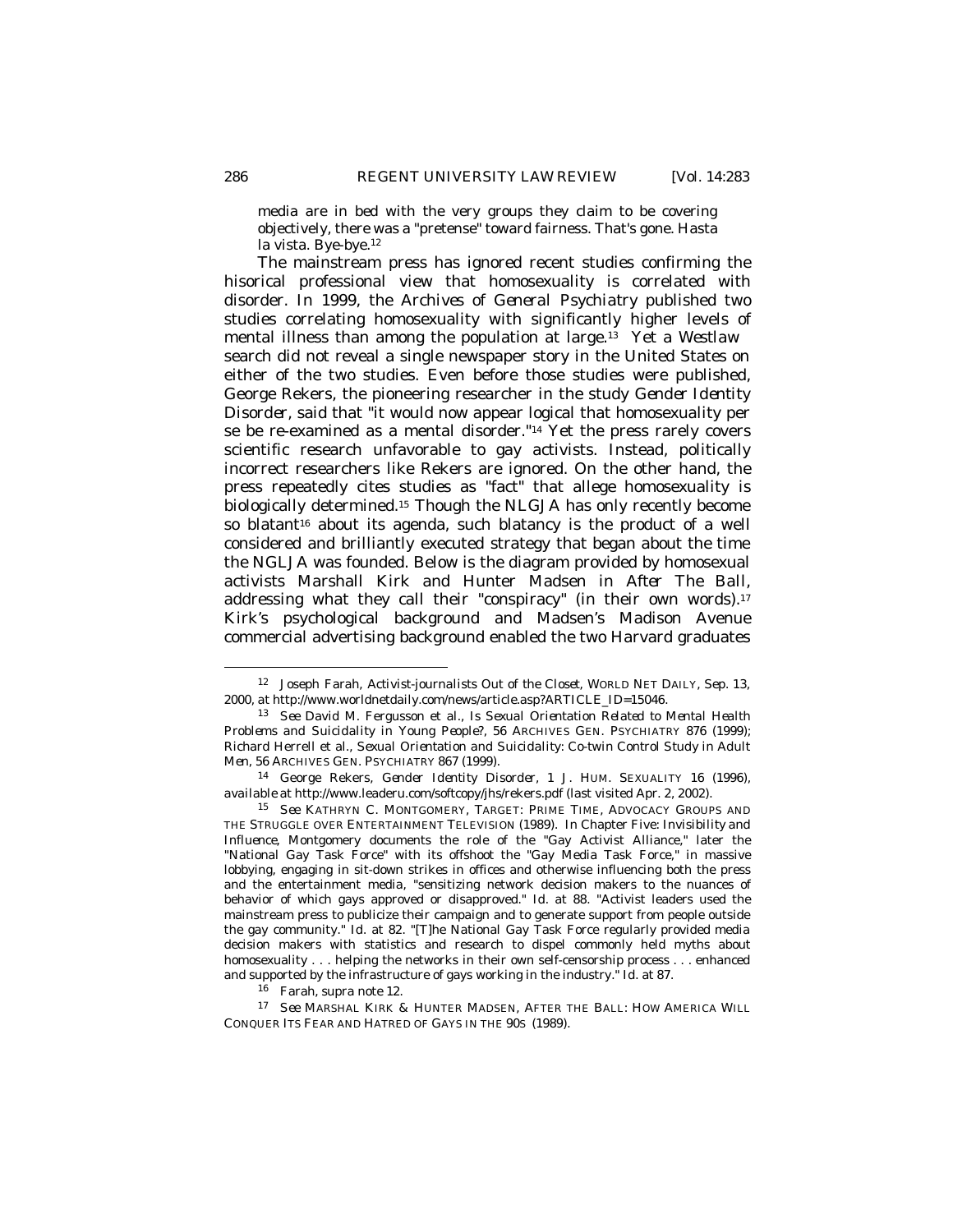to market a new homosexual public face. Kirk and Madsen argued that the AIDS epidemic *could* conquer American resistance to Gays in the '90s.<sup>18</sup> The Kirk and Madsen "conspiracy" urges the homosexual movement to cite the research of Alfred Kinsey (now discredited, especially his false claims of ten to thirty-seven percent male homosexuality).<sup>19</sup> They also suggest covering up male homosexual promiscuity and predation toward youth and boys by claiming to be traditionalists and faultless victims of religious bigotry.20 Kirk and Madsen's "Portfolio of Pro-Gay Advertising"21 has been the national model for these pro-gay arguments. To change public attitudes toward homosexuals, Kirk and Madsen explain, activists must target an "unbigoted" audience, i.e. children.<sup>22</sup> Instead of free and open debate, Kirk and Madsen advocate silencing critics, desensitizing mainstream America to bi/homosexuality, "jamming" any contrary information, and converting and mobilizing sympathetic political forces.<sup>23</sup>

| Intransigents  | <b>Ambivalent Skeptics</b> |                         | <b>Friends</b>  |
|----------------|----------------------------|-------------------------|-----------------|
|                | Passive-<br>Negative       | Ambivalent-<br>Positive |                 |
| <b>SILENCE</b> | <b>DESENSITIZE</b>         | <b>JAM/CONVERT</b>      | <b>MOBILIZE</b> |

KIRK AND MADSEN, AFTER THE BALL 177 (1989).

Even now, purging or silencing critics from mainstream academic and media channels involves demonizing those they cannot "desensitize."24 Kirk and Madsen explain how to depict people who would declare bi/homosexuality as an unhealthy norm, tying them to murders like Adolph Hitler<sup>25</sup> and the Klu Klux Klan:

 [Following our techniques] propagandist advertisement can depict homophobic and homohating bigots as crude loudmouths and assholes—people who say not only 'faggot' but 'nigger,' 'kike,' and other shameful epithets—who are 'not Christian.' It can show them

<sup>18</sup> *Id.* at xxiv-xxvii.

<sup>19</sup> *Id.* "Based on their personal experience, most straights probably would put the gay population at 1% or 2%," but when asked, people respond with the "'10% gay' statistic which our propagandists have been drilling into their heads for years." *Id*. at 15. *See also* summary, *id*. at 14-16.

<sup>&</sup>lt;sup>20</sup> *Id.* at xxv. These concepts are put into practice in the model advertisements displayed and evaluated in *id*. at 213-45.

<sup>21</sup> *Id.* at 216-45.

<sup>22</sup> *Id.* at 121-27.

<sup>23</sup> *Id*. at 147-56, 175-77.

<sup>24</sup> *Id*. at 148.

<sup>25</sup> KIRK & MADSEN, *supra* note 17; recommended a sample advertisement at 220.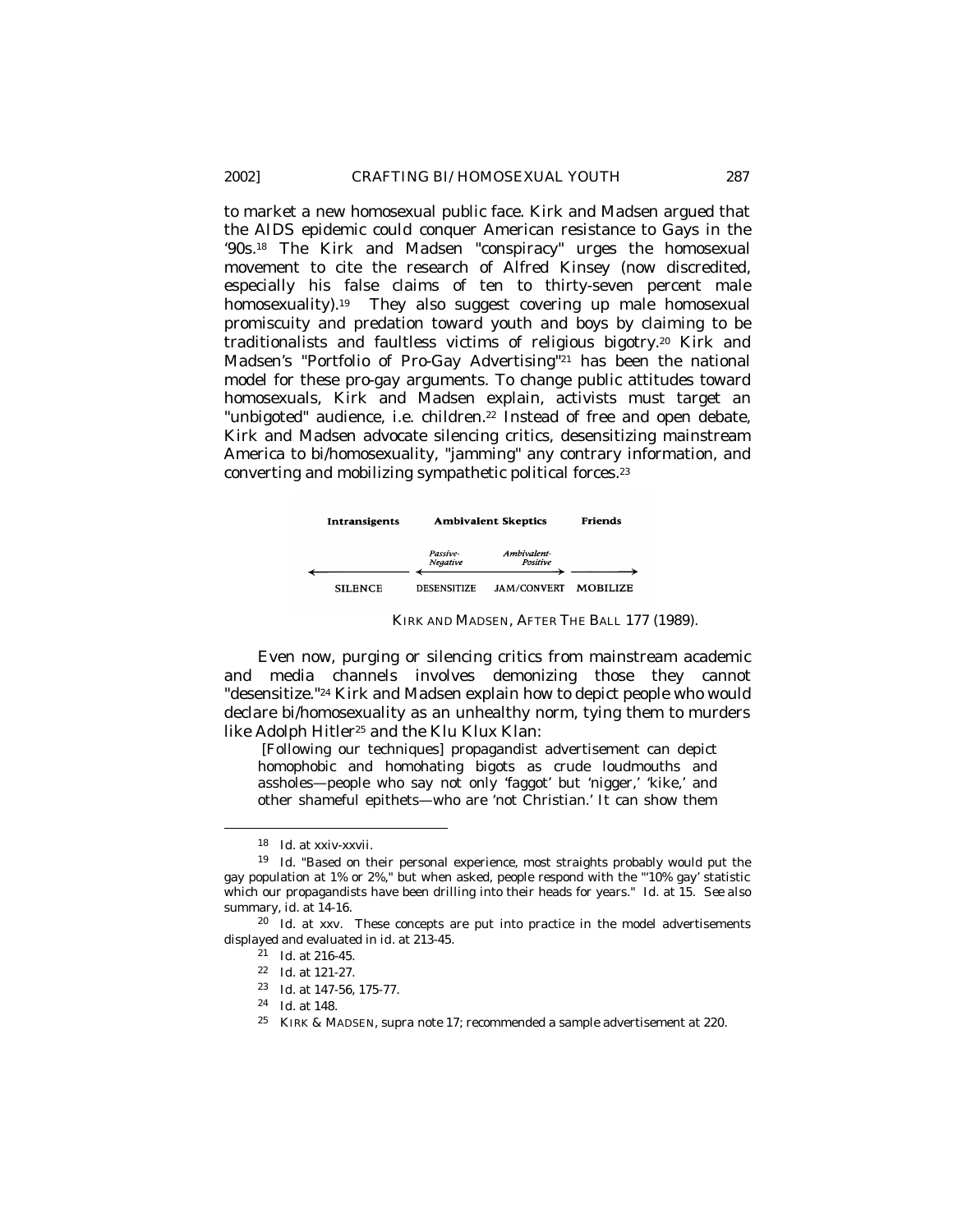being criticized, hated, shunned. It can depict gays experiencing horrific suffering as the direct result of the homohatred—suffering of which even most bigots would be ashamed to be the cause. It can, in short, link homohating bigotry with all sorts of attributes the bigot would be ashamed to possess, and with social consequences he would find unpleasant and scary.<sup>26</sup>

The Kirk and Madsen model had some rather successful precursors. Alfred Kinsey–one of the founding fathers of what is now called the "sexual revolution"–applied these same undemocratic principles of silencing, desensitizing, jamming, converting, mobilizing, and demonizing in the 1950s, a time when academia, the press, and Americans generally were far less receptive to libertine sexuality.<sup>27</sup>

# *B. Forging the "Conspiracy with the power elite"*

According to Kirk and Madsen, "AIDS gives us a chance, however brief, to establish ourselves as a victimized minority."<sup>28</sup> Once victims, they explain, homosexuals could expect to receive "America's special protection and care."29 However, changing public attitudes toward homosexuals would necessitate covering up the population's sexually promiscuous conduct that even Kirk and Madsen thoroughly document. To alter public policies on bi/homosexuality that were built on hundreds of years of recorded observation and experience would require an effective media campaign. They explain:

The goal here has been to forge a little *entente* or conspiracy with the power elite, to jump ahead of public sentiment or ignore it altogether.

Sometimes the tactic works: many executive orders (which sidestep the democratic process) and ordinances passed by city councils . . . constitute *political payoffs* by elected officials whose candidacy the organized gay community has supported . . . .<sup>30</sup>

Generally speaking, the most effective propaganda for our cause must succeed in doing three things at once.

- Employ images that *desensitize* . . . .
	- . . . [T]he *rational message serves to camouflage our underlying emotional appeal* . . . .
- Gain access to the kinds of public media that would automatically confer legitimacy upon these messages and, therefore, upon their gay sponsors.

<sup>26</sup> *Id*. at 151-52.

<sup>27</sup>JUDITH A. REISMAN, KINSEY: CRIMES AND CONSEQUENCES 43-45 (1998).

<sup>28</sup> KIRK & MADSEN, *supra* note 17, at xxv.

<sup>29</sup> *Id.*

<sup>30</sup> *Id.* at 171 (emphasis added).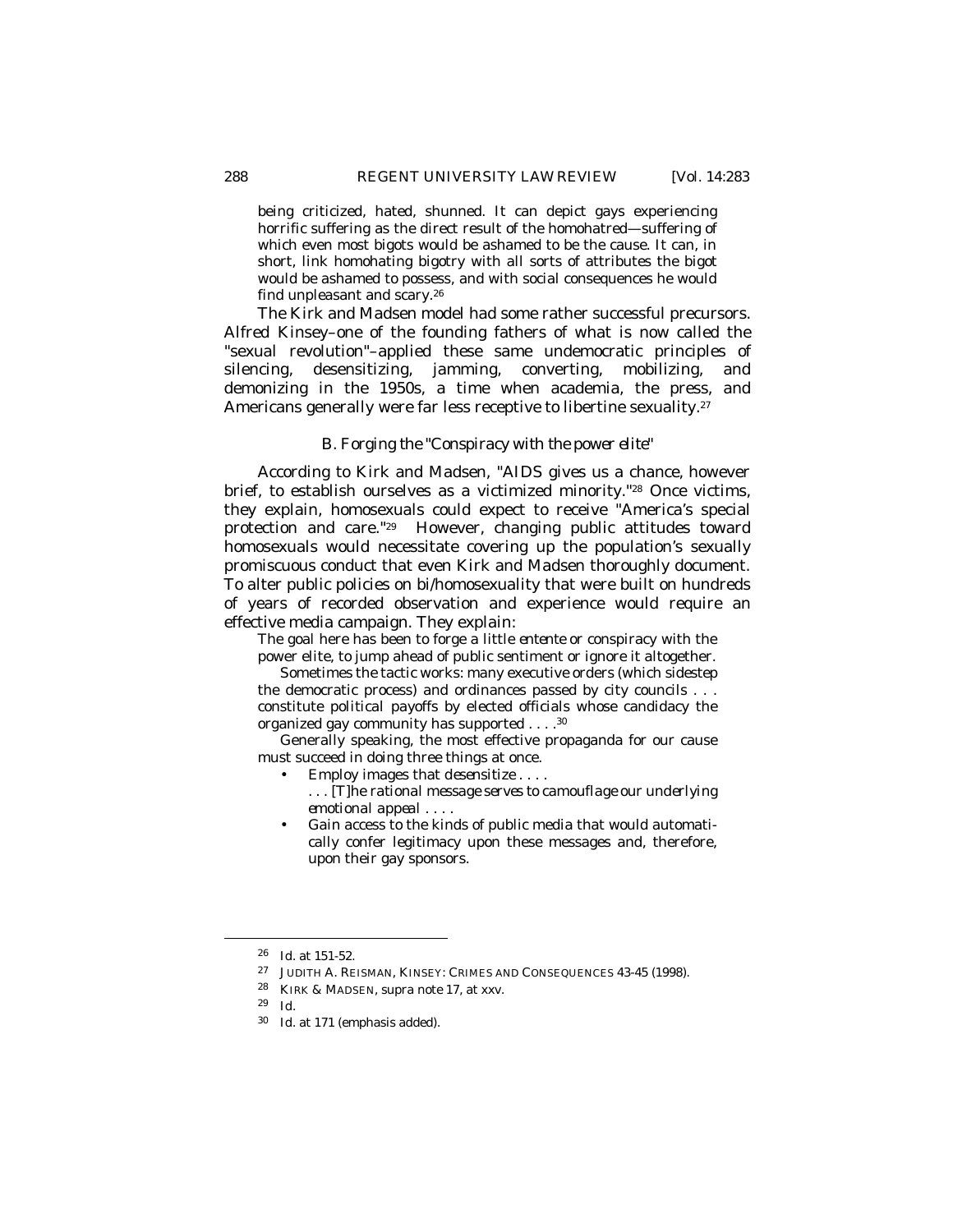• To be accepted by the most prestigious media, such as network TV, our messages themselves will have to be–at least initially– both subtle in purpose and crafty in construction.<sup>31</sup>

In explaining how to produce idealistic gay advertisements, Kirk and Madsen state:

. . . [I]t makes no difference that the ads are lies; not to us, because we're using them to ethically good effect  $\dots$ .<sup>32</sup>

In the early stages of the campaign, the public should not be shocked and repelled by premature exposure to homo*sexual* behavior itself. Instead, the imagery of sex per se should be downplayed, and the issue of gay rights reduced, as far as possible, to an abstract social question.<sup>33</sup>

Kirk and Madsen earlier advised that "[s]traights will be desensitized. . . . [I]nundate them in a continuous flood of gay-related advertising, presented in the least offensive fashion possible. . . . [Then it is possible to] turn next to more difficult, but also more vigorous and rewarding, tactics."<sup>34</sup>

Repeating often the legitimacy of a "conspiracy" to "jump ahead of public sentiment" and to "sidestep the democratic process" by emotional appeals that displace logic and reality, Kirk and Madsen say to use humor and victimization.<sup>35</sup> They also recommend that homosexuals try to "fit in," at least until it is too late to reverse cultural change.36 Kirk and Madsen note that many homosexual men meet in bathrooms for anonymous sexual encounters, propositioning–and often offending–total strangers.37 The authors condemn this, suggesting that the practice,

 $\overline{a}$ 

<sup>35</sup> *Id.* at 183-87. It is most important to "Portray Gays as Victims of Circumstance & Oppression." *Id.* at 183-89; *e.g.* sample "gay" ads as "humorous and striking" *id.* at 216-17; "humourous entertainment" *id.* at 236-37; "humorous approach" *id*. 238-39; "amusing and involving" *id*. at 242-43.

<sup>36</sup> *Id*. The goals outlined by Kirk and Madsen to fit in until the culture can be changed; "you get your foot in the door, by being as similar as possible" and then to change the society. *Id*. at 146. Also, "talk *about gayness until the issue becomes thoroughly tiresome*. . . . First, gays can use talk to muddy the waters," to "undermine" the views of the public on homosexuality. *Id.* at 179 (emphasis added). "In the early stages of the campaign, the public should not be shocked and repelled by premature exposure to homosexual behavior itself. Instead, the imagery of sex per se should be downplayed, and the issue of gay rights reduced, as far as possible, to an abstract social question." *Id.* at 178.

<sup>37</sup> *Id*. at 308.

Perhaps the most malignant form of gay misbehavior is public sex. . . . It wasn't terribly long after arriving at Harvard that we became aware of some pretty blatant cavorting about in almost every one of the university's larger general-access men's rooms. . . . It took us some time to realize just what the cavorting was all about."

<sup>31</sup> *Id*. at 172-73 (emphasis added).

<sup>32</sup> *Id.* at 154. (emphasis added).

<sup>33</sup> *Id.* at 178.

<sup>34</sup> *Id*. at 149-50.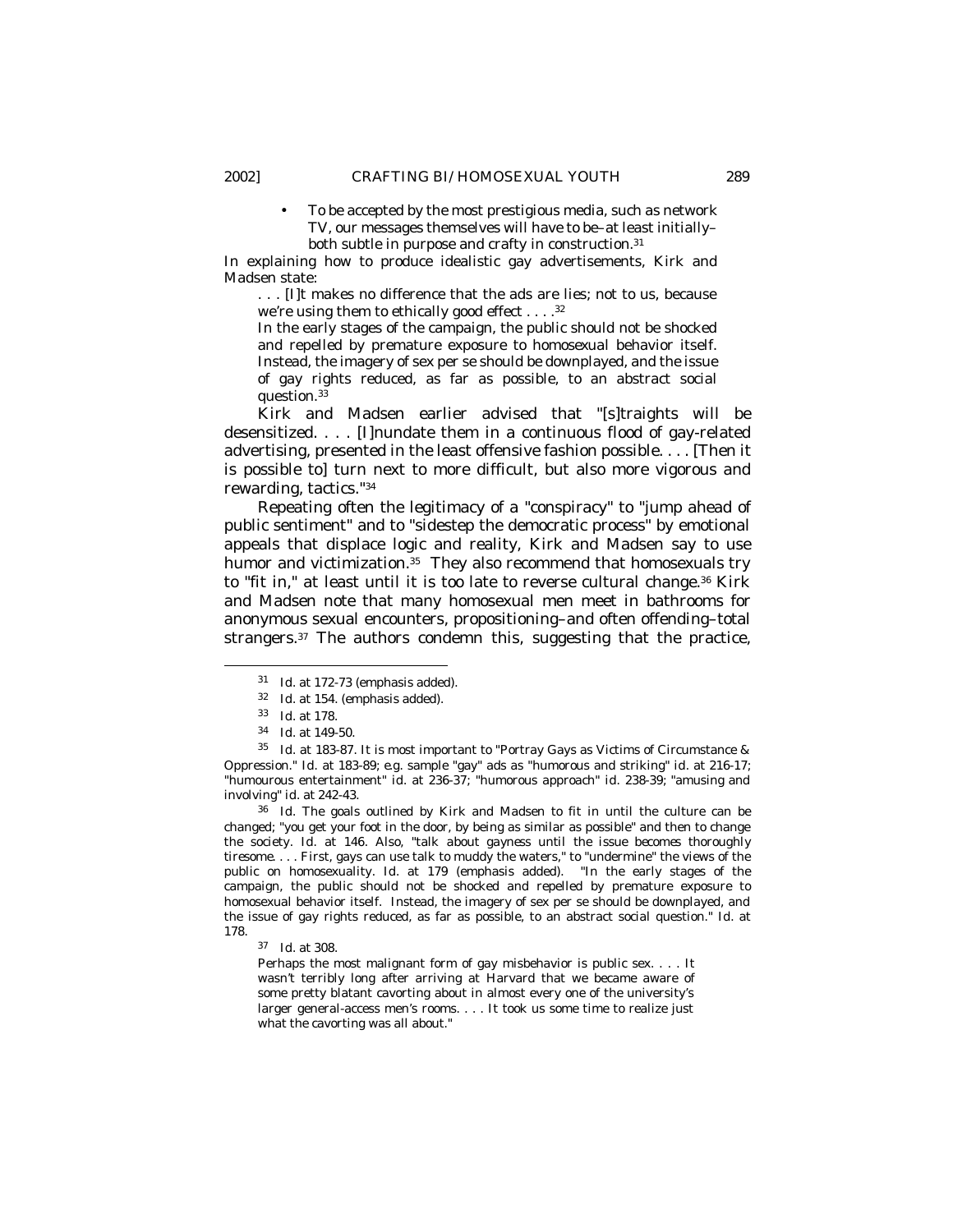along with its biological residue in bathroom stalls, creates a very negative image for homosexuals:

When you're very different . . . get your foot in the door, by being as similar as possible; then, and only then—when your one little difference is finally accepted—can you start dragging in your other peculiarities, one by one. *You hammer in the wedge narrow end first.*  As the saying goes, allow the camel's nose beneath your tent, and his whole body will soon follow.<sup>38</sup>

The authors don't suggest that any of the practices they condemn are somehow inappropriate or wrong–only that they must be temporarily subordinated to the campaign for public acceptance of homosexuality.<sup>39</sup>

The success of this ongoing campaign and the concurrent schoolroom sexual "reeducation" (discussed hereinafter) is visible in the eight-year shift from youthful rejection to youthful acceptance and experimentation with homosexuality. A recent "teen poll" conducted by the establishment girls magazine *Seventeen* claimed that seventeen percent of teens polled in 1991, versus fifty-four percent polled in 1999,

 $\overline{a}$ 

With apologies from this author for the graphic nature of the following, Kirk & Madsen, note that sex in public toilets

isn't at all uncommon . . . in the men's rooms of Ivy League Colleges, and in the public lavatories, parks, and alleyways of every manor city in the United States. Theirs is the wretchedest of all gay excesses . . . . They masturbate in the urinals, wander totally naked up and down the length of the facility, and fellate one another in acrobatic positions in the open doorways of the stall. When they ejaculate—and they do—on the seats, walls, or floors, they leave it there to congeal into a nasty, highly identifiable puddle. . . . "

*Id*. at 309-310

*The damage is redoubled when such creatures solicit straight boys—a prime example of the gay tendency to "live down to the stereotype. . . .[I]t makes apparent liars out of gays who protest that their sexual activities occur only in private and between consenting adults, and are therefore of no legitimate interest to the straight community or its legislative apparatus. . .* . *And we emphasize, such behavior isn't at all uncommon."* 

*Id.* at 310-11 (emphasis added)*.*

Kirk & Madsen pinpoint a "not uncommon" public sex crime. A friend of theirs gleefully detailed how he attained an orgasm by pushing into a terrified "thirteen-year-old boy" trapped "in a crowded rock concert." Kirk & Madsen explain, "[t]his is not good public relations." *Id*. at 311.

<sup>39</sup> *Id*.

*Id*. The authors go into some rather intimate detail about the sexual drawings and writings on the bathroom walls and the notes proffered to them beneath the interstall partition. However, notes were left by irate students,

<sup>&#</sup>x27;Why can't a Harvard boy go to the john in this dump without being groped by a seedy queer!?' . . . [Soon] the doors disappeared from every toilet stall in the main Harvard Science Center men's room and uniformed policemen were periodically observed patrolling the premises for perverts.

*Id*. at 309.

<sup>38</sup> *Id*. at 146.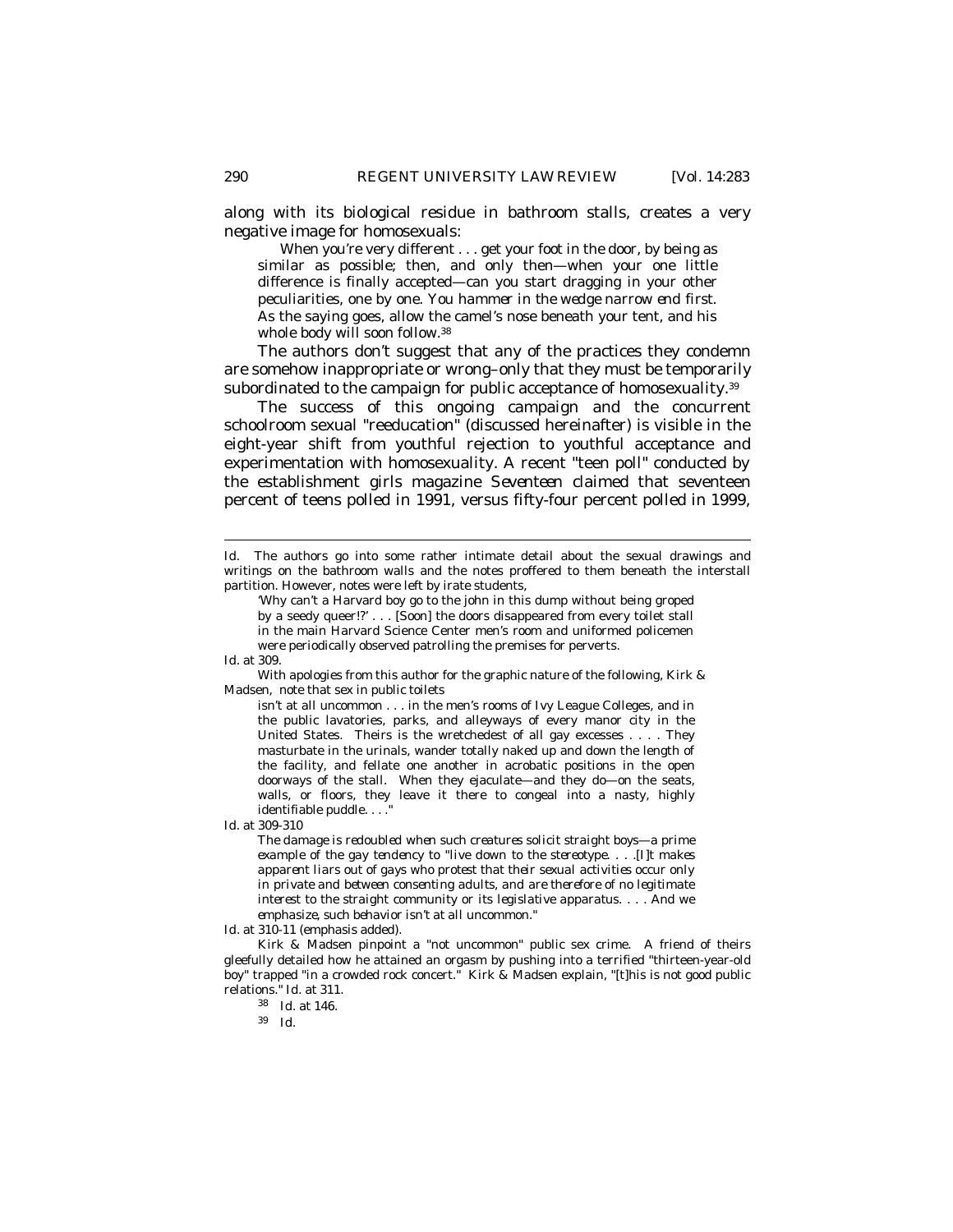accept homosexuality as appropriate.<sup>40</sup> *Seventeen* casually noted: "Teens today are likely to experiment: twenty-one percent . . . have fantasized about fooling around with someone of the same sex—and fifteen percent say they have actually done so."<sup>41</sup>

As in *Seventeen*, at the same time that establishment media carelessly announces juvenile homosexual experimentation, it suppresses data on the culture of male and female inter-gay violence– especially men battered and killed by pickups and prostitutes—although these cases are often reported by the homosexual press itself. Diligently hidden by *both* homosexual *and* establishment media are the data on homosexual violence against children and inter-gay "domestic" battery.

# *C. Hiding Dirty Laundry*

The biases of the media are revealed as much by what is *not* reported as what is reported. Homosexual authors David Island and Patrick Letellier attempt to expose inter-gay violence in their book, *Men Who Beat the Men Who Love Them,* estimating that up to "650,000 gay men"42 are annually battered; "a gay man is abused . . . every 90 seconds."43 How many of these battered men die at the hands of other homosexuals? There were 3327 cases of gay-on-gay "domestic violence" reported by the National Coalition of Anti-Violence Programs in 1997<sup>44</sup> — three times the number of "anti-gay" "intimidation" or assaults alleged upon homosexuals that same year.45 Island and Letellier document inter-gay battery as the primary homosexual health problem after 1) AIDS (males), Cancer (females) and 2) drug abuse. They write, "The Director of the Gay Men's Domestic Violence Project . . . in San Francisco stated that domestic violence may affect and poison as many as fifty percent of gay male couples."46 "We believe that far too many [heterosexual] husbands . . . are violent, but that their proportion is closer to twenty percent."47 "Domestic violence is acknowledged, talked

<sup>40</sup> SEVENTEEN MAGAZINE, May 2000, at 214.

<sup>41</sup> *Id*.

<sup>42</sup> DAVID ISLAND & PATRICK LETELLIER*,* MEN WHO BEAT THE MEN WHO LOVE THEM: BATTERED GAY MEN AND DOMESTIC VIOLENCE 14 (1991).

<sup>43</sup> *Id.* at 276.

<sup>44</sup> *Study Says Gay Abuse Reports Rise 67 Percent*, ASSOC. PRESS, Oct. 7, 1998.

<sup>45</sup> Anne Seymour et al., *Hate and Bias Crimes*, *in* NAT'L VICTIM ASSISTANCE ACAD. (Anne Seymour et al. eds., 2000) *at* http://www.ojp.usdoj.gov/ovc/assist/nvaa2000/academy/ (last updated Jun. 5, 2001) (funding for this project was provided by the United States Department of Justice). In Chapter 22 *Special Topics Section 1, Hate and Bias Crime Abstract*, of the 8049 hate crime incidents reported, 1102 were for "sexual orientation bias." Id. As in the year 2000, the largest category of bias crime alleged, "intimidation," does not involve physical touching or battery. *Id*.

<sup>46</sup> ISLAND & LETELLIER, *supra* note 42, at 12.

<sup>47</sup> *Id*. at 50.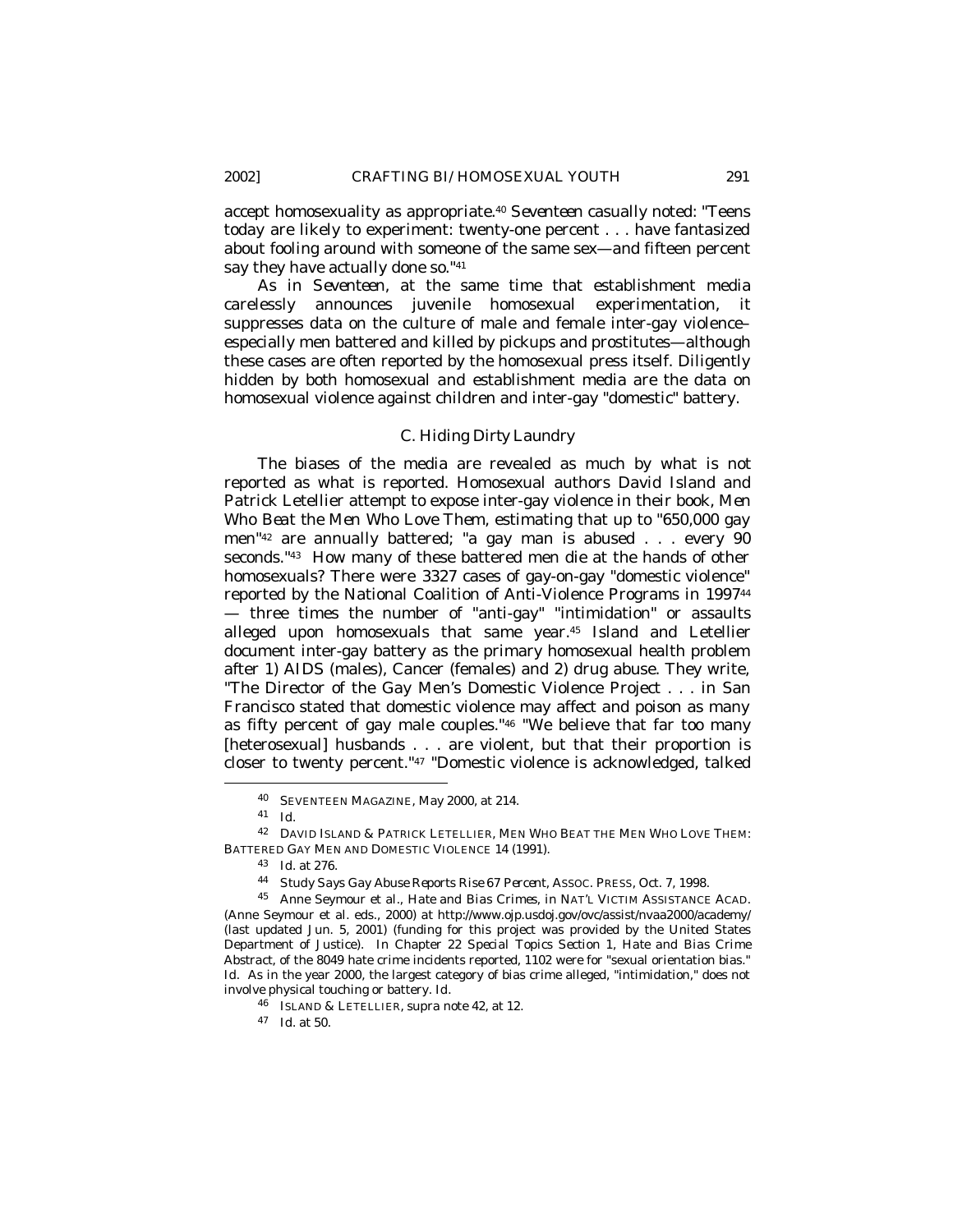about, and dealt with more in straight relationships than in gay male relationships."<sup>48</sup>

Approximately 21,000 Americans are murdered every year, an average of 58 each day,49 compared to two killings allegedly based on "sexual orientation" in 1996.<sup>50</sup> These hard data find "gay" men to be at *far* greater risk of harm from other gay men and from outraged, often former boy abuse victims, than from homophobic rednecks. Yet Island and Letellier find establishment media and the homosexual media will not print the truth about inter-gay violence. Why?

It "would be just plain bad press for gays and . . . all bad news needs to be suppressed. . . . [G]ay men truly . . . . have a proportionate share of violent individuals in their midst who bash other gay men [and boys] in startlingly high numbers."51 "The gay community needs to recognize that wealthy, white, educated, 'politically correct' gay men batter their lovers."<sup>52</sup>

*The Advocate*, the premier magazine for homosexual readers*,* reports that *a minimum* of seventy-five percent of its readers admit to engaging in violent sex; twenty percent engaged in sadistic "bondage and discipline"; and fifty-five percent engaged in other sex acts using painful objects.<sup>53</sup>

Compared to heterosexual distrust or dislike, the rare assault inflicted on someone at a bar and the singular, although horrible, aberrant murder, it is fair to say that the on-going, most significant "hate crimes" against homosexuals are, as Kirk and Madsen noted, inflicted by homosexuals.54 In 1987, "the San Francisco police responded

<sup>48</sup> *Id*. at 16. As a side bar, it is striking that violence to boy children by trusted adult males is also a common theme in homosexual and "heterosexual" pornography. In the latter, young girls are seduced and graphically raped but rarely illustrated as stabbed, killed or cannibalized (*unless in a scene with a boy*). For example, one Playboy cartoon has Santa, having just eaten a little lad, tell his elf, "Bring in another!" PLAYBOY, Jan. 1977, at 221. A Penthouse cartoon depicts Santa having blown apart a small boy's brain with the caption, "That'll teach you to be a good boy." PENTHOUSE, Dec. 1977, at 208. In another Penthouse cartoon a Victorian family at the dinner table prepares to eat a headless, naked, cooked boy as father says, "And God bless Tiny Tim" (Tim's crutch has been laid aside forever). PENTHOUSE, Dec. 1988, at 210.

<sup>49</sup> U.S. DEP'T OF JUSTICE, NATIONAL CRIME VICTIMIZATION SURVEY: INJURIES FROM VIOLENT CRIME 1992-98 at 1 (2001) ("on average each year more than 21,000 people were murdered, 1992-98").

<sup>50</sup> Seymour et al., *supra* note 45.

<sup>51</sup> ISLAND & LETELLIER, *supra* note 42, at 10.

<sup>52</sup> *Id.* at 24.

<sup>53</sup> Janet Lever, *The 1994 Advocate Survey of Sexuality and Relationships: The Men: Sexual Revelations,* THE ADVOCATE, Aug. 23, 1994, at 21.

<sup>54</sup> REISMAN, *supra* note 27. On the one hand, "hate crimes" against homosexuals, such as a physical assault are statistically meager. On the other hand, the most statistically significant "hate crimes" against homosexuals, as Island and Letellier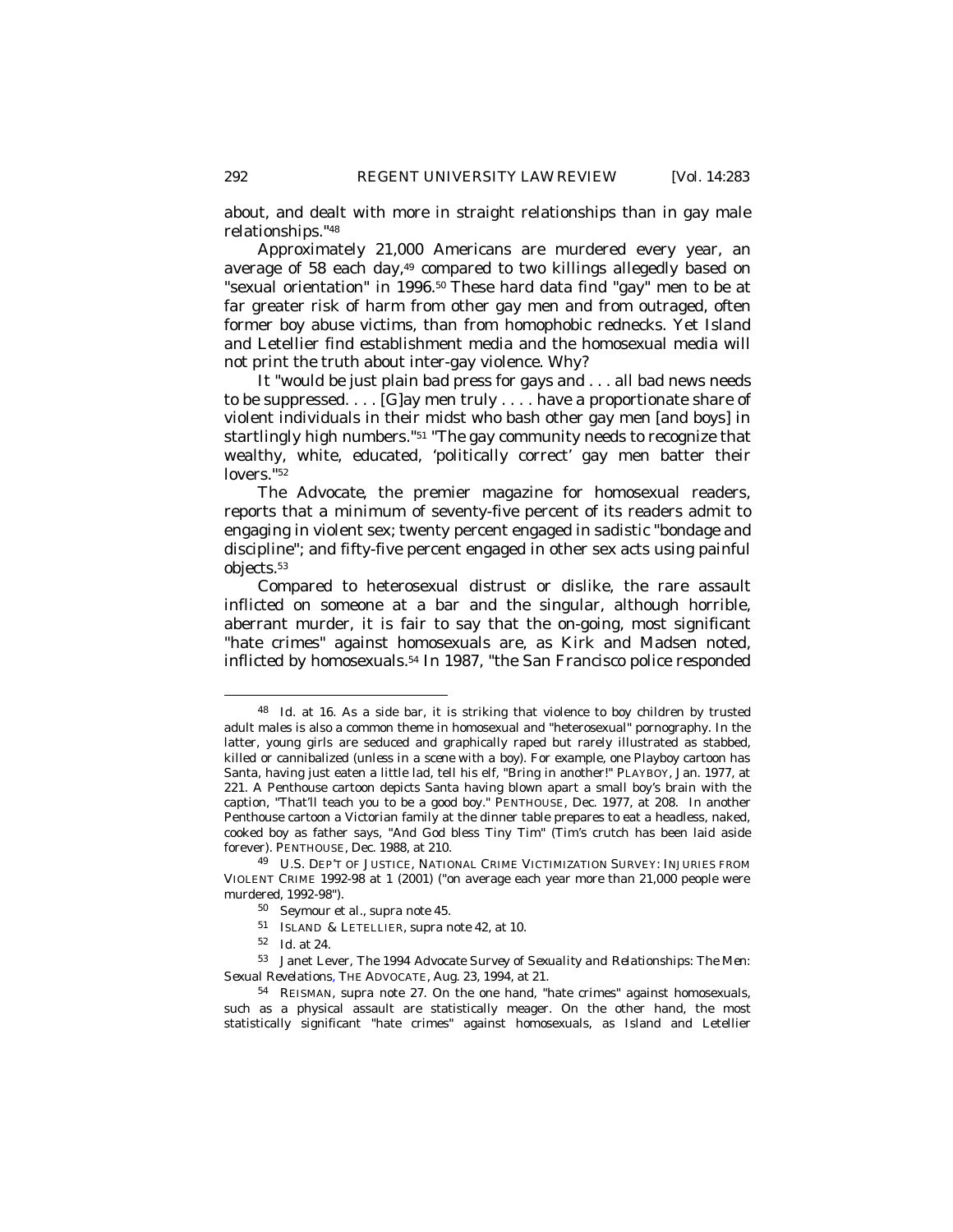to no fewer than 100 calls per month for gay and lesbian domestic violence. . . . [T]here are thousands upon thousands of victims of gay men's domestic violence in the United States each month."<sup>55</sup>

In 1981, the homosexual press reported that about *ten percent of San Francisco's homicides resulted from homosexual sadomasochistic abuse,*56 a finding that would be in keeping with the Reisman & Johnson data (discussed hereinafter), and that of several homophile researchers who cited self-confessed sadism among upscale homosexual *Advocate* readers.<sup>57</sup>

#### *D. The Facts vs. Media Coverage*

Perhaps one of the most memorable media events of 1998 was the murder of Matthew Shepard, a freshman at the University of Wyoming. The Shepard murder is a case study in media bias and the politicization strategies outlined by Kirk and Madsen. Shepard was lured from a bar, robbed, beaten mercilessly, and left unconscious; he later died in a hospital. The press and gay activists quickly turned Shepard's death into a *cause celebre* even though family members asked that his death not be

Assuming the accuracy of the now discredited Kinseyan 10% homosexual figure, Island and Letellier estimate "500,000 gay male victims [of "domestic" violence] each year." ISLAND & LETTELIER, *supra* note 42, at 13. The figures proposed by Island and Letellier and the Lloyd and West data documenting the sexual violence common to 300,000 to 600,000 boy prostitutes (addressed further herein) suggest that the 14,700 "rape" figure from the Department of Justice is a modest estimate of the current problem of bi/homosexual sexual violence.

<sup>55</sup> ISLAND & LETELLIER, *supra* note 42, at 8-9.

<sup>56</sup> ROGER J. MAGNUSON, ARE "GAY RIGHTS" RIGHT?: HOMOSEXUALITY AND THE LAW 23 (1985) (citing *Coroner Battles Sado-masochistic Injuries*, ASSOC. PRESS, Mar. 12, 1981).

<sup>57</sup> JUDITH REISMAN & CHARLES JOHNSON*,* PARTNER SOLICITATION AS A REFLECTION OF MALE SEXUAL ORIENTATION (1991). Included in that report are three studies, reported in GAY RELATIONSHIPS (John DeCecco ed. 1988) by homophile researchers. The report examined sadism among homosexuals, among other behaviors; Lumby, *id*. at 61-72, Laner & Kamel, *id*. at 73-90, and Lee, *id*. at 11-32. These independent, homosexually positive studies confirmed the Reisman & Johnson findings of statistically significant rates of homosexual sadism, public sex, desires for young sex partners, promiscuity and the like.

document in *Men Who Beat the Men Who Love Them,* are inflicted on male homosexual victims by male homosexual predators. ISLAND & LETTELIER, *supra* note 42.

The United States Department of Justice, *Criminal Victimization 2000* finds 14,700 male victims of "Rape or sexual assault."DEPARTMENT OF JUSTICE, NATIONAL CRIME VICTIMIZATION SURVEY: CHANGES 1999-2000 WITH TRENDS 1993-2000, at 8 (2001). The data citing  $14,700$  male "rape" victims identify  $\underline{no}$  males reporting their forcible sodomization-rape as a "hate crime." *Id*. Roughly 14,700 males (commonly young boys) were sodomized (while sodomy is perhaps an equally vile crime, I confine "rape" to its traditional definition of penetration of the female) during 1999-2000. Therefore, these 14,700 males were largely victims of bi/homosexual assault.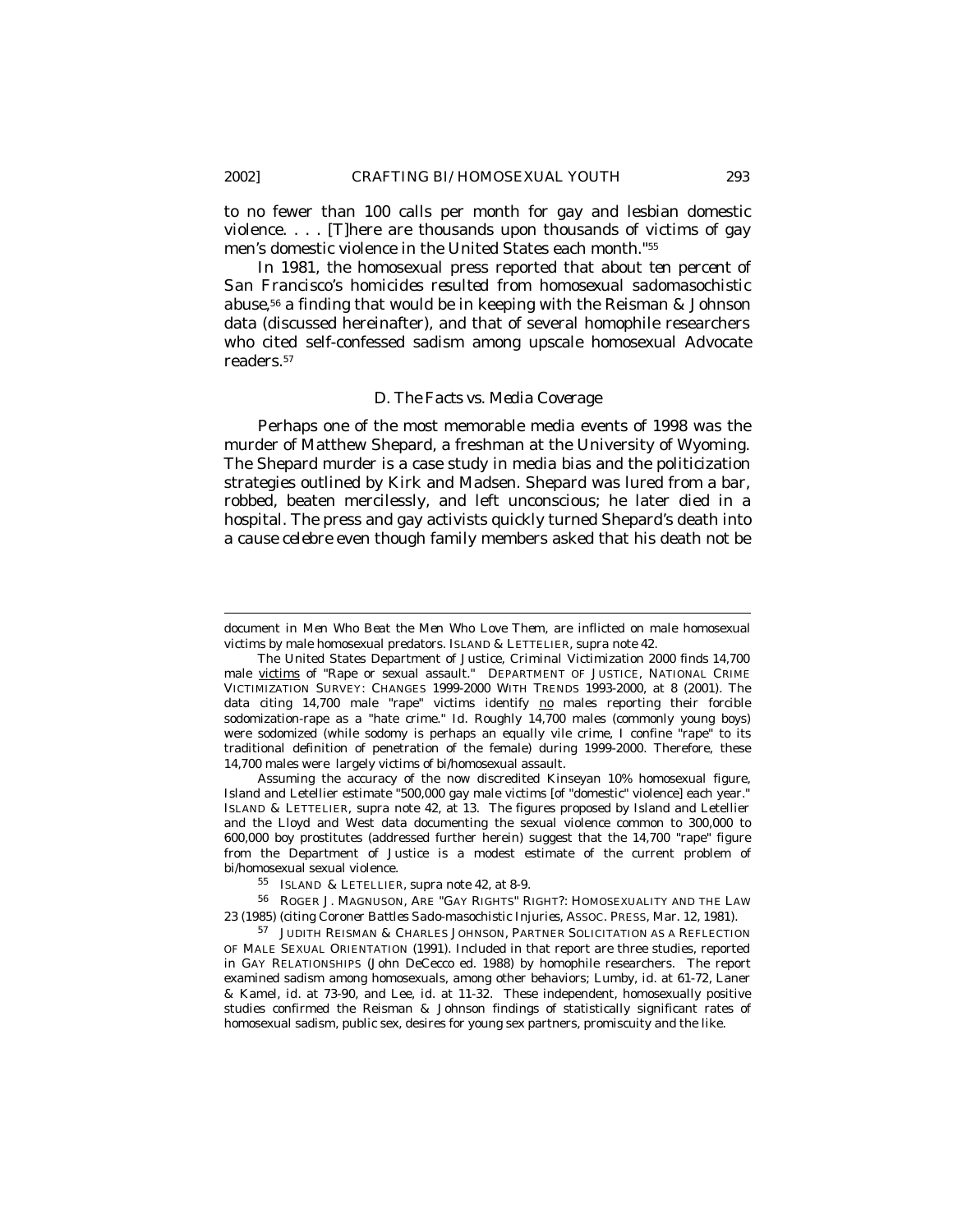politicized, assigning blame for a "climate of anti-gay hate" and "Trickle-Down Hate," culture on conservative Christians.<sup>58</sup>

The Media Research Center documented how establishment media, including *NBC Today*, *Time*, and *Newsweek*, tried to smear Christians and conservatives by blaming them for an "anti-gay climate" that resulted in the death of Matthew Shepard. In an October 12, 1998, interview with Wyoming Governor Jim Geringer, *NBC Today* co-host Katie Couric offered her polemical opinion in the form of a question:

Some gay rights activists have said that some conservative political organizations like the Christian Coalition, the Family Research Council and Focus on the Family are contributing to this antihomosexual atmosphere by having an ad campaign saying if you are a homosexual you can change your orientation. That prompts people to say, "if I meet someone who's homosexual, I'm going to take action to try to convince them or try to harm them." Do you believe that such groups are contributing to this climate?<sup>59</sup>

NBC reporter David Gregory later repeated gay activists' charges that Shepard's death was the result of "a new cultural war against gays and lesbians[, a] war declared this summer . . . by a coalition of religiousright groups, including the Christian Coalition, which funded advertisements in major newspapers and commercials on TV promoting a campaign to convert homosexuals to heterosexuality."60 In his weekly column, L. Brent Bozell, director of the Media Research Center, derided the smear campaign:

In the last five years the news media have forwarded liberal accusations that Gingrich and Bob Dole were somehow responsible for the Oklahoma City bombing; that pro-life activists somehow encouraged the killing of abortionists; and now once again, a "climate" of conservative speech is endangering the safety of average Americans. Any media outlet that claims to be a forum for fair, high-minded debate should reject these outrageous smears. Instead, the press simply promotes the demands of the liberal "climate" cops that conservatives shut up before they kill again.<sup>61</sup>

In a later press release, Bozell noted that mainstream environmentalists were not blamed for creating a hostile climate when the Earth Liberation Front set a Colorado ski resort ablaze, yet

<sup>58</sup> *Matthew Shepard's Mudbath Memorial*, MEDIA WATCH (Media Research Center), Nov. 2, 1998, *available at* http://www.mediaresearch.org/news/mediawatch/1998/mw19981102rev.html (last visited Apr. 13, 2002).

<sup>59</sup> *Id.* (quoting *Today* (NBC television broadcast, Oct. 12, 1998)).

<sup>60</sup> L. Brent Bozell, III, *The Gay Left's Willing Mud-Slingers*, Oct. 15, 1998, *available at* http://www.mediaresearch.org/columns/news/col19981015.html.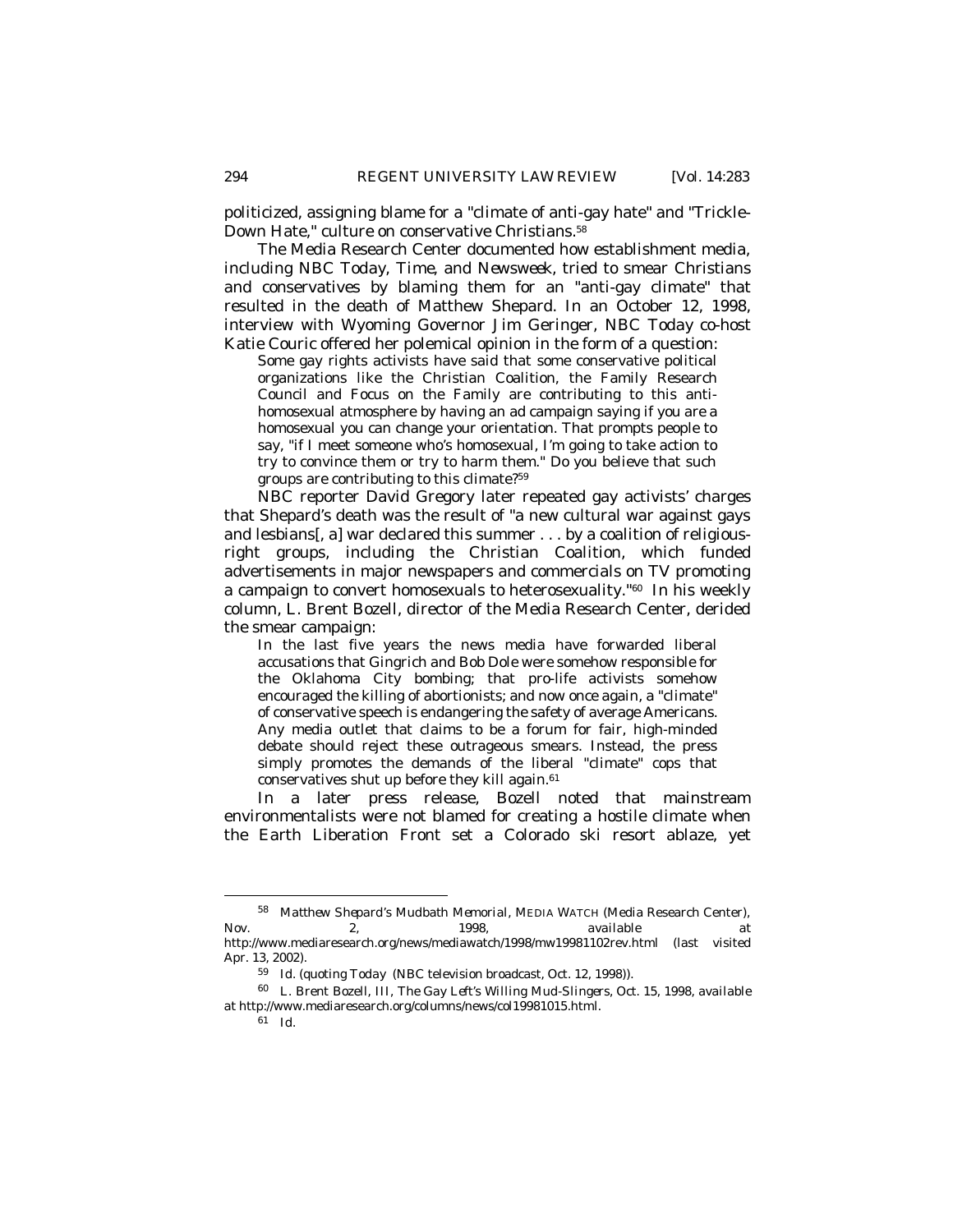Christians and social conservatives were smeared for the deaths of Shepard and an abortion doctor.<sup>62</sup>

Whether intended or not, the media's portrayal of Shepard's murder followed the precise strategy advocated by Kirk and Madsen–silence those who disagree with the agenda by associating them with murderers.63 None of the conservative/Christian groups smeared by gay activists and the press had ever condoned mistreatment or persecution of homosexuals–they had, in fact, condemned it. And one should consider the psychopathology of gay-on-gay violence as far more prevalent than "hate crime" attacks by heterosexuals.<sup>64</sup> The press dutifully ignores that information. Moreover, Wyoming police concluded that while Shepard's homosexuality factored into the killers' decision, robbery was the main motive for Shepard's murder.<sup>65</sup>

On the other hand, the press ignored the nearly simultaneous rapemurder of a 13-year-old Arkansas boy, Jesse Dirkhising (found "bound, gagged . . . repeatedly raped in a sado–masochistic ritual") by two trusted homosexual "partners"–friends of the child's mother**.** <sup>66</sup> Likewise, the press ignored the 1997 rape/murder of Jeffrey Curley, age 10, by two homosexual "partners" until the parents filed a \$200 million lawsuit against the North American Man/Boy Love Association (NAMBLA).<sup>67</sup>

# *E. The Hidden Private Face of the Gay Lifestyle*

"Mainstream" gay activists furiously deny any and all attempts to link homosexuality with sexual abuse or violence against children, and understandably so. No group would want to be on the receiving end of the "guilt by association" tactics advocated by Kirk and Madsen. While this article does not suggest that all homosexuals are child molesters,

<sup>62</sup> Press Release, Media Research Center, Oct.. 26, 1998, Reaction from Brent Bozell to the Media's Double Standard in Coverage of Violent Hate Crimes (Oct. 26, 1998), *available at* http://www.mediaresearch.org/press/news/pr19981026.html.

<sup>63</sup> Kirk & Madsen, *supra* note 17. See especially the advertisement proposed with a photograph of Adolph Hitler which reads "Madman. Murder. Homophobe," repeating a series of lies. *Id*. at 220-21. Kirk and Madson acknowledge that they know they lie about Hitler's alleged assault on homosexuals, but do so for an *ethical cause*. (A recent book by historian LOTHAR MACHTAN, THE HIDDEN HITLER (2001); documents Hitler's own long suspected homosexuality.) *Id*. (emphasis added). They conclude that "Today, Gays Are Still Targets . . . By Attackers Who Feel No Shame." The "strategy" cited is "[j]am homohatred by linking it to Nazi horror. Make victimizers look bad, while helping straights to see gays as victims and feel protective toward them." *Id*.

<sup>64</sup> *See supra* text accompanying note 48.

<sup>65</sup> Linda Bowles, *Unmasking Media Wrongs*, WORLD NET DAILY, Apr. 3, 2001 *at* http://www.worldnetdaily.com/news/article.asp?ARTICLE\_ID=22274 (last visited Apr. 13, 2002).

<sup>66</sup> Peter LaBarbera, *supra* note 9, at 1-2.

<sup>67</sup> Mac Daniel, *Curley Lawsuit to Drop Internet Service Provider*, BOSTON GLOBE, May 18, 2000, at B7.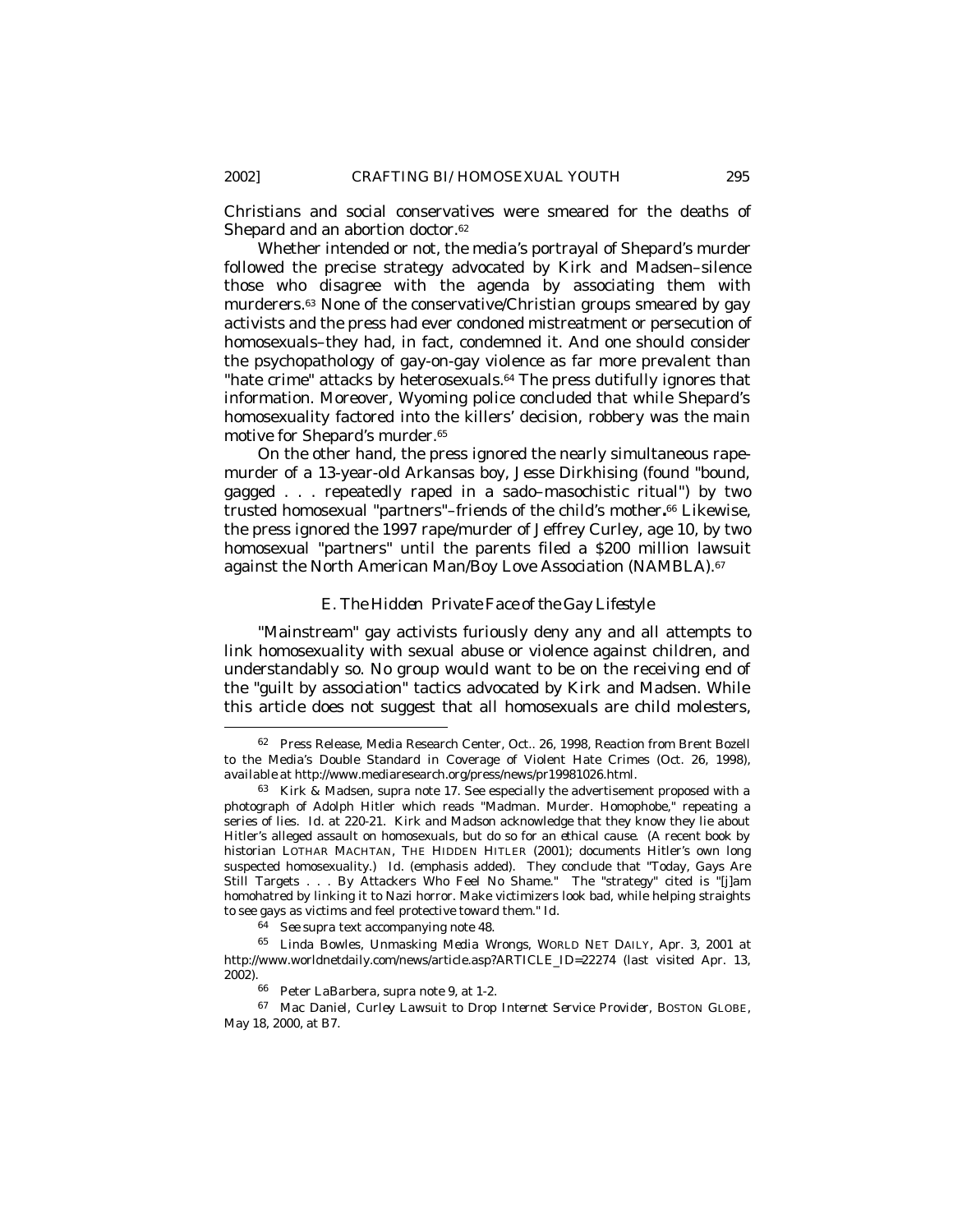the overwhelming evidence finds that "mainstream" gay activists and publications regularly flirt–indeed promote–the notion of pederasty (sex between adults and children of the same sex).

For example, from a group that had promised they would *never* reach out to the vulnerable teen population for recruits, the lead article recently in *The Advocate* centers on Adam Nobel who allegedly discovered "he was gay when he was *just 11 years old*."68 One finds in the same issue under "arts & entertainment," reviews cheering a Broadway play in which their hero "has a soft spot in his heart for paroled convicts and choirboys."69 Another review discusses how a "[s]eventeen-year old Justin" is involved with an older "gay lothario," which is based on a English film *Queer as Folk*, glamorizing 15-year-old Nathan's adventures with gay men.70 Another sexually "absorbing film" is *Coming Out, "focusing on the love affair* between teenage Mattias and 20-something Philip, who has commitment issues."<sup>71</sup>

Prior to Kirk and Madsen, the bi/homosexual movement was much



more candid about pederasty. Their articles, illustrations, and advertisements reflect the open pederasty in the mainstream homosexual publication, *The Advocate*. An artist for *The Advocate*, the most popular "mainstream" gay publication, created a "playful character" drawing the face–eyes, nose, lips, cheeks of an innocent, sweet young boy, roughly 10-years-old–onto a muscular adult body, provocatively positioned for sexual titillation to the *Advocate* readers.<sup>72</sup>

While the *Advocate* boy is identified in *Long Road to Freedom: The Advocate History of the Gay and Lesbian Movement* as *The Advocate's* "unofficial mascot during its early years,"73 Kirk and Madsen almost certainly would have urged that the eroticized boy-man-child be temporarily removed as the men's "mascot." The uncommonly suggestive pose pictorially arguably demonstrates "the national gay & lesbian news magazine's" approval of sodomizing young boys.<sup>74</sup>

<sup>68</sup> Sarah Wildman, *Coming Out* Early, THE ADVOCATE, Oct. 10, 2000, at 39 (emphasis added).

<sup>69</sup> *Id*. at 61.

<sup>70</sup> *Id*.

<sup>71</sup> *Id*. at 67.

<sup>72</sup> LONG ROAD TO FREEDOM, *supra* note 5, at xix.

<sup>73</sup> *Id*.

<sup>74</sup> *Id*.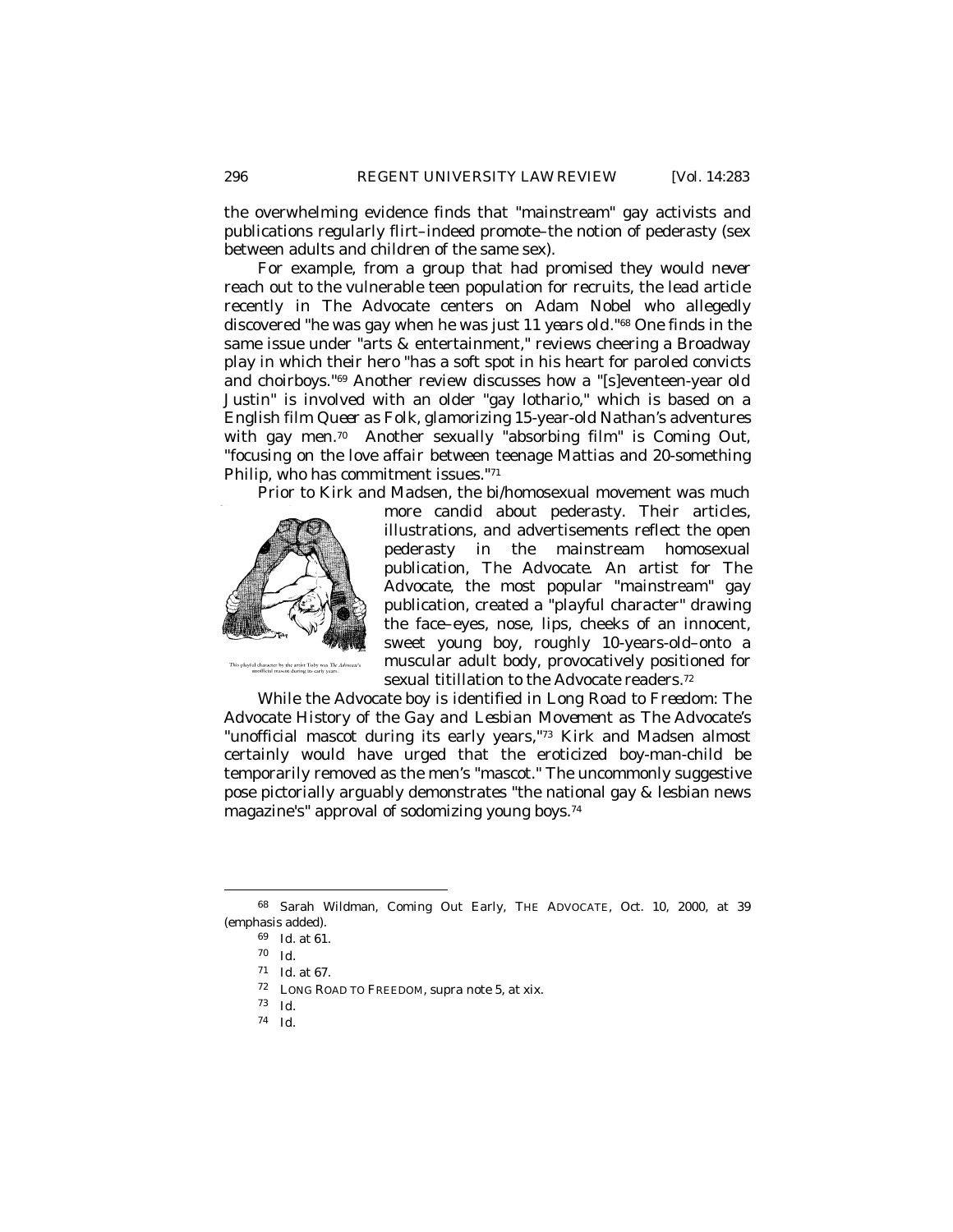$\overline{a}$ 

Now, while mainstream "heterosexual" pornographers, like *Playboy*, have conspiratorially engaged in pedophile tactics,<sup>75</sup> they have done so outside the cognitive awareness of most of their consumers. While homosexual preferences were blatant, the homosexual community movement presented and presents a public face that is far different from its private face.

Images are critical evidence in a war of images. A Boy Scout illustration is the official mascot adorning *The Queens' Vernacular*, 76 written by homophile language anthropologist Bruce Rodgers*. The Queens' Vernacular* is fully identified as the key dictionary for the homosexual movement, republished in 1979 as [*G*]ay [*T*]*alk*. <sup>77</sup> *The Queens' Vernacular* contains 12,000 words of which 254 words illustrate sex with boys—who are generically referred to as "chicken." Some examples of how to handle chicken include: "ready to crack," "pluck some feathers," "chicken dinner," "butchered chicken," etc. One such term "boy-scout queen," is defined as "one who pretends to snooze as he is [expletive] or [expletive]."<sup>78</sup> Is it any wonder the Boy Scouts have resisted attempts to impose homosexual Scoutmasters?

Advertisements in *The Advocate* were considerably less subtle than the illustrations. For years a full-page "Penetratable Boy Doll" advertisement appeared regularly in *The Advocate*: "Available in 3 Provocative Positions: Choose the Model That Will Fill All Your Needs: 20M Realistic Penis \$39.95; 20N Realistic Penis that Vibrates; \$44.95; 20P Realistic Penis that Vibrates and [the description redacted here by author] \$49.95."<sup>79</sup>

This was prior to the 1988 movement to adopt the Kirk and Madsen plan for getting "the camel's nose under the tent" by presenting a "normal" homosexual face to the mass media, the power elites and the wider public.<sup>80</sup>

<sup>75</sup> See JUDITH REISMAN, IMAGES OF CHILDREN, CRIME AND VIOLENCE IN PLAYBOY, PENTHOUSE, AND HUSTLER: THE ROLE OF PORNOGRAPHY AND MEDIA VIOLENCE IN FAMILY VIOLENCE, SEXUAL ABUSE AND EXPLOITATION, AND JUVENILE DELINQUENCY (1989) (Grant No. 84-JN-AX-K007, U.S. Department of Justice, Juvenile Justice and Delinquency Prevention Division). This author directed a two-year content analysis of images of children and crime and violence in Playboy, Penthouse, and Hustler from the years 1953 to 1984. The study documented that, for example, each issue of Playboy averaged 8 images of children and pseudo-children alongside twenty-one images of crime and violence. Moreover, almost all child photographs were sexually explicit and most cartooned children were sexually violated.

<sup>76</sup> BRUCE RODGERS, THE QUEENS' VERNACULAR (1972).

<sup>77</sup> BRUCE RODGERS: [G]AY [T]ALK, A PARAGON BOOK (1979). .

<sup>78</sup> RODGERS, *supra* note 76, at 90.

<sup>79</sup> Advertisement in ADVOCATE, Aug. 13, 1975, at 26.

<sup>80</sup> *See supra* text accompanying note 38.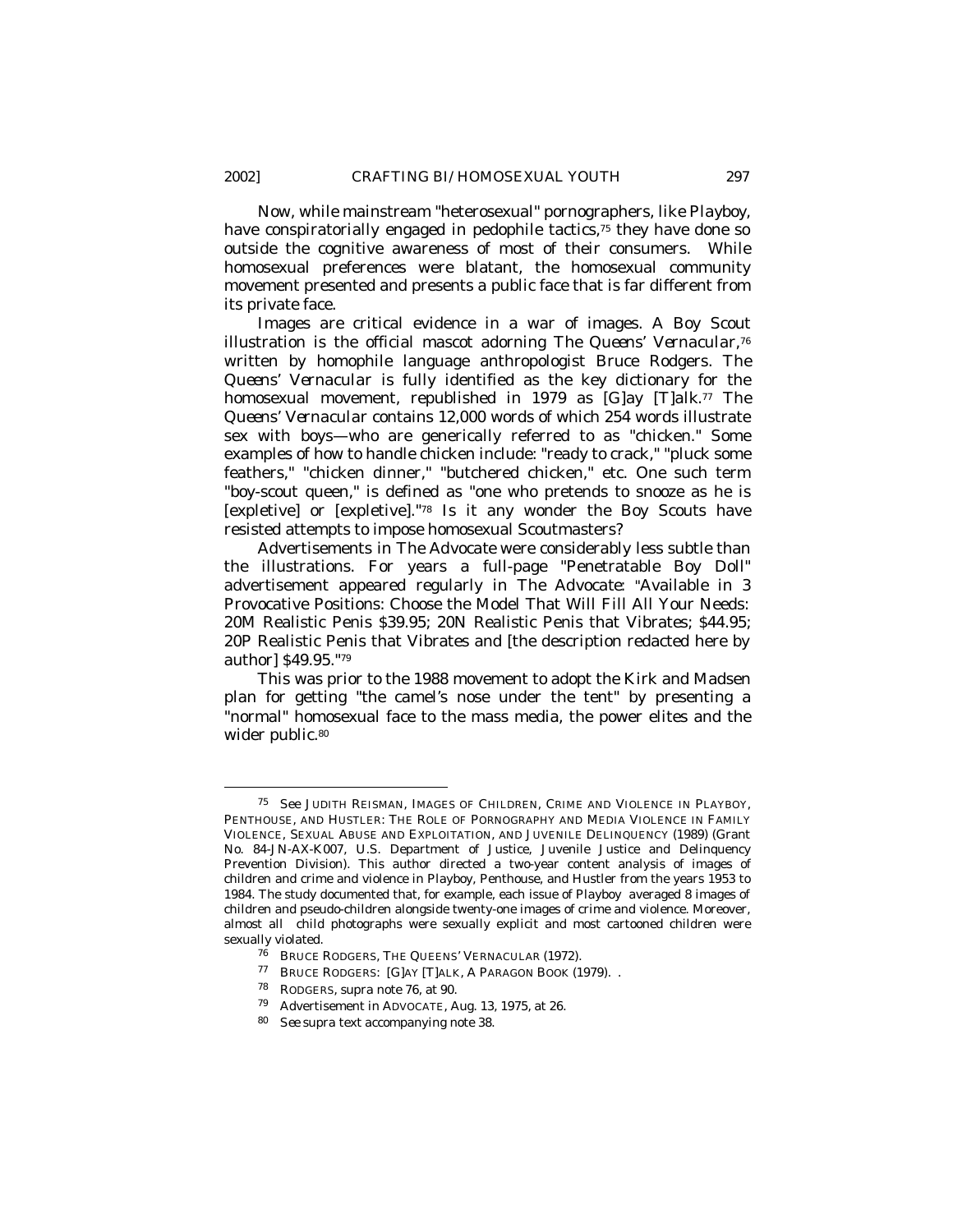Moreover, research (discussed hereinafter) clearly identifies the percentage of child molesters among homosexual and bisexual males as significantly higher than among heterosexuals.<sup>81</sup> That inconvenient and historically recurring fact is particularly relevant in light of the debate over homosexual leaders in the Boy Scouts.

Yet the press and academia alike largely ignore that issue. At the very least, journalists and "mainstream" gay rights activists seem more concerned with damage to the public image of homosexuals than potential harm to children. That brings to mind the statement of Island and Letellier: "It would be just plain bad press for gays and . . . all bad news needs to be suppressed."<sup>82</sup>

In their FBI Report on "Child Pornography and Sex Rings," Lanning and Burgess regard one in six sexually abused boys as underreported:

"The numbers for male victimization are more hidden, perhaps because boys are reluctant to admit to being victimized. However, clinical data are increasingly suggesting that boys may be at equal risk for sexual victimization since they are the preferred target of habitual pederasts (men desiring sex with boys, often called pedophiles) and victims of child sex rings." <sup>83</sup>

On point, Reisman & Johnson content analyzed 10,292 solicitations, Personals/In Search Of (ISO) advertisements (1988-92) in twenty randomly selected issues from two liberal periodicals read largely by affluent, educated, largely white consumers; *The Washingtonian* (2885 ISO ads in this premier, mainstream, high gloss heterosexual periodical) and *The Advocate* (7407 ISO ads in this premier, mainstream, high gloss homosexual periodical).<sup>84</sup> *The Advocate* is the oldest and most credible "gay" magazine. (In *Triumphs, Trials, and Errors***,** Chris Bull interviewed President William Clinton for *The Advocate*: "With his term coming to a close, President Clinton talks candidly in an exclusive interview about his battles, successes, and future hopes for gay and lesbian rights.")<sup>85</sup>

<sup>81</sup> David Fergusson et al., *Is Sexual Orientation Related to Mental Health Problems and Suicidality in Young People?*, 10 ARCHIVES GEN. PSYCHIATRY 876-80 (1999); Richard Herrell et al., *A Co-twin Control Study in Adult Men*, 10 ARCHIVES GEN. PSYCHIATRY 866, 867-74 (1999).

<sup>82</sup> ISLAND & LETELLIER, *supra* note 42, at 10.

<sup>83</sup> Kenneth V. Lanning & Anne W. Burgess*, Child Pornography and Sex Rings,* FBI LAW ENFORCEMENT BULL., Jan. 1984, at 10.

<sup>84</sup> JUDITH A. REISMAN & CHARLES B. JOHNSON, PARTNER SOLICITATION LANGUAGE AS A REFLECTION OF MALE SEXUAL ORIENTATION: THE BRIEFING BOOK 38 (1995). A comparison of demographics of the subscribers of *The Washingtonian* and *The Advocate* find these two male populations a "fit" –except—for sexual orientation. For example, both subscriber incomes were roughly 50% above national average, 70% of the subscribers were college graduates, both traveled abroad, etc. *Id*.

<sup>85</sup> ADVOCATE*,* November 7, 2000 (cover story).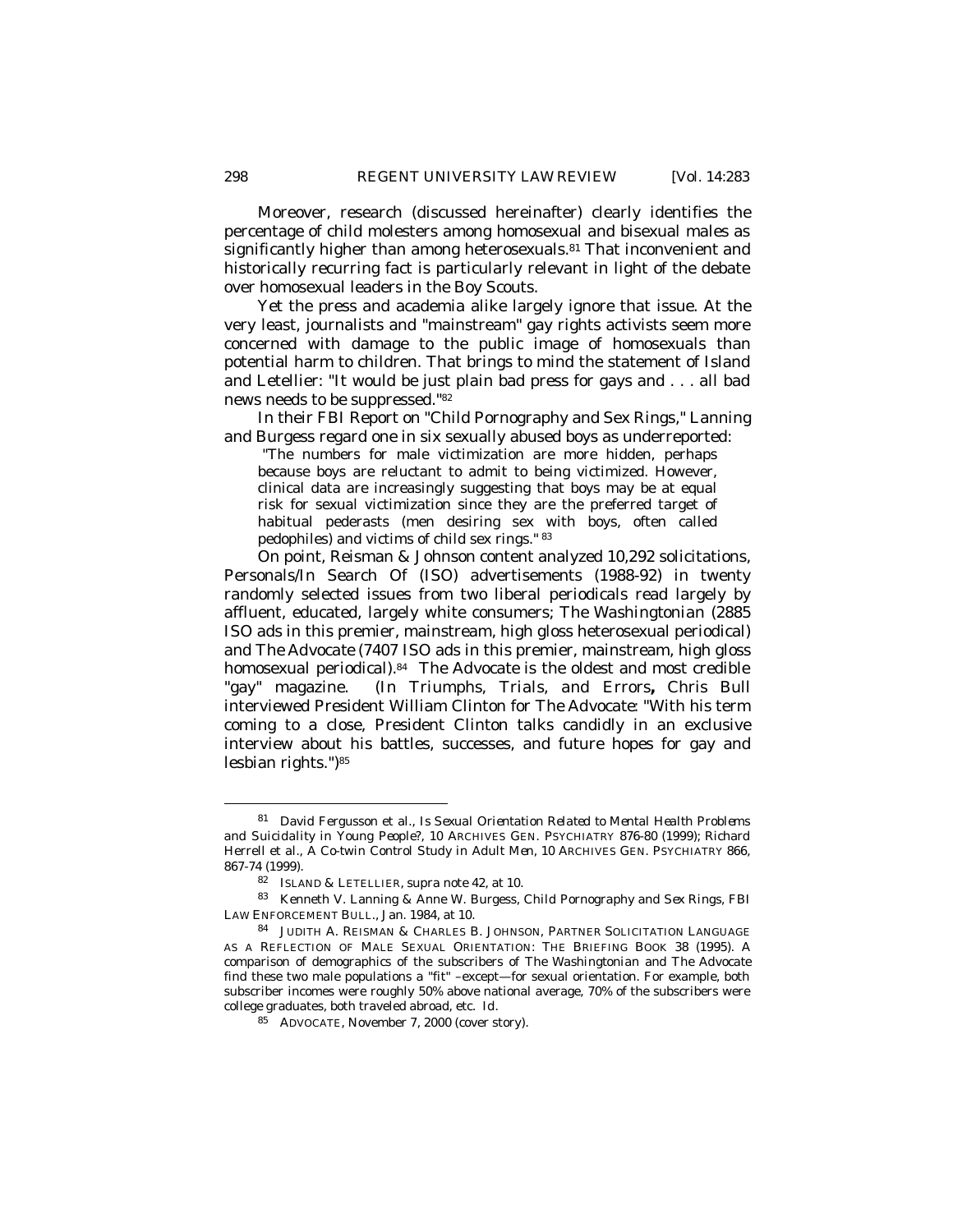Reisman and Johnson purged female ISO's from *The Washingtonian* database. The remaining *"bachelors" (*heterosexual *Washingtonians* versus homosexual *Advocates)*, were character analyzed by categorizing and tabulating the advertisers' partner solicitations. These primary findings were supported by several cross-validation analyses of biographies, travel, self-reports as well as other scholarly studies as cited below.<sup>86</sup>

- 0.45% *Washingtonian* heterosexual bachelors (*n=2885*) were "in search of/offer" man-girl sex.<sup>87</sup>
- 15% *Advocate* homosexual bachelors (*n=7407*) were "in search of/offer" man-boy sex<sup>88</sup>

Additional Corroborative Studies:

- 49% of "gay" male biographies (*n=166*) report sex with boys.<sup>89</sup>
- 41% of "gay" travel in foreign countries (*n=139*) report laws on adult sex with boys.<sup>90</sup>
- 21% of *Advocate* readers (n=*2500*) report adult molestation before age 15.<sup>91</sup>
- 73% of "gay" men report sex with boys 16-19 or younger.<sup>92</sup>
- 100 boys a year, plus, report molestation by a Boy Scout Leader.<sup>93</sup>
- 150 boy homosexual victims versus 20 girl heterosexual victims per molester*.* 94
- 153 homosexual offenders assaulted 22,981 boys*.* 95
- 224 heterosexual offenders assaulted 4435 girls.<sup>96</sup>

 $\overline{a}$ 

<sup>96</sup> *Id.*

<sup>86</sup> REISMAN & JOHNSON, *supra* note 84.

<sup>87</sup> *Id*. at 32.

<sup>88</sup> *Id.* at A8.

<sup>89</sup> *Id.* 

 $90$  THE ALYSON ALMANAC: THE FACT BOOK OF THE GAY AND LESBIAN COMMUNITY (23rd ed. 1993) (hereinafter ALYSON ALMANAC); SPARTACUS INTERNATIONAL GAY GUIDE (Bruno Gmunder ed., 2001).

<sup>91</sup> Lever, *supra* note 53, at 20.

<sup>92</sup> *See* KARLA JAY & ALLEN YOUNG, THE GAY REPORT 275 (1979)*.*

<sup>93</sup> PATRICK BOYLE, SCOUTS HONOR: SEXUAL ABUSE IN AMERICA'S MOST TRUSTED INSTITUTION 316 (1994).

<sup>94</sup> Gene Abel et al., *Self-reported Sex Crimes of Nonincarcerated Paraphiliacs,* 2 J. INTERPERSONAL VIOLENCE 3*,* 5-25 (1987).

<sup>95</sup> *Id.* at 19.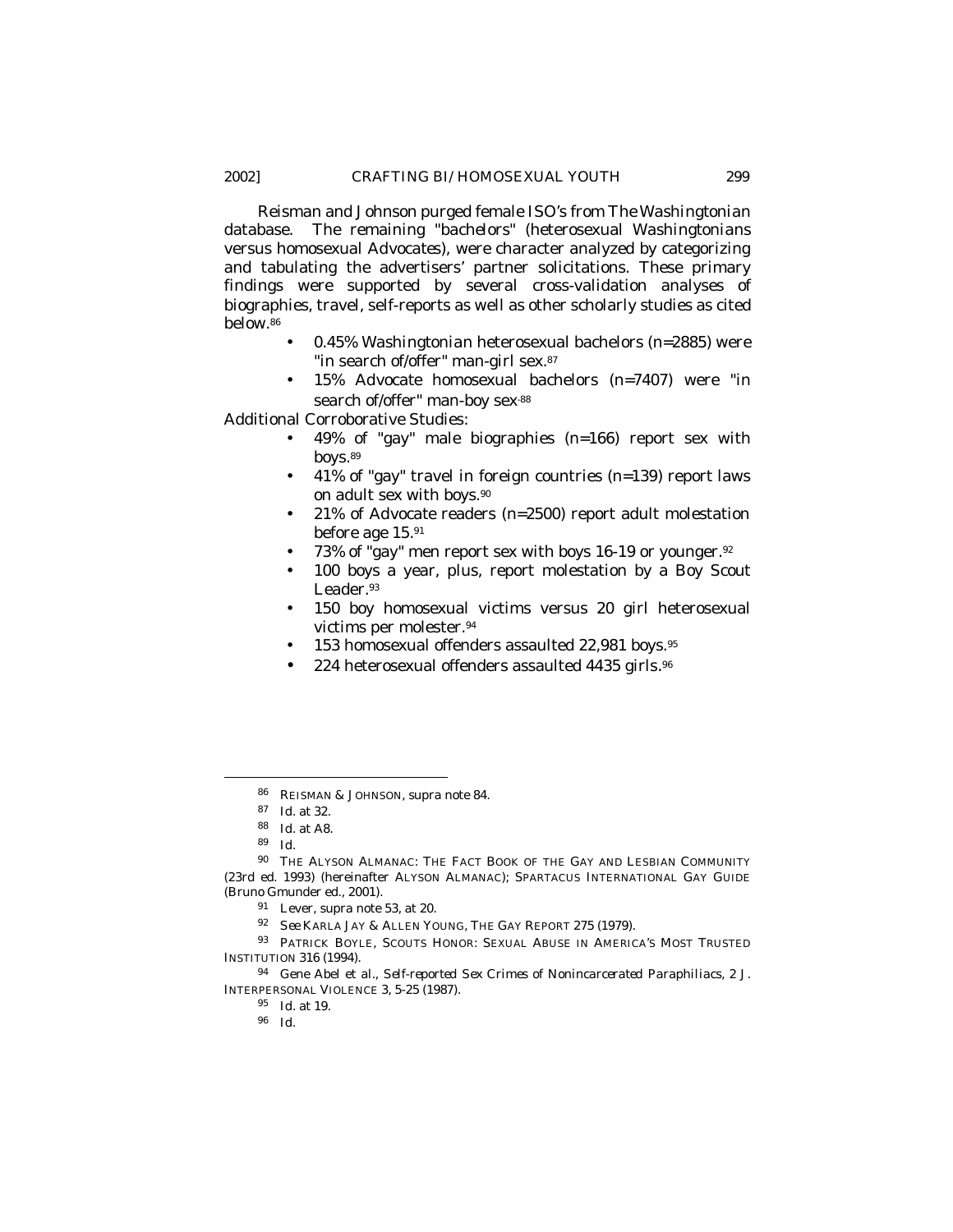# **Figure 1: Gene G. Abel's Child Abuse Data**<sup>97</sup>



Psychologist Eugene Abel reported homosexuals "sexually molest young boys with an incidence that is occurring from five times greater than the molestation of girls. . . . [N]onincarcerated child molesters admitted from 23.4 to 281.7 acts per offender . . . whose targets were males."<sup>98</sup>

The rate of homosexual versus heterosexual child sexual abuse is staggering. Abel's data of 150.2 boys abused per male

homosexual offender finds no equal (yet) in heterosexual violations of 19.8 girls.<sup>99</sup>

These data are fully supported by the pre-Kirk and Madsen homosexual political writings, especially blatant in Karla Jay and Allen Young's two pro-gay books, *Out of the Closets*100 and *The Gay Report.* <sup>101</sup> The former reprints "Gay Manifestos" which boldly proclaim "kids can take care of themselves, and are sexual beings way earlier than we'd like to admit . . . nice bodies and young bodies are attributes, they're groovy," calling for elimination of the age of consent.<sup>102</sup>

Jay and Young's finding of fifty to seventy-three percent of homosexual males self-reporting sex with boys103 (even *Advocate* readers admitted to a twenty-one percent molestation rate *by age fifteen*),104 is of a "fit" with the one in six or seven boys child-protection data estimates as boy abuse by bi/homosexual males.<sup>105</sup>

<sup>97</sup> *Id*. at 5-25.

<sup>98</sup> REISMAN & JOHNSON, *supra* note 84, at 56-60.

<sup>99</sup> Abel et al., *supra* note 94, at 5-25.

<sup>100</sup> KARLA JAY & ALLEN YOUNG*,* OUT OF THE CLOSETS: VOICES OF GAY LIBERATION (1972)*.*

<sup>101</sup> JAY & YOUNG, *supra* note 92.

<sup>102</sup> JAY & YOUNG, *supra* note 100, at 338, 365.

<sup>103</sup> JAY & YOUNG, *supra* note 92, at 275.

<sup>104</sup> *See supra* text accompanying note 91.

<sup>105</sup> William Holmes & Gail Slap, *Sexual Abuse of Boys,* 280 J. AM. MED. ASS'N 1855 (1998). "Sexual abuse of boys appears to be common." *Id*. at 1855. "Abused adolescents, particulary those victimized by males, were up to 7 times more likely to self-identify as gay or bisexual than peers who had not been abused," *id.* at 1859, and "the rate of attempted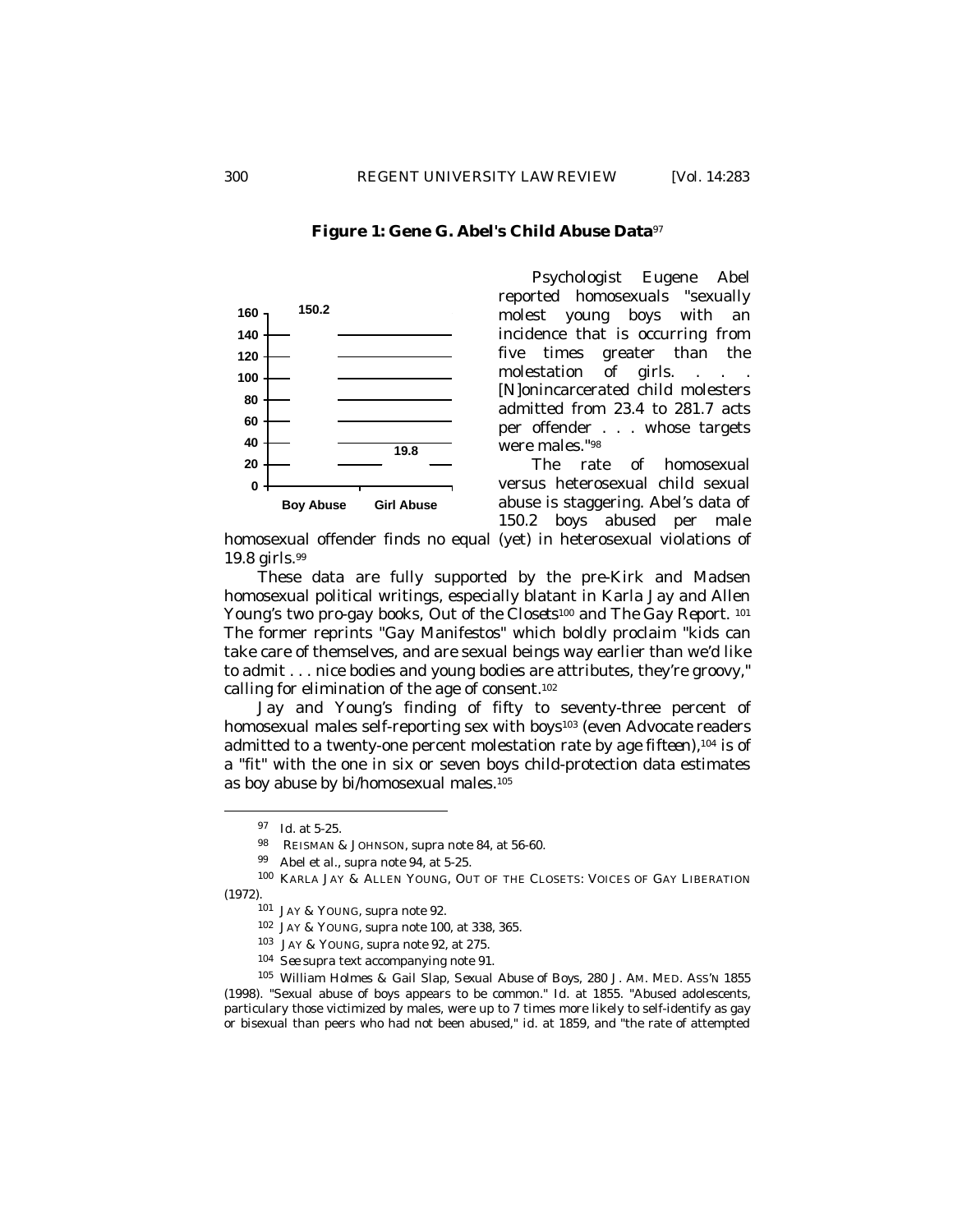In Figure 2 (below), 1991 *US Population, Statistical Abstracts*<sup>106</sup> data are compared to the conservative, accepted child sex abuse estimates (one in four girl victims and one in six to eight boy victims) $107$ as well as accepted estimates of the homosexual and heterosexual populations.

A study of 93 sexually abused boys revealed that "6 years after contact with their abuser three times as many [of the boys] . . . had psychological or unexplained health problems that lasted more than one year. Problems included . . . depression, anxiety, or substance abuse. . . and suicide." Alison McCook, *Childhood Sex Abuse Can Have Longlasting Effects*, 86 ARCH. DISEASE IN CHILDHOOD 164 (2002).

<sup>106</sup> U.S. CENSUS BUREAU, STATISTICAL ABSTRACT OF THE UNITED STATES (1992) (hereinafter STATISTICAL ABSTRACT).

<sup>107</sup> L. W. Johnsen & L. L. Harlow, *Childhood Sexual Abuse Linked with Adult Substance Use, Victimization, and AIDS Risk*, *in* 8 AIDS EDUC. AND PREVENTION 44 (1996) (approximately 25 percent of adult women and 16 percent of adult men report childhood victimization). *See, e.g*., D. Finkelhor et al., *Sexual Abuse in a National Survey of Adult Men and Women: Prevalence, Characteristics and Risk Factors*, *in* CHILD ABUSE AND NEGLECT 14, 19-28 (1990); D. Russell, *The Incidence and Prevalence of Intrafamilial and Extrafamilial Sexual Abuse of Female Children*, *in* CHILD ABUSE AND NEGLECT 7, 133-146 (1983); D. RUSSELL, THE SECRET TRAUMA: INCEST IN THE LIVES OF GIRLS AND WOMEN (1986); S.M. Murphy et al., *Current Psychological Functioning of Child Sexual Assault Survivors*, 3 J. INTERPERSONAL VIOLENCE 55-79 (1988). Prevent Child Abuse America: Research Center, *Sexual Abuse of Boys* (National Center on Child Abuse Prevention Research, Chicago, IL) 2, *available at*  http://www.preventchildabuse.org/learn\_more/research\_docs/sexual\_abuse\_of\_boys.pdf (last visited Apr. 4, 2002) ("approximately one in six boys is sexually abused before age 16.") *The Advocate* reports "over one in five (21%) of the men [questionnaire respondents] say they were abused by an adult before age 15." Lever, *supra* note 53, at 20.

suicide was 1.5 to 14 times higher among sexually abused compared with non-abused males." *Id.* at 1859. In one study of male college students, prevalence was directly related to abuse definitions. Prevalence was 22% when either a greater age differential or coercion was required." *Id.* at 1857.

Prevent Child Abuse America reports that while assessments vary, "[e]stimates suggest that males account for 25-35% of child sexual abuse victims," and "[s]exual abusers of boys tend to be males…known by the victim, but unrelated to the victim." Nancy Peddle & Ching-Tung Wang, *Current Trends in Child Abuse Prevention, Reporting and Fatalities: The 1999 Fifty State Survey* (National Center on Child Abuse Prevention Research, Chicago, IL 2001), *available at*  http://www.preventchildabuse.org/learn\_more/research\_docs/1999\_50\_survey.pdf (last visited Apr. 4, 2002).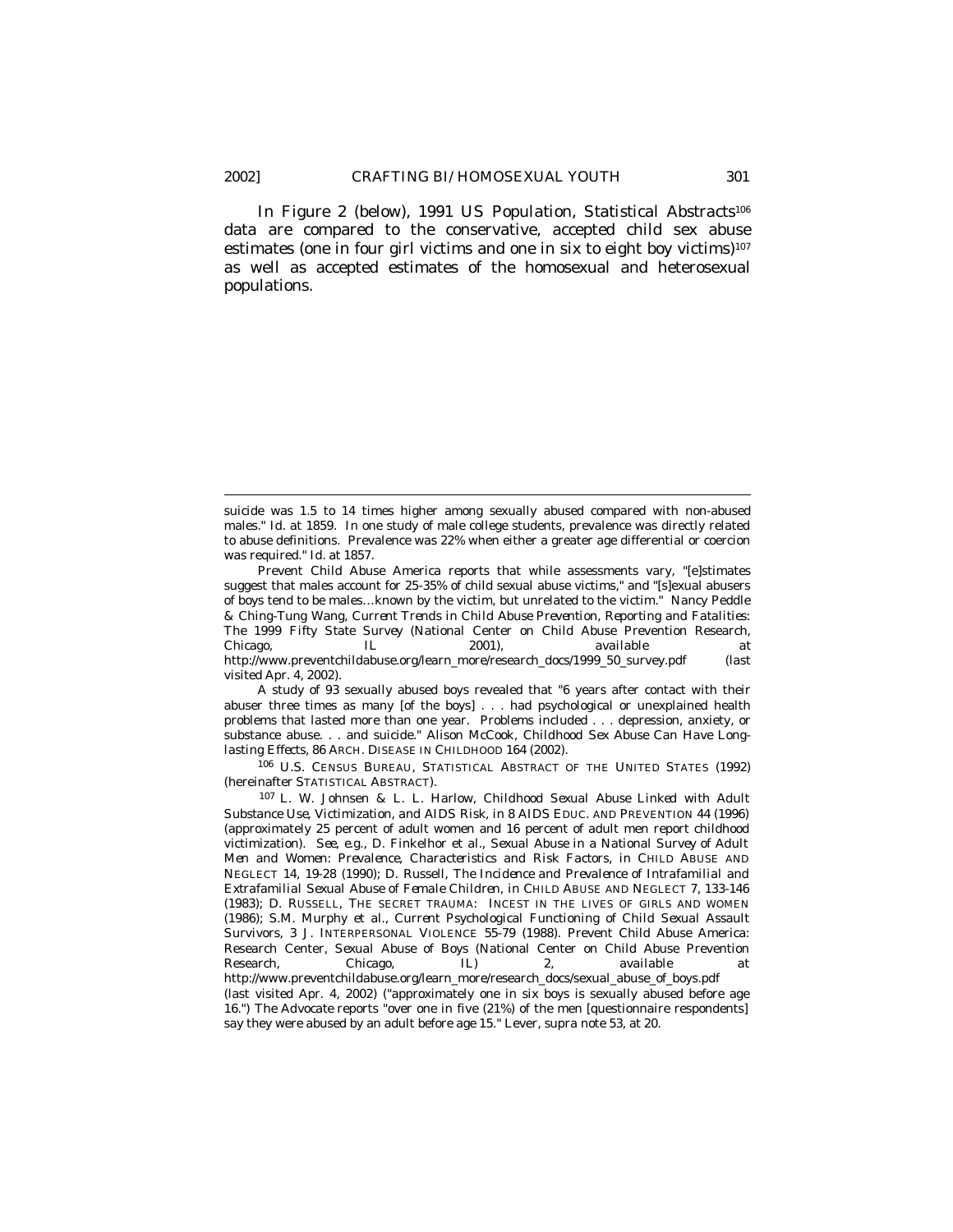

# **Figure 2: Rates of Heterosexual Girl Abuse v. Homosexual Boy Abuse of Total Adult Male Population (90 Million) in 1991<sup>108</sup>**

The homosexual population has been internationally identified in France, England, and the USA as between one and three percent (in a range of 1.5% to 2%).<sup>109</sup> Hard data confirm international research and law enforcement reports that the two percent homosexual population harbors a vast pederast boy abuse subculture.<sup>110</sup> Again, these data do not suggest that all or most homosexuals abuse children. What they do show, however, is that a statistically significant higher percentage of bi/homosexuals abuse children than do heterosexual males. Since 100% of homosexual males do not sexually assault boys, a vast "gay" subset commits multiple, repeated child sex offenses. It is assumed that much child sexual abuse goes unreported and some unsubstantiated. Hence, the following statistics are to be viewed with caution as reflecting the best available current data.

<sup>108</sup> REISMAN & JOHNSON, *supra* note 84 at A-9.

<sup>109</sup> Robert Knight, *Sexual Disorientation: Faulty Research in the Homosexual Debate*, FAMILY POLICY (Family Research Council, Washington, DC.), June 1992, at 2.

<sup>110</sup> Unless one condemns all homosexual males as pederasts (homosexual pedophiles) which is wholly unreasonable, these data suggest a homosexual subculture that is indeed vast and predatory.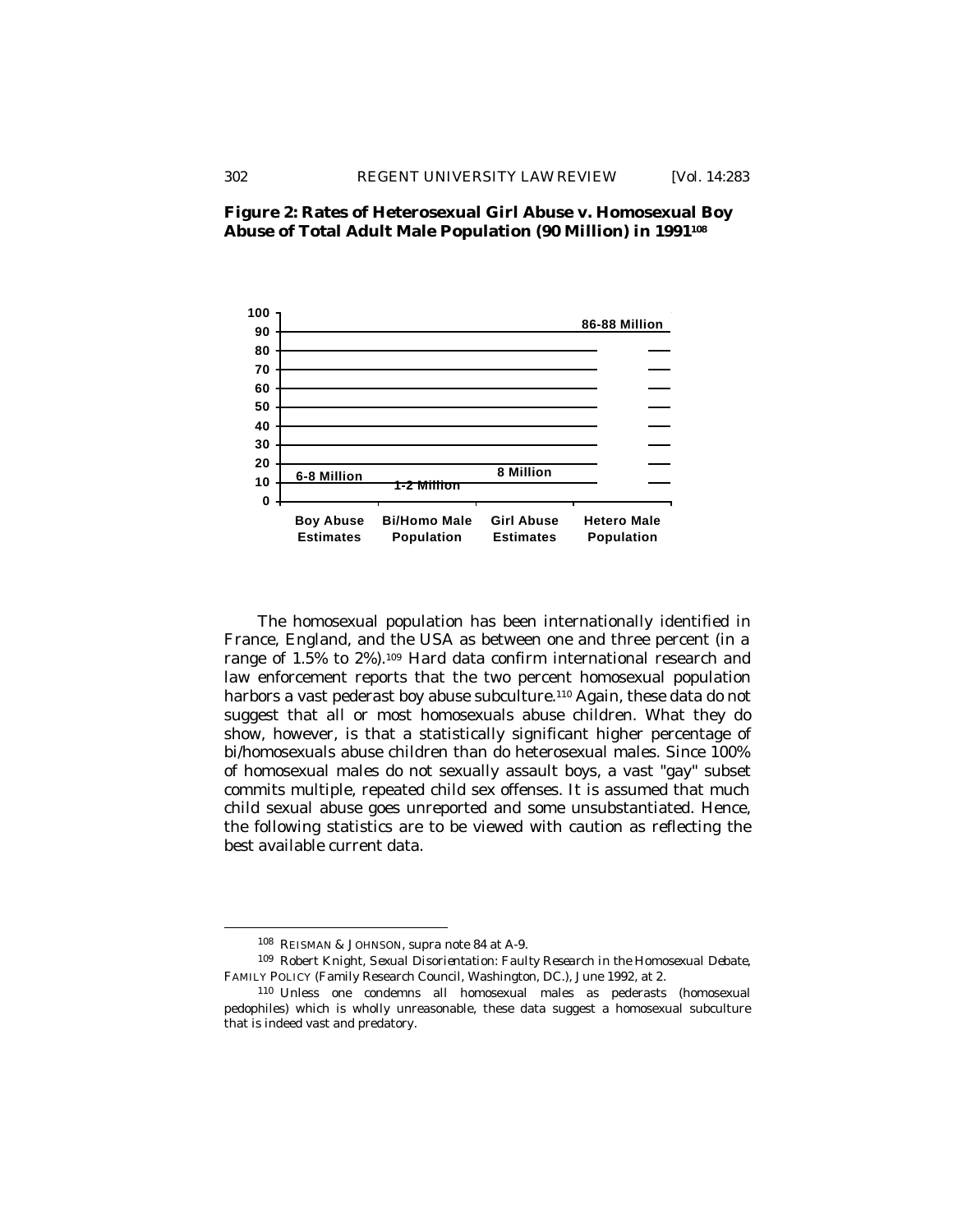Looking at the data in Figure 2, of 90 million American adult males:

- 86-88 million heterosexuals are the population pool from which roughly 8 million girls (25% of all girls) are victimized.<sup>111</sup>
- 1-2 million homosexuals are the population pool from which roughly 6 to 8 million boys (17% to 24% of all boys) are victimized.<sup>112</sup>
- Statistically then, 3 to 4.5 boys are victimized per each homosexual male.<sup>113</sup>

 $\bullet$  1 girl is victimized per each 11 heterosexual males.  $114$ 

Extant homophile studies also support these high rates of abuse:

- 50% of white homosexuals had 500+ sexual partners, another one third averaged 100-500.<sup>115</sup>
- 25% of white homosexuals admitted sex with boys, "sixteen years old or younger." <sup>116</sup>
- 50%+ of AIDS victims (n=279) had oral or anal sex with a male by age 16 (1981-82).<sup>117</sup>
- 20% of AIDS victims ( $n=279$ ) had sex with a male by age 10 (1981-82). 118
- 21% *Advocate* respondents (n=2500) "were sexually abused by an adult by age 15."<sup>119</sup>

*The Advocate* admitted that by 1991 almost 10,000 vulnerable, lonely boys (discussed later) initiated into homosexual acts allegedly via "consensual" sodomy, are now nonconsensual AIDS statistics.120 Due to better medications, says the executive director of an AIDS resource center, "[d]eaths may be down, but infections are not."121 Why? "Young men think of themselves as immortal." Oral sodomy, a standard homosexual act, was found to be "the lone risk factor (i.e. likely cause) in

<sup>111</sup> STATISTICAL ABSTRACT, *supra* note 106. U.S. Population data on boys and girls according to government statistics are 33,378,000 boys and 31,767,000 girls under age 18. *Id.*

<sup>112</sup> *Id.*

<sup>113</sup> *Id.*

<sup>114</sup> *Id.* 

<sup>115</sup> ALAN P. BELL & MARTIN S. WEINBERG*,* HOMOSEXUALITIES 85 (1978).

<sup>116</sup> *Id.* 

<sup>117</sup> Stephen O. Murray, *Components of Gay Community in San Francisco*, in GAY CULTURE IN AMERICA 143 n.63 (Gilbert Herdt ed., 1992) (citing Harry W. Haverkos et al., *Initiation of Male Homosexual Behavior*, 262 J. AM. MED. ASS'N 501 (1989))*.*

<sup>118</sup> *Id.* 

<sup>119</sup> Lever, *supra* note 53, at 20.

<sup>120</sup> Victoria A. Brownworth, *America's Worst-Kept Secret: AIDS is Devastating the Nation's Teeangers, and Gay Kids are Dying by the Thousands*, THE ADVOCATE*,* Mar. 24, 1992, at 40-41.

<sup>121</sup> *The New Face of AIDS,* LOUISVILLE ECCENTRIC OBSERVER*,* May 17, 2000, at 15.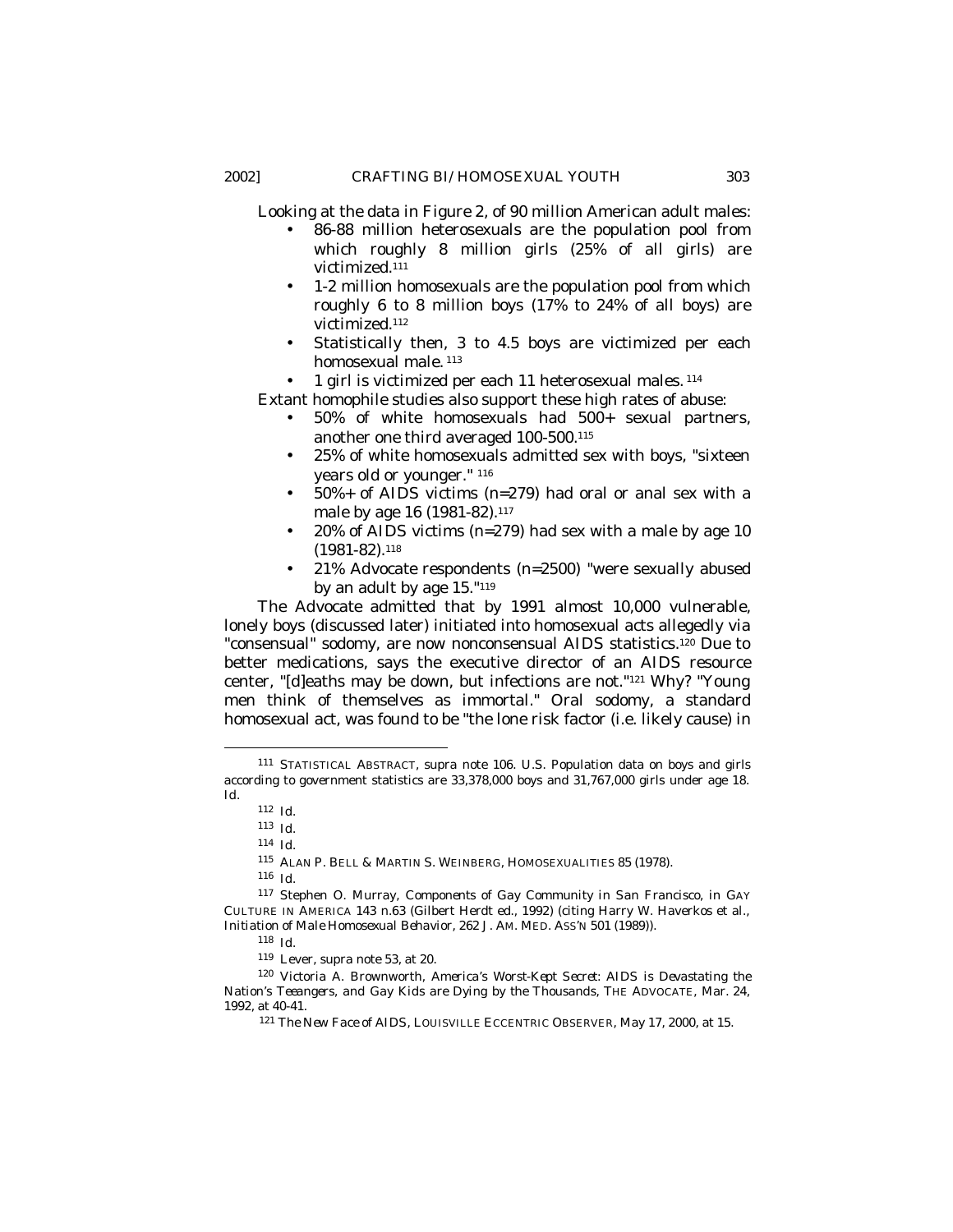8 percent of HIV infections" while anal sodomy "soared by more than 40 percent" in one year, 1997-98 . . . *800 teen-agers (in many cases an entire high school) will be contracting HIV every year [in Kentucky*]." <sup>122</sup>

The current dearth of data on causation of pediatric AIDS illustrates the deliberate censorship of politically incorrect research. Dr. George Rekers of the Department of Neuropsychiatry at the University of South Carolina, School of Medicine, confirmed Dr. Loraine Day's observations<sup>123</sup> regarding the difficulties encountered by researchers who seek funding or publication if their results are unacceptable to homosexual authorities.124 Government agencies, including the National Institutes of Health, often "stack" review committees with homosexual scientists and/or gay rights supporters, thereby insuring that politically incorrect research is not funded.<sup>125</sup>

Perhaps the most worrisome of these anti-science activities has been the limited amount of governmental research examining the connection between early child sexual abuse and pediatric AIDS. Dr. Laura Gutman, a respected child sexual abuse researcher, and her colleagues found in their preliminary government funded studies that 14.6% of children in the study with AIDS had "been sexually abused . . . . Transmission by child sexual abuse was the most frequent of the proven modes of acquisition of HIV in this population."126 Twelve males were identified  $(n=8)$  or suspected  $(n=4)$  of being perpetrators.<sup>127</sup> The lack of funding for such studies may deserve a congressional inquiry. To hide the fact that most AIDS children appear to be infected by bi/homosexuals, the "World AIDS Day" artfully reports that "16% of adolescents with AIDS, aged 13 through 19 . . . have been infected through heterosexual contact,"128 rather than that 84% of AIDS children are infected by male bi/homosexual sex abuse.

<sup>122</sup> *Id.*

<sup>123</sup> LORAINE DAY, AIDS: WHAT THE GOVERNMENT ISN'T TELLING YOU (1991).

<sup>124</sup> Rekers, *supra* note 14. Rekers concludes, "It remains to be seen if the mental health professions will be able to readdress the issue of homosexuality from a logical and scientific perspective in the near future . . . . The use (or abuse) of research may continue to be influenced by ideological factors in American culture." *Id*.

<sup>125</sup> *Id.*

<sup>126</sup> Laura T. Gutman et al., *Human Immunodeficiency Virus Transmission by Child Sexual Abuse*, 145 AM. J. DISEASES OF CHILD 137, 138 (1991).

<sup>127</sup> *Id.*

<sup>128</sup> TENNESSEE STATE DEPARTMENT OF EDUCATION, LIFETIME WELLNESS CURRICULUM FRAMEWORK, LIFETIME WELLNESS RESOURCE MANUAL (1994-95) (recommending *"The World AIDS Day"* brochure in Section IV as "Resources" to be taught to Tennessee teachers as a sex education curricula from Aug. 1, 1994 to Mar. 1995) (on file with author).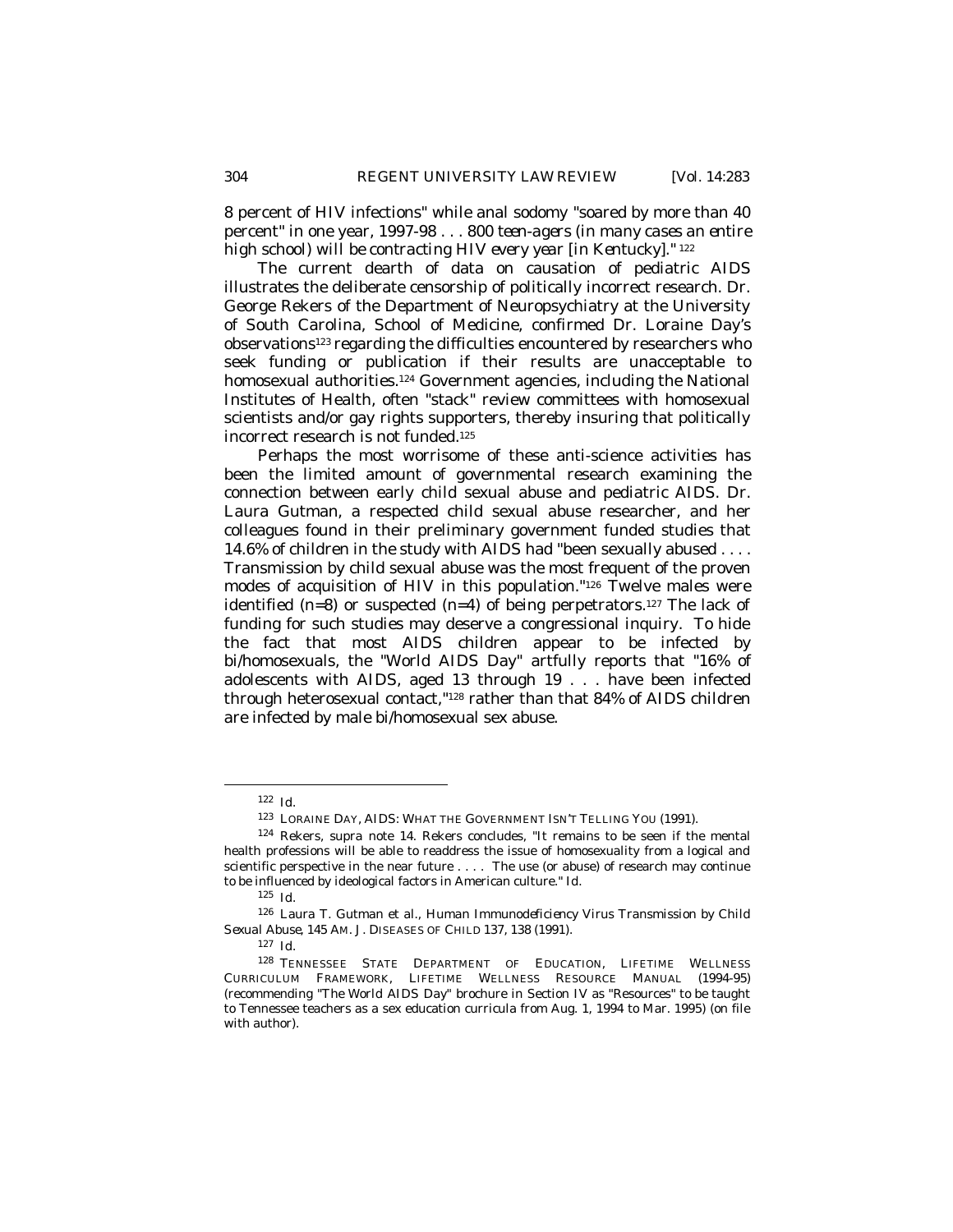| <b>HIV Transmission Routes in Adolescents</b><br>Aged 13-21 in the United States"*                                                                           |     |  |  |
|--------------------------------------------------------------------------------------------------------------------------------------------------------------|-----|--|--|
| Male Homosexuals/bisexual males                                                                                                                              | 51% |  |  |
| <b>Transfusion recipients</b>                                                                                                                                | 22% |  |  |
| Male homosexual intravenous drug users                                                                                                                       | 8%  |  |  |
| Heterosexuals                                                                                                                                                | 8%  |  |  |
| Intravenous drug users                                                                                                                                       | 6%  |  |  |
| Other                                                                                                                                                        | 5%  |  |  |
| *These statistics are taken from the study "AIDS Among Adolescents," published in the<br>October 1990 issue of the American Journal of Diseases of Children. |     |  |  |

**Figure 3: A Minimum of 59% of Boys Infected by Men**

*The Advocate* published this table, (Figure 3), identifying *at least* fifty-nine percent of adolescents with AIDS directly infected by adult bi/homosexuals. It is reprinted here verbatim.129 (Individuals over 18 generally are not considered "children" per se, but one should recall that AIDS typically manifests itself several years after infection).





and girls?

 $\overline{a}$ 

By 1991 the Advocate cited CDC data identifying 7166 boys and 1537 girls (also commonly infected by bi/homosexual boyfriends) dying of AIDS.<sup>130</sup> Where are the thousands of child sex murder convictions for the men who fatally infected these boys

<sup>129</sup> Brownworth, *supra* note 120, at 41.

<sup>130</sup> REISMAN & JOHNSON, *supra* note 84, at A12.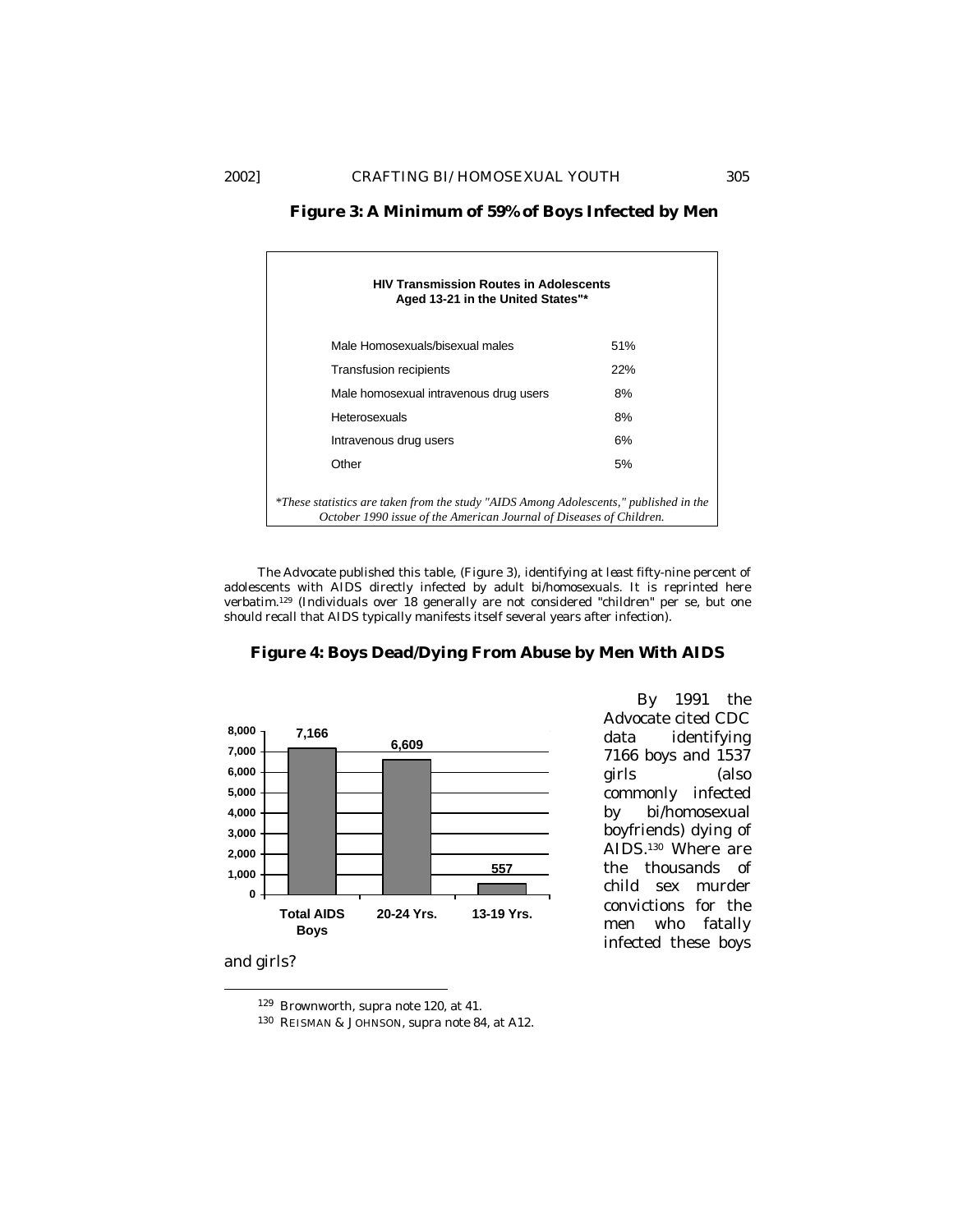Where is the outcry on behalf of these children in the establishment media? Instead of prosecution of their rapists-murderers, schools provide carte blanche to predators by implying that boys with AIDS were "gay" from childhood. By labeling boy AIDS victims "consenting gays," homosexual spokesmen "blame the victims," blaming the boy's own death upon the young "initiate."<sup>131</sup>

Even Gebe Kruks, a homosexual leader who protested these violations, does not call for the arrests of the children's killers. Kruks wrote, "Gay boys . . . *having sex for money, shelter, love-*-they are at risk . . . . Gay men view these boys as recreational toys to be used. I have heard many stories of HIV-positive men having unprotected sex with boys. They don't think it matters."<sup>132</sup>

# *F. AIDS: What the Government Isn't Telling You*

Further evidence of the influence of gay activists over research and journalism abounds. Former Chief of Orthopedic Surgery at San Francisco General Hospital, Dr. Lorraine Day, in *AIDS: What the Government Isn't Telling You*, writes, "In our present academic atmosphere, controlled by grants and, hence, by politics that often are special interest politics, it is all too advantageous for someone with a yen for recognition and advancement to publish a 'scientific' article that toes the party line." <sup>133</sup>

Dr. Day documents some militant homosexuals' efforts to infect the national blood banks, citing the collection of blood in the gay Castro district of San Francisco. "Special interest blackmail dictates policy . . . . The likes of Castro blood drives are palmed off as humanitarian enterprises when, in fact, they are concessions to gay politics."134 Dr. Day cites an excerpt from the article by Robert Schwab, former president of the Texas Human Rights Foundation in the *Dallas Gay News*, May 20, 1983, recommending "blood terrorism:" "There has come the idea that if research money (for AIDS) is not forthcoming at a certain level by a certain date, all gay males should give blood. . . . Whatever action is required to get national attention is valid. If that includes blood terrorism, so be it."<sup>135</sup>

<sup>131</sup> Gilbert Herdt, '*Coming Out' as a Rite of Passage*, *in* GAY CULTURE IN AMERICA, *supra* note 117, at 41. "For the first time, an institutionalized process of initiating and socializing youths [into the homosexual movement] emerged." *Id.* at 34.

<sup>132</sup> Brownworth, *supra* note 120, at 40-41.

<sup>133</sup> DAY, *supra* note 123, at 5.

<sup>134</sup> *Id*. at 63.

<sup>135</sup> *Id*. at 65 (quoting DALLAS GAY NEWS, May 20, 1983).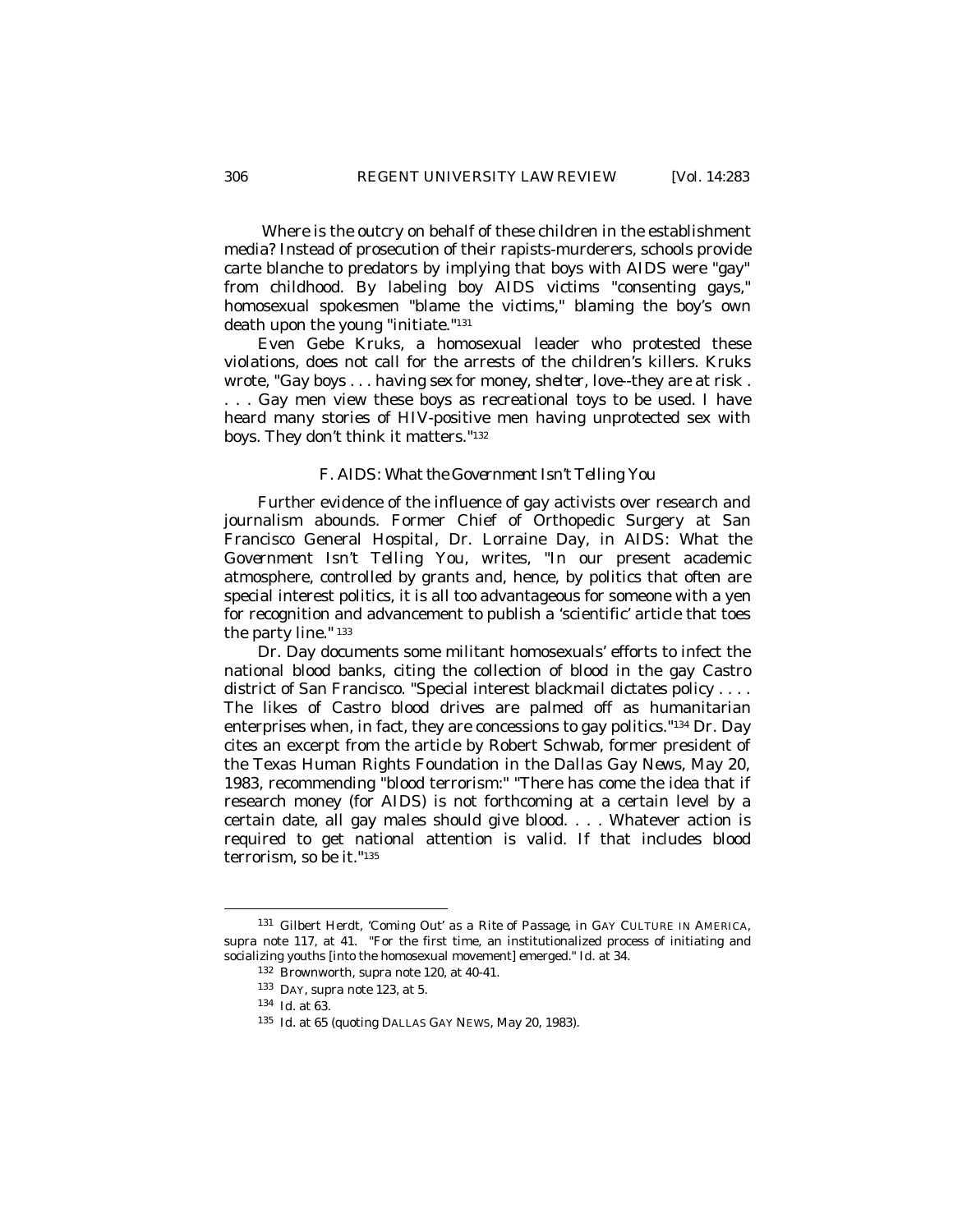And in 1990, while the *Los Angeles Times* quietly noted that twentyfour percent of intravenous drug abusers studied who donated blood to the blood bank had HIV,136 no data appeared on what percentage of this group was bi/homosexual. In *AIDS: The Unnecessary Epidemic*, Dr. Stanley Monteith, M.D. documents "[t]he frightening story telling how the AIDS and Gay Lobbies have been able to prevent physicians from monitoring or controlling this epidemic."<sup>137</sup>

Moreover, the effort to bring AIDS into the heterosexual world as the only way to ever get a cure appears as part of the homosexual literature. Homosexual activist Randy Shilts, in *And the Band Played On*, documents the efforts of "gay organizations" that "firmly opposed taking any action to screen blood donors saying the screening would pose serious civil rights questions."138 Shilts fairly reported, "hemophiliac organizations were stunned by the gay perspective. What about a hemophiliac's right to life? They asked."139 Once again, gay activists demonstrated that other people's lives are less important than promoting their own socio-sexual agenda.

## *G. The Gay Academic Union - "Zap And Hide"*

The censorious tactics of gay activists are not limited to the media. Academia has been as bad, if not worse. In his seminal work, *The Politics of Homosexuality*, Toby Marotta, an "out" Harvard homosexual Ph.D. describes "[h]ow the media and establishment politicians were used to build gay power."140 Marotta states that in the 1970s, members of the Gay Activists Alliance–trained in "zapping . . . GAA's trademark,"<sup>141</sup> of any who rebuffed homosexuality142–formed the "Gay Academic Union," (GAU) made up of faculty and students in major universities. Like the National Institute of Health (NIH), professional journals have commonly assigned GAU and other homosexual peer reviewers to research issues touching on homosexuality, assuring a quick death to possible unfavorable findings.<sup>143</sup>

<sup>136</sup> *Id.* at 84 (citing L.A. TIMES, Apr. 25, 1990).

<sup>137</sup> STANLEY MONTEITH, AIDS: THE UNNECESSARY EPIDEMIC (1991) (quoting the inside cover page).

<sup>138</sup> RANDY SHILTS, AND THE BAND PLAYED ON: POLITICS, PEOPLE AND THE AIDS EPIDEMIC 222 (1988).

<sup>139</sup> *Id.*

<sup>140</sup> TOBY MAROTTA, THE POLITICS OF HOMOSEXUALITY (1981) (quoting the inside cover page).

<sup>141</sup> *Id*. at 137, 151.

<sup>142</sup> *Id*. at 319.

<sup>143</sup> *See* Ray Johnson*, American Psychology: The Political Science, in* COLLECTED PAPERS FROM THE NARTH ANNUAL CONFERENCE 53-57 (1995). Additional support can be found in NARTH Bulletins: Apr. 1995, Vol. III, Number 1, at 1, 3-5, 9, 6; Sept. 1994, Vol. II,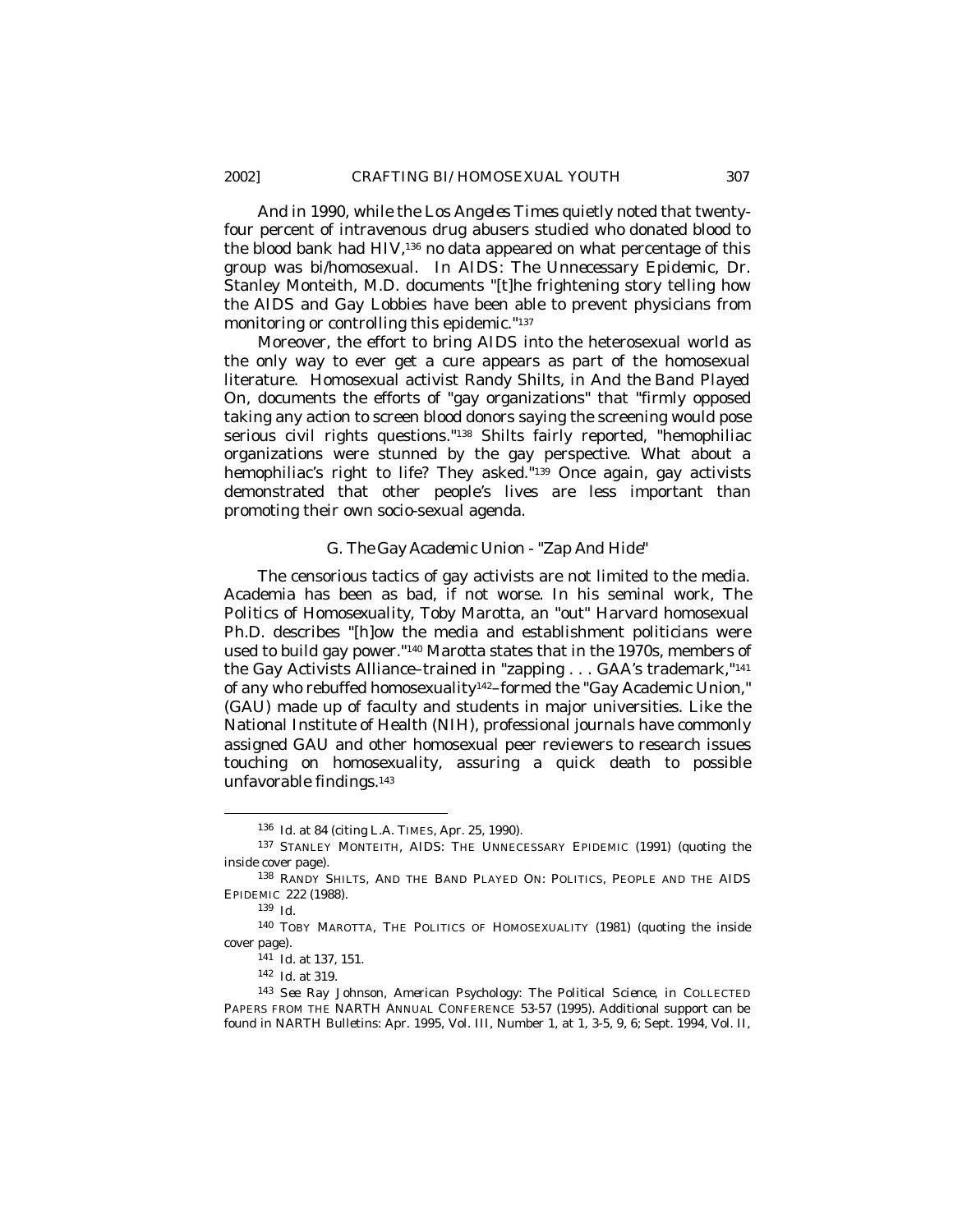The GAU has long fought for domination of its worldview within the academic community. One popularized establishment academician, Kate Millet, counseled the members of the GAU "we are . . . powered [by] and have lived and survived on the value, the energy of our [homosexual] passion."144 Millet argued that the nation should be changed to accept this "army of lovers" who will bring "the power of eros" into the lives of all Americans.145 In her interview in *Paidika, The Journal of Paedophilia*'s "Special Woman's Issue," Millet calls for "an emancipation proclamation for children" to legalize what she calls children's "nonexploitive" sex with adults or children, "probably heroic and very wonderful."<sup>146</sup>

As mentioned previously, researchers and academics with politically incorrect results or opinions often find their careers at a sudden dead end. Moreover, college campuses–ostensibly the bastion of intellectual freedom–have become a haven for violent homosexual extremists.

Ex-gay speakers and those critical of the homosexual movement face such silencing everywhere. The outspoken and brilliant "pagan" lesbian Camille Paglia described her reaction to the tactics employed by ACT-UP, a radical homosexual organization:

ACT-UP's hysteria made me reconsider those vilified therapists and ministers who think change of homosexual orientation is possible and whose meetings are constantly disrupted by gay agitators. Is gay identify so fragile that it cannot bear the thought that some people may not wish to be gay? . . .

If a gay man wants to marry and sire children, why should he be harassed by gay activists . . . ? [Counseling should not be] strafed by gay artillery fire of reverse moralism. Heterosexual love . . . is in sync with cosmic forces. Not everyone has the stomach for daily war with nature.<sup>147</sup>

Paglia's observation that "[h]eterosexual love . . . is in sync with cosmic forces"148 is one that is not supported in the current political climate. One can see the development of a two-tiered pattern of suppression: (1) Bi/homosexuals at the National Institute of Health or on peer review committees try to quash funding or publication of studies by

 $\overline{a}$ 

. . . .

Number 2, at 8; July 1993, Vol. I, Number 3, at 1, 2, 4; Sept. 1995, Vol. III, Number 2, at 14, 27-35; Dec. 1998, Vol. VI, Number 3, at 5, 8, 12-13.

<sup>144</sup> BETTY BERZON, PERMANENT PARTNERS ix (1988) (quoting Kate Millet, Address to the Gay Academic Union of Los Angeles, CA (Nov. 1978)).

<sup>145</sup> *Id.*

<sup>146</sup> Mark Blasius, *Sexual Revolution and the Liberation of Children: An Interview With Kate Millett*, PAIDIKA: J. PAEDOPHILA, Winter 1992, at 83-85.

<sup>147</sup> CAMILLE PAGLIA, VAMPS AND TRAMPS 77-79 (1994).

<sup>148</sup> *Id*. at 79.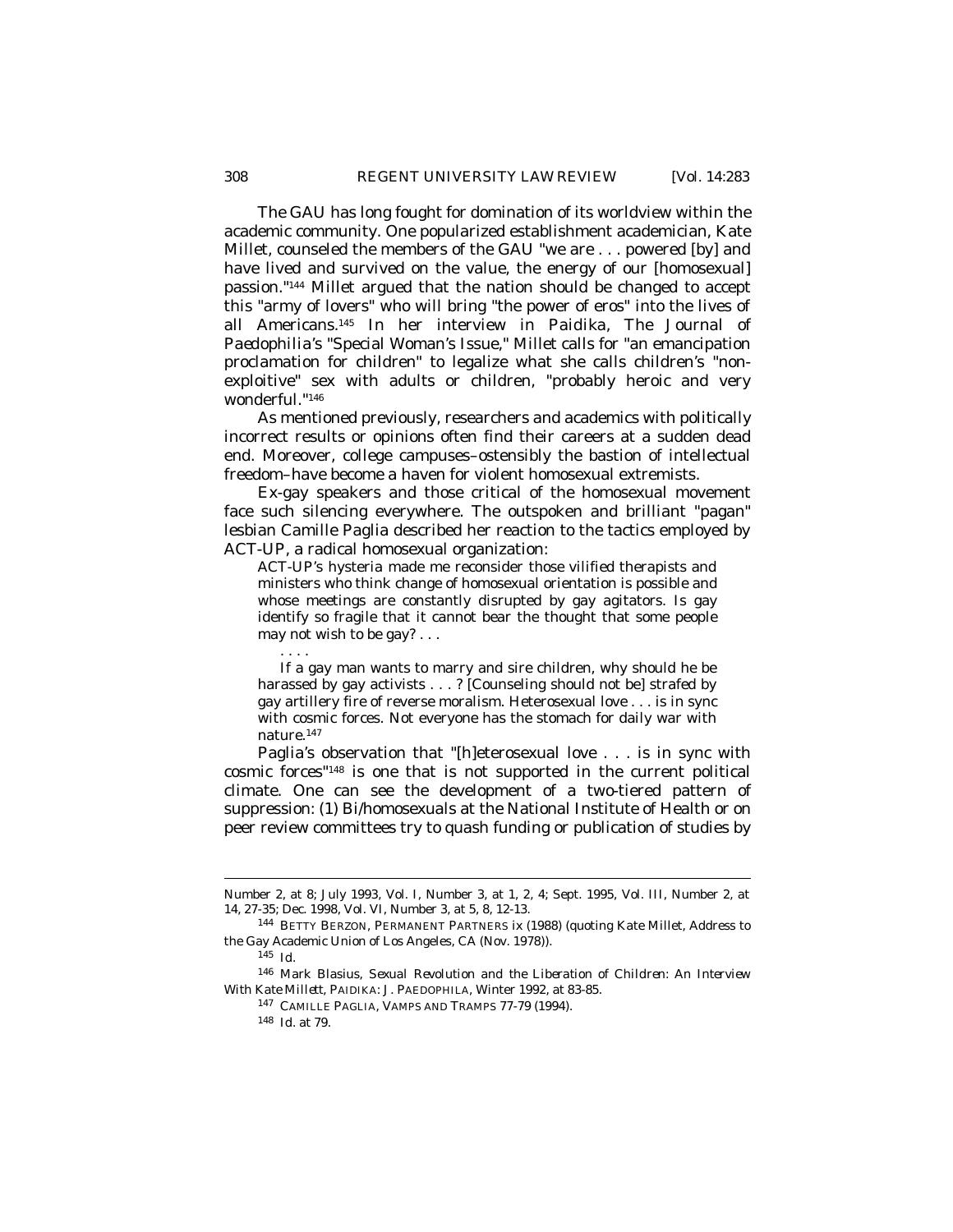researchers who appear to have negative findings on homosexuality;<sup>149</sup> (2) Should an occasional study or article of homosexual harms get published, the press commonly ignores ("spikes") those studies, focusing on those that are favorable to the politically correct point of view.

#### *H. Hide The Causes of Bi/Homosexuality*

Absent any biological evidence of genetic predisposition, youths who present as bi/homosexual commonly exhibit classical symptoms of childhood trauma (parental violence, alcoholism, sex abuse and/or other dysfunctions).150 Concerned lest the public become aware of the traumatic histories of most allegedly "gay" youth, National Research Council advisor and Kinsey researcher John Gagnon directed sex researchers to hide the causes of homosexuality:

The wish of some gay men and lesbians to locate the origins for their desires in . . . biology or early experience deserves a respectful response even though I think it to be wrong. . . .

. . . Attempts to placate the oppressors will only invite further persecution. The source of freedom in everyday life for gay men and lesbians is continued vigilance and practical political action.<sup>151</sup>

Gagnon's mandate is not science, but propaganda. Eager to conceal any causes rooted in bad parenting or early sex abuse which suggest

 $\overline{a}$ 

<sup>151</sup> John Gagnon, *Science and the Politics of Pathology,* 23 J. SEX RES. 120*,* 122-23 (1987).

<sup>149</sup> *See* MONTEITH*, supra* note 137.

Even the President of the Untied States, Ronald Reagan, was unable to influence public health policies in this nation during his tenure in office. . . . Directives which were sent from the White House to public health agencies were ignored . . . . C. Everett Koop, and others, [countered to] local authorities that they should not carry out the President's recommendation.

*Id.* at 15.

<sup>150</sup> Those engaged in highly promiscuous sexual conduct are found to have a high propensity for drug and alcohol use, as well as early sexual abuse. As noted in our cites on THE ADVOCATE self-reports, 21% of their respondents admitted to sex abuse by age 15. *See supra* note 85 and accompanying text. Moreover, Island & Letellier report their findings, that: "[O]nly substance abuse and AIDS adversely affect more gay men, making domestic violence the third largest health problem facing gay men today." ISLAND & LETELLIER, *supra* note 42, at 1*.* These behaviors are regularly identified in the professional literature, *see, e.g.,* JEFFREY SATINOVER*,* HOMOSEXUALITY AND THE POLITICS OF TRUTH 44, 97, 105, 106-108 (1996), as reflecting early childhood trauma.Satinover notes the homosexual effort to deny such etimology, seen in the 126 detailed questions asked of lesbians and "gay" men, including self image and types of and location of sex practices and the like by Jay and Young, in *The Gay Report*, *supra* note 92. Jay and Young, (like Gagnon directed) ten years later, the authors avoided any questions that might reveal early sexual or other kinds of trauma as causative in the homosexual respondent's conduct. *Id.* Holmes and Slap provide further data on the comparatively high rates of dysfunction among homosexualized boys including suicidal ideation, drugs, crimes, sexual and other disorders. W.C. Holmes & G.B. Slap, *Sexual Abuse of Boys: Definition, Prevalence, Correlates, Sequlae, and Management,* 280 J. AM. MED. ASS'N 1855, 1858-59 (1998).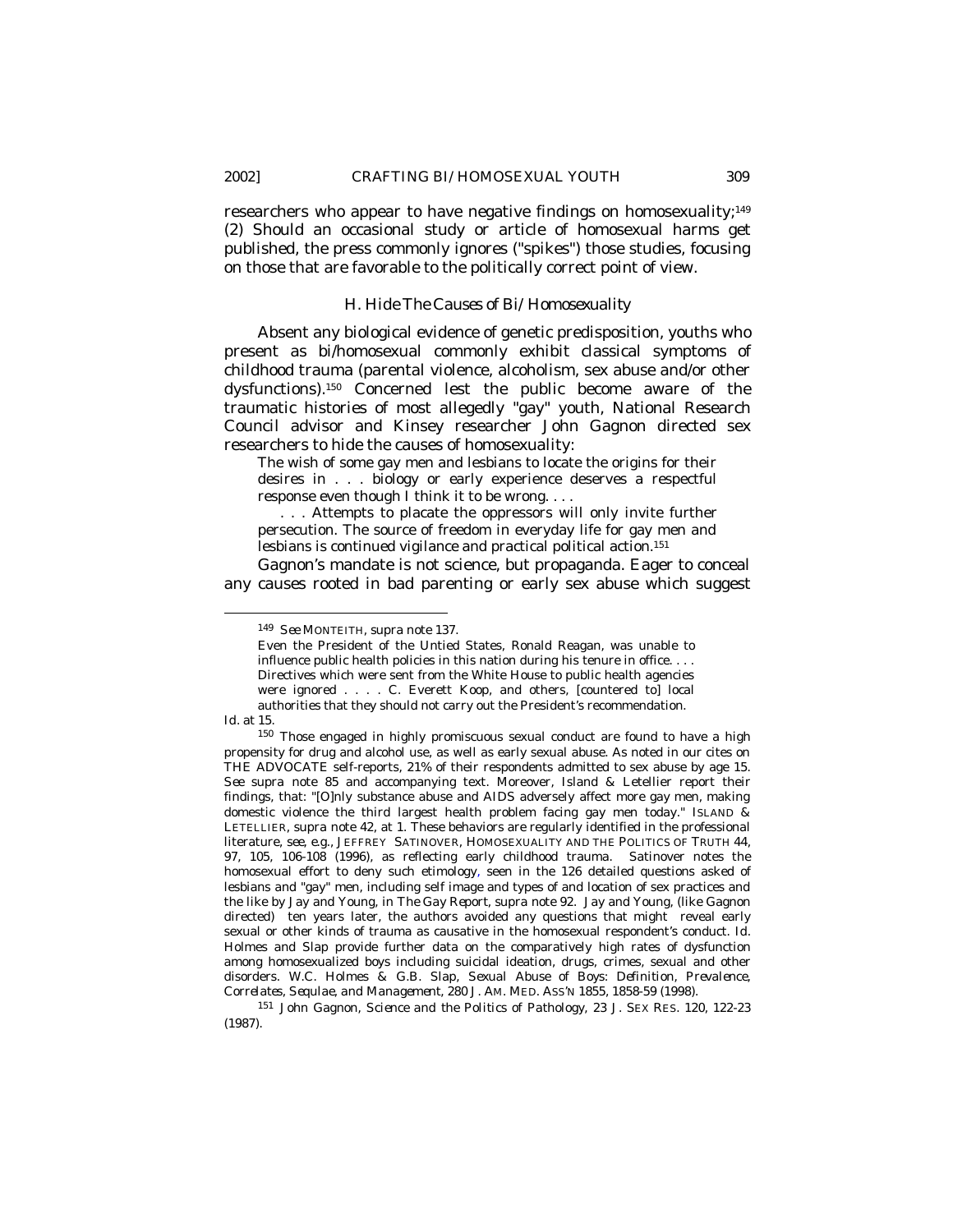adult irresponsibility, even crime, gay activists formed groups like PROJECT 10, PFLAG (Parents and Friends of Lesbians and Gays), and GLBT (Gay, Lesbian, Bisexual And Transgendered)152 youth. Since historical, cross-cultural, literary and testimonial evidence clearly identifies a homosexual etiology of family disorders, it is understandable that many parents zealously insist their child was "born that way," avoiding the personal blame and public disgrace inherent in having placed their offspring in harm's way. But, how did two and one-half percent of America's leaders,153 largely America's intellectual community, adopt these radical new views on sex and homosexuality?

## III. PRE AND POST "KINSEY ERAS"

To answer that question we turn to Alfred C. Kinsey. In 1989 the prestigious National Research Council proclaimed that sex science "can be divided somewhat crudely into the pre-Kinsey and post-Kinsey eras."154 At the time of this writing, 20th Century Fox announced plans for a major film on Kinsey's life, with Tom Hanks or Harrison Ford glamorizing the Indiana sex revolutionary.<sup>155</sup>

On April 23, 2000, *The New York Times Book Review* celebrated the fact that Indiana University had given America "the man whose studies started the sex revolution.*"* <sup>156</sup> And, on April 17, 2000, *Salon's* Scott McLemee wrote:

Kinsey's effect on society was profound and enduring. It did not rise and fall with his bestseller status . . . [but became] the manifestoes of sexual revolution and the counterculture . . . .

The history of sex in America falls into two large, unequal, yet clearly defined periods. The first era belonged to the Puritans, the Victorians . . . . This epoch of libidinal prohibition lasted until Jan. 4, 1948. The following day, Professor Alfred C. Kinsey of Indiana

<sup>152</sup> PROJECT 10, organized by an "out" lesbian, Virginia Uribe, at Fairfax High School, was the first school organization openly allowed to use the school to seek alleged "gay" as well as bisexual or otherwise sexually confused youth. Kinsey's false data claiming 10% of men are homosexual were employed to help direct children to gay activist organizations for homosexual "counseling." PFLAG AND GLBT and other organizations actively seek out youths in schools nationwide to bring into the homosexual movement under cover of "saving" children from suicide due to their alleged sexual orientation.

<sup>153</sup> KOTLER, *Supra* note 2. Kotler cites how 2.5% sway roughly 13% of the public early on who later move another 34% and so on, until a majority accept and adapt to the proffered product or idea. *Id*.

<sup>154</sup> C.F. TURNER ET AL., AIDS AND INTRAVENOUS DRUG USE 79 (1989).

<sup>155</sup> Liz Smith, *Wishing and Hoping*, N.Y. POST (Sept. 14, 2000), *available at* http://www.geocities.com/lmwong1977/marknews15.html

<sup>156</sup> Rachel Maines*, Rebel With A Cause,* N.Y. TIMES BOOK REV.*,* Apr. 23, 2000 at 16.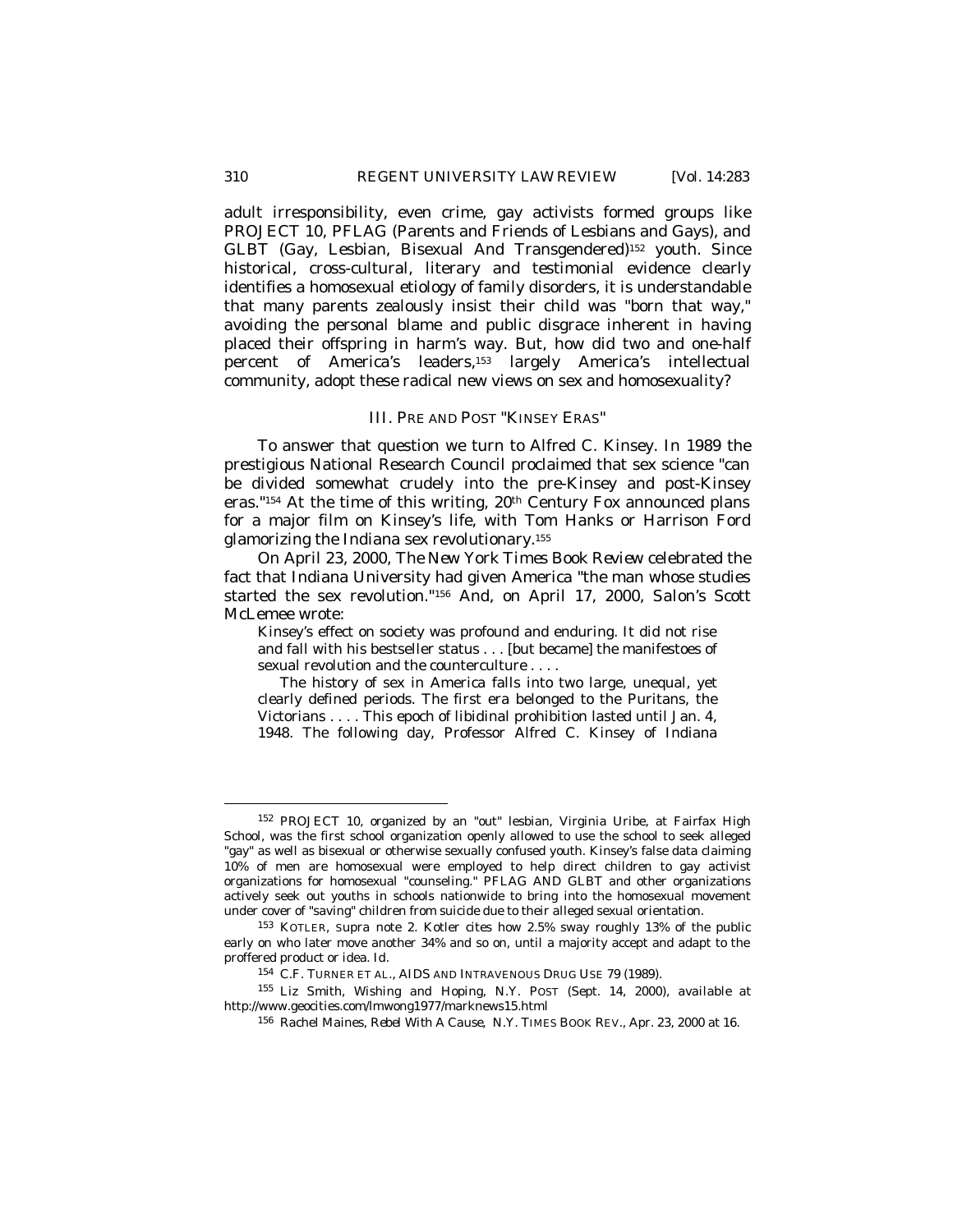published "Sexual Behavior in the Human Male." Whereupon, as the expression has it, the earth moved. <sup>157</sup>

Since 1948, Kinsey has continually fashioned the American libido. As The North American Man-Boy Love Association (NAMBLA), the world's largest pederast organization, says any who would understand the modern theater of "sexual orientation" must "know Kinsey's work" for implicit in it is the struggle for pedophile control of America's children. "Gay liberationists in general, and boy-lovers in particular, should know Kinsey's work and hold it dear."<sup>158</sup> "[I]mplicit in Kinsey is the struggle we fight today."<sup>159</sup>

Why is Kinsey's role as the father of sex "science" important to any debate about homosexuality and sex education in the schools? The mandate to teach bi/homosexual and heterosexual experimentation as legitimate for children and youths originated with Kinsey's data, which formulated a revolutionary belief in child and juvenile sexual need and entitlement. Many Americans born post WWII may not recall the Kinsey team and their reports, *Sexual Behavior in the Human Male*<sup>160</sup> (hereinafter *Male*) and *Sexual Behavior in the Human Female*. <sup>161</sup> A vast and meticulously orchestrated media-relations campaign made Kinsey a household name and heralded him as a folk hero in over seventy percent of the nation's press.<sup>162</sup>

*Life, Look, Time* and every other major mainstream magazine promoted his bold sex "findings" as heroic scientific truth.163 Indiana University had set the stage by posing zoologist Kinsey as a conservative Republican academic, a family man, who serendipitously stumbled onto sex research only to discover that while Americans pretended to be virtuous, virginal, monogamous, and faithfully heterosexual, they were really hypocritical and promiscuous.164 Kinsey claimed ninety-five percent of men were really sex offenders and from ten percent to thirtyseven percent were occasional homosexual adventurers.165 Camille Paglia wrote insightfully about Kinsey's fraudulent ten percent finding and its service to the homosexual movement.

- <sup>161</sup> ALFRED C. KINSEY ET AL., SEXUAL BEHAVIOR IN THE HUMAN FEMALE (1953).
- <sup>162</sup> REISMAN*, supra* note 27, at 40-43.

<sup>157</sup> Scott McLemee, *The Man Who Took Sex Out of the Closet*, SALON (Nov. 5, 1997) *at* http://www.salon.com/books/feature/1997/11/cov\_05kinsey.html.

<sup>158</sup> North American Man/Boy Love Association, *The Case for Abolishing Age Consent Laws*, *in* THE AGE TABOO: GAY MALE SEXUALITY, POWER AND CONSENT 96 (Daniel Tsang ed., 1981).

<sup>159</sup> *Id.*

<sup>160</sup> ALFRED C. KINSEY ET AL., SEXUAL BEHAVIOR IN THE HUMAN MALE (1948).

<sup>163</sup> *Id.*

<sup>164</sup> *See id*.*,* especially Chapters 3, 5 and 6.

<sup>165</sup> *See id*. at 87-105, especially Chapter 5, "Eliminating Fathers."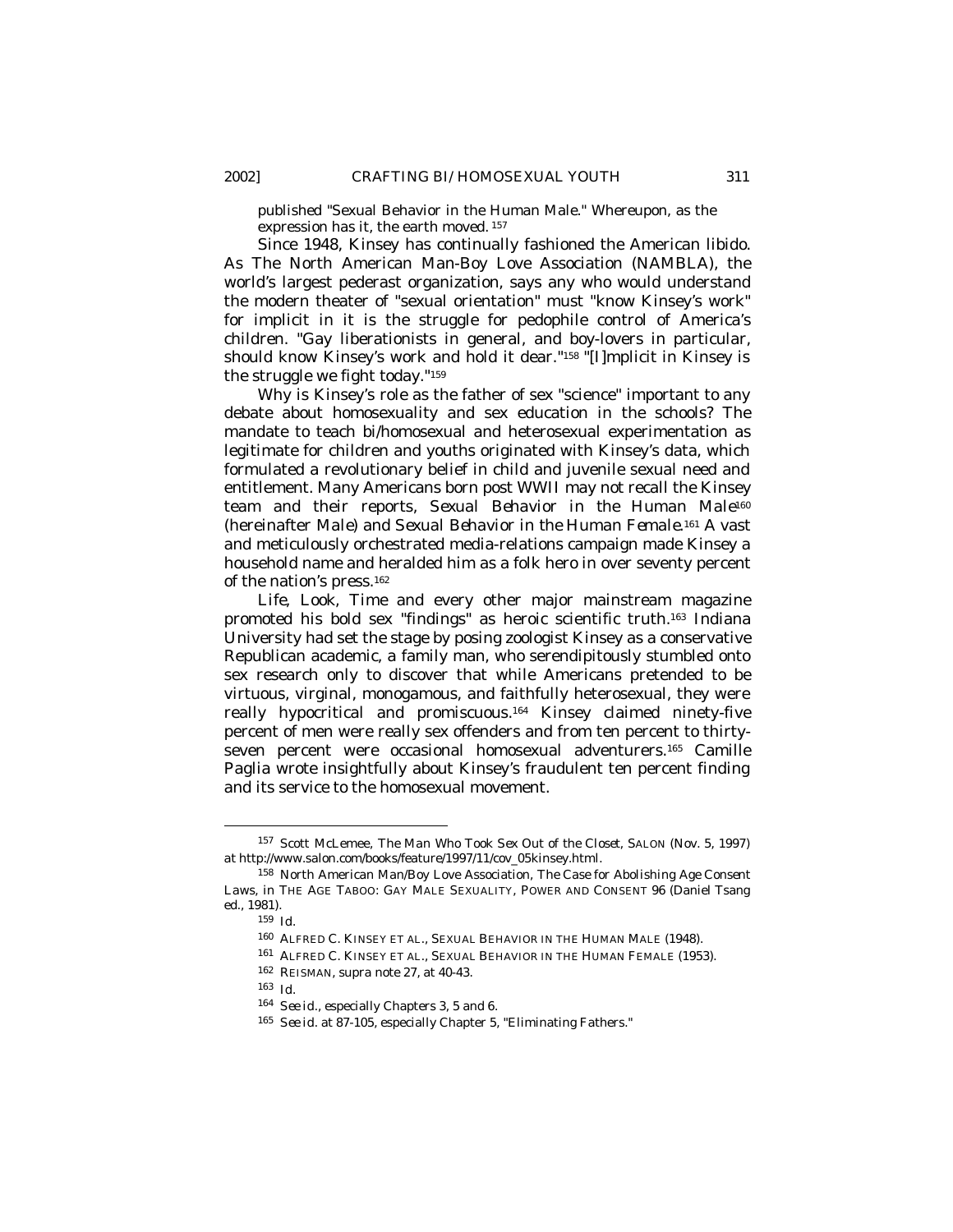The ten percent figure, servilely repeated by the media, was pure propaganda, and it made me, as a scholar, despise gay activists for their unscrupulous disregard for the truth. [Homosexuals were too well aware that one in ten of the men that they met were *not* "gay."] Their fibs and fabrications continue, now about the still-fragmentary evidence for a genetic link to homosexuality and for homosexual behavior among animals.<sup>166</sup>

As Pagilia suggests, Kinsey was long ago exposed as a scientific fraud. Both of Kinsey's most recent admiring biographers confessed he was a sadistic bi/homosexual who seduced his male students and coerced his wife, his staff, and the staff's wives to perform for and with him in illegal pornographic films made in the family attic.167 Kinsey and his mates, Wardell Pomeroy, Clyde Martin, and Paul Gebhard, had "front" marriages, which concealed their strategies to supplant what they saw as a narrow procreational Judeo Christian era with a promiscuous "anything goes" bi/gay pedophile paradise.168 We now know Kinsey, for example, "was deeply influenced by five pedophile headmasters who were quite clear they had very warm relationships with young adolescent boys of twelve or thirteen" in one New England area.169 An early adherent and advocate of masturbation, Kinsey suffered an untimely death due, at least in part, to "orchitis," a lethal infection in his testicles that followed years of sadistic, orgiastic "self-abuse."170 Kinsey's obsessive, brutally masochistic masturbation methods appear to have assisted in his early demise.

Kinsey solicited and encouraged pedophiles, at home and abroad, to sexually violate from 317 to 2035 infants and children for his alleged data on normal "child sexuality."171 Many of the crimes against children (oral and anal sodomy, genital intercourse and manual abuse) committed *for Kinsey's* research are quantified in his own graphs and charts.172 For example, "Table 34" on page 181 of Kinsey's *Male* volume, claims to be a "scientific" record of "multiple orgasm in pre-adolescent males."173 Here, infants as young as five months were timed with a stop watch for "orgasm" by Kinsey's "technically trained" aides, with one four-year-old

<sup>166</sup> PAGLIA, *supra* note 147, at 74*.*

<sup>167</sup> *See* JAMES JONES, ALFRED C. KINSEY A PUBLIC/PRIVATE LIFE 499-500, 605-14 (1997); JONATHAN GATHORNE-HARDY, SEX THE MEASURE OF ALL THINGS: A LIFE OF ALFRED C. KINSEY 82-99 (1998).

<sup>168</sup> JONES*, supra* note 167, at 760-73.

<sup>169</sup> SECRETS: KINSEY'S PEDOPHILES*,* (England's Yorkshire television broadcast June 17, 1998) (interviewing Jonathan Gathorne-Hardy, Kinsey biographer) (on file with author).

<sup>170</sup> JONES, *supra* note 167, at 739*.*

<sup>171</sup> REISMAN, *supra* note 27, at 140.

<sup>172</sup> *Id.* at Chapter 7.

<sup>173</sup> KINSEY, *supra* note 160, at 181.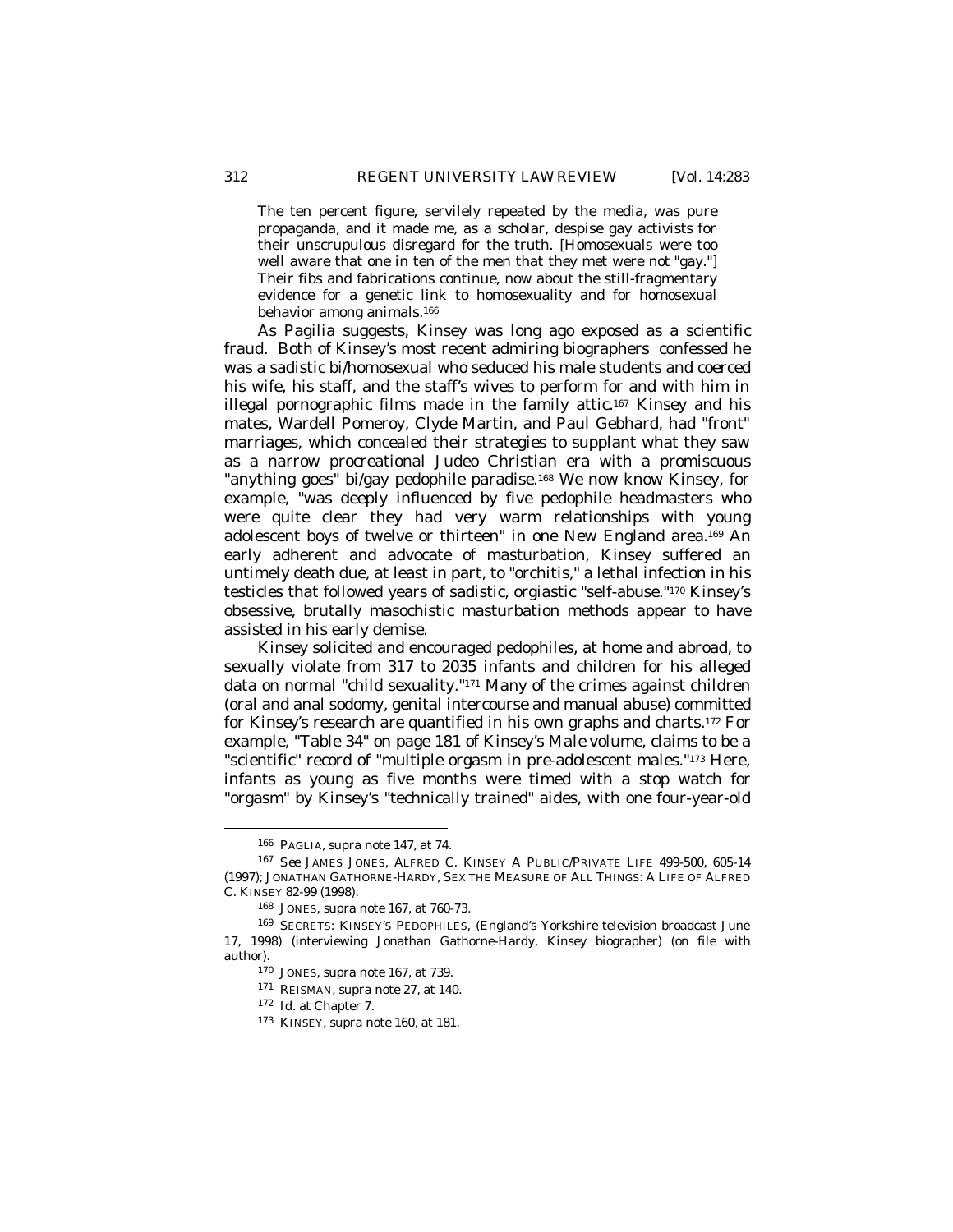tested twenty-four consecutive hours for an alleged twenty-six orgasms.174 Sex educators, pedophiles, and their advocates commonly quote these child "data" to prove children's need for homosexual, heterosexual, and bisexual satisfaction via "safe-sex" education.175 These data are also regularly used to "prove" children are sexual from birth.

Kinsey's closet team 1) "*forced*" subjects to give the desired answers to their sex questions,176 2) secretly trashed three quarters of their research data,177 and 3) based their claims about normal males on a roughly eighty-six percent aberrant male population including 200 sexual psychopaths, 1400 sex offenders and hundreds each of prisoners, male prostitutes, and promiscuous homosexuals.178 Moreover, so few normal women would talk to them that the Kinsey team labeled women who lived over a year with a man "married," reclassifying data on prostitutes and other unconventional women as "Susie Homemaker."<sup>179</sup>

How could a dry, scientific tome be hyped globally to bestseller status and draw no questions from skeptical reporters (there was no NLGJA in those years) or scientists as to where children for human sexual experiments were obtained when the nation was still reeling from Nuremberg? In his *Male* volume, Kinsey defined children's torment ("screaming," "writhing in pain," "fainting," "convulsions," etc.)180 as "orgasms" for infants too young to speak. *Who* sexually tested these children? Where were the parents? Among thousands of international reviews of the Kinsey Reports, no one asked these questions of the man who, as Gore Vidal declared, was "the most famous man for a decade,"<sup>181</sup> and who, more specifically for this writing, is the man the homosexual and pedophile movement thank for their advance.<sup>182</sup>

Dr. E. Michael Jones, in his book *Libido Dominandi: Sexual Liberation and Political Control*, <sup>183</sup> discusses the effort to suppress this author's early findings on the Kinsey fraud and on child pornography—

<sup>174</sup> REISMAN, *supra* note 27, at 149.

<sup>175</sup> *See, e.g*., *id*. at 1-322.

<sup>176</sup> *Id.* at 60.

<sup>177</sup> *Id.* at 54.

<sup>178</sup> *Id.* at 104.

<sup>179</sup> KINSEY, *supra* note 161, at 53; REISMAN, *supra* note 27, at 114.

<sup>180</sup> KINSEY, *supra* note 160, at 161.

<sup>181</sup> *Biography* (Arts and Entertainment Network broadcast Aug. 14, 1996) (interviewing Gore Vidal in a video documentary originally produced by the BBC about Alfred C. Kinsley entitled "Reputations").

<sup>182</sup> LONG ROAD TO FREEDOM, *supra* note 5, at 102 ("To gay people, Kinsley's work is especially meaningful, because it marked the virtual beginning of sympathetic and scientifically accurate study of homosexuality."). Kinsey's scientific credibility is reinterated in the current "homosexuality" section of *Encarta*, written by John Gagnon.

<sup>183</sup> E. MICHAEL JONES, LIBIDO DOMINANDI: SEXUAL LIBERATION AND POLITICAL CONTROL (2000).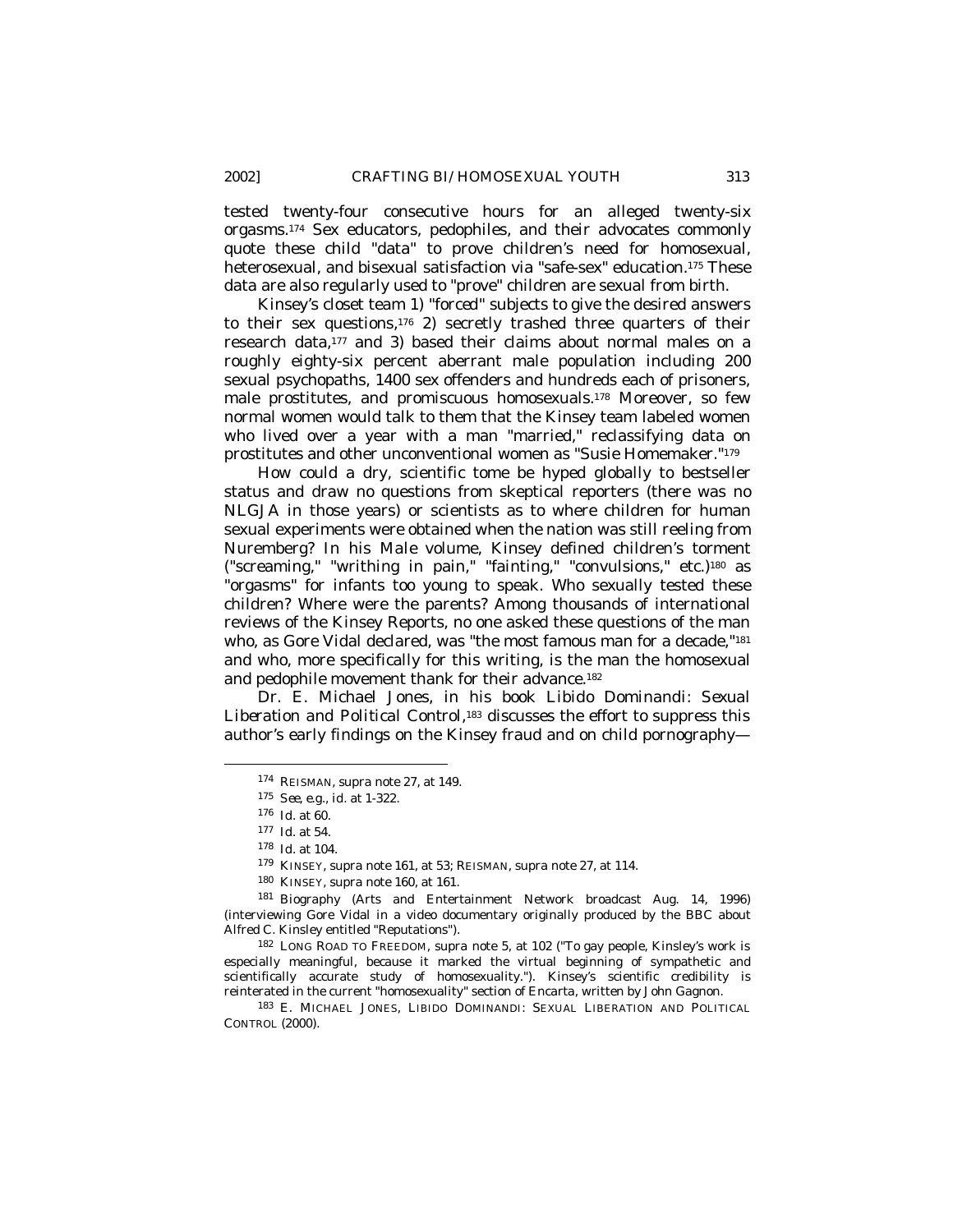an effort that directly resembles the current media spin controls and suppression of critical findings on homosexuality:

On July 23, 1981, Reisman delivered a paper entitled "The Scientist as a Contributing Agent to Child Sexual Abuse: A Preliminary Study," in which she brought up for the first time in the thirty-two years since it had been published, the material on child sexuality in Tables 30-34 of the Kinsey Male volume and wondered how this data could have been obtained without involvement in criminal activity. Before giving her report, Reisman had written to Male volume co-author Paul Gebhard to ask about the data in Tables 30-34. Gebhard wrote back saying that the data had been obtained from parents, school teachers, and some male homosexuals, including "some of Kinsey's men" who had used "manual and oral techniques" to catalogue the number of orgasms they said they could stimulate in infants and children. Virtually the entire sex industry-sex research establishment worldwide was in attendance at the meeting in Jerusalem, but the reaction to the talk was silence, stunned or sullen or otherwise, until a Swedish reporter wondered out loud why the assembled experts had nothing to say.

The silence was understandable. Just about everyone in attendance had cited Kinsey as their mentor, and some even knew about the criminal activity involved in Kinsey's research. They all knew that Kinsey's research was the basis of their "science," which is to say, the legitimizing basis for everything they did. Kinsey was the foundation of that house of cards. If what he had done could be discredited, it threatened the sexual empire which had been built since his death and upon which they all depended for a livelihood. Later when word got out that Reisman had government money to pursue her thesis and show a link between Kinsey' s exploitation of child "sexuality" and Playboy, Penthouse, and Hustler' s exploitation of the same thing, stunned silence turned to determined, if behind the scenes, action.<sup>184</sup>

Notre Dame Law Professor Charles E. Rice later commented that this author's study "supports the conclusion that Alfred Kinsey's research was contrived, ideologically driven and misleading. Any judge, legislator or other public official who gives credence to that research is guilty of malpractice and dereliction of duty."185 Yet in the nearly twenty years (1982-2000) since Kinsey was exposed as a fraud, *Westlaw* journal articles cite Kinsey positively roughly 650 times–from hate crimes and homosexual marriage to child custody and rape. The *Social Science and Science Citation Indices* reference Kinsey roughly 6000 times over this same period. On the evidence, Kinsey is far and away the

<sup>184</sup> *Id.* at 571-72.

<sup>185</sup> REISMAN, *supra* note 27, at ii.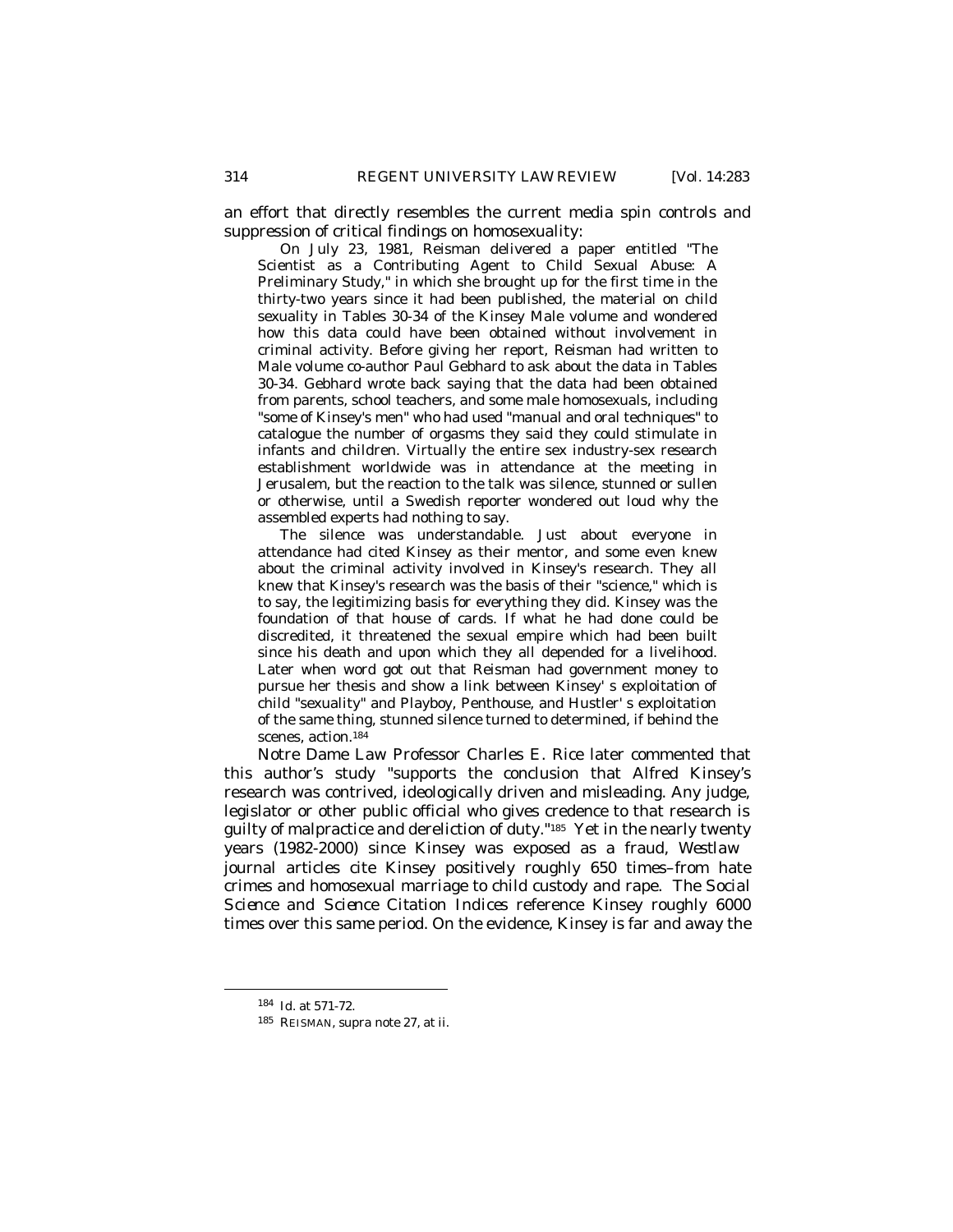most influential sex scientist in the law.186 Fully 100% of the sex science citations in the original 1955 American Law Institute's "Model Penal Code" cite Kinsey's bogus data on "normal sexuality"—alive today in courts and legislatures*.* 187

Pioneering the current Kirk and Madsen model, Kinsey's critics were largely silenced and/or slandered by Kinsey and the establishment media (which celebrated his discoveries on the cover of seventy percent of American newspapers)188 and "jammed" critics as sexually repressed, ignorantly religious, mean spirited, unscientific, and backward versus Kinsey (using many photographs) as a normal, middle-American husband and father and a scholarly seeker of truth. Continued media applause desensitized the public. Kinsey was praised as the prophet of the sexual revolution. In her latest book on the subject,189 this author argues that America's growing libidinous pathologies–taught as "safe" and "safer" sex in primary, secondary, and graduate schools and reflected in our fine and popular arts, the press, law, and public policy– largely mirror the documented<sup>190</sup> sexual psychopathologies of the Kinsey Institute team itself.<sup>191</sup>

This "free sex" movement coarsened the populace by demoting sex from its rarified, idealistic, marital pedestal and private expression into ye old pagan rituals of public display, discourse and performance. One of the end results of Kinsey's "grand scheme" would be the revival of the traffic in both adult and child heterosexual and homosexual prostitution and pornography.

# IV. IMPLEMENTING THE KINSEY DATA

"The White Slave Trade," i.e. sex traffic in women and children, was crippled in 1912 by the Mann Act,<sup>192</sup> based on the realization that, unless they are prematurely interfered with, or suffer from genitally related hygenic or medical problems, preadolescent children are normally asexual and deserving of governmental protection from adult sexual predators. Child prostitution centers closed everywhere and venereallyinfected and dying children were nursed and buried by women's church

<sup>186</sup> *Id*. at 204-211 (listing law review articles that have utilized Kinsey's work from 1982-1987).

<sup>187</sup> *Id.* at 203-04.

<sup>188</sup> *Id*. at 41.

<sup>189</sup> *Id.*

<sup>190</sup> *Id.*, at 81-88. *See also* SECRETS: KINSEY'S PEDOPHILES, *supra* note 169*;*  Videotape: The Children of Table 34 (Family Research Council 1995) (on file with author)*.*

<sup>191</sup> Kinsey and team members fit the classic definition of "sexual psychopath: an individual whose sexual behavior is manifestly anti-social and criminal." DORLAND'S MEDICAL DICTIONARY 1091 (1981).

<sup>192</sup> 18 U.S.C.A. § 2421 (West 2001).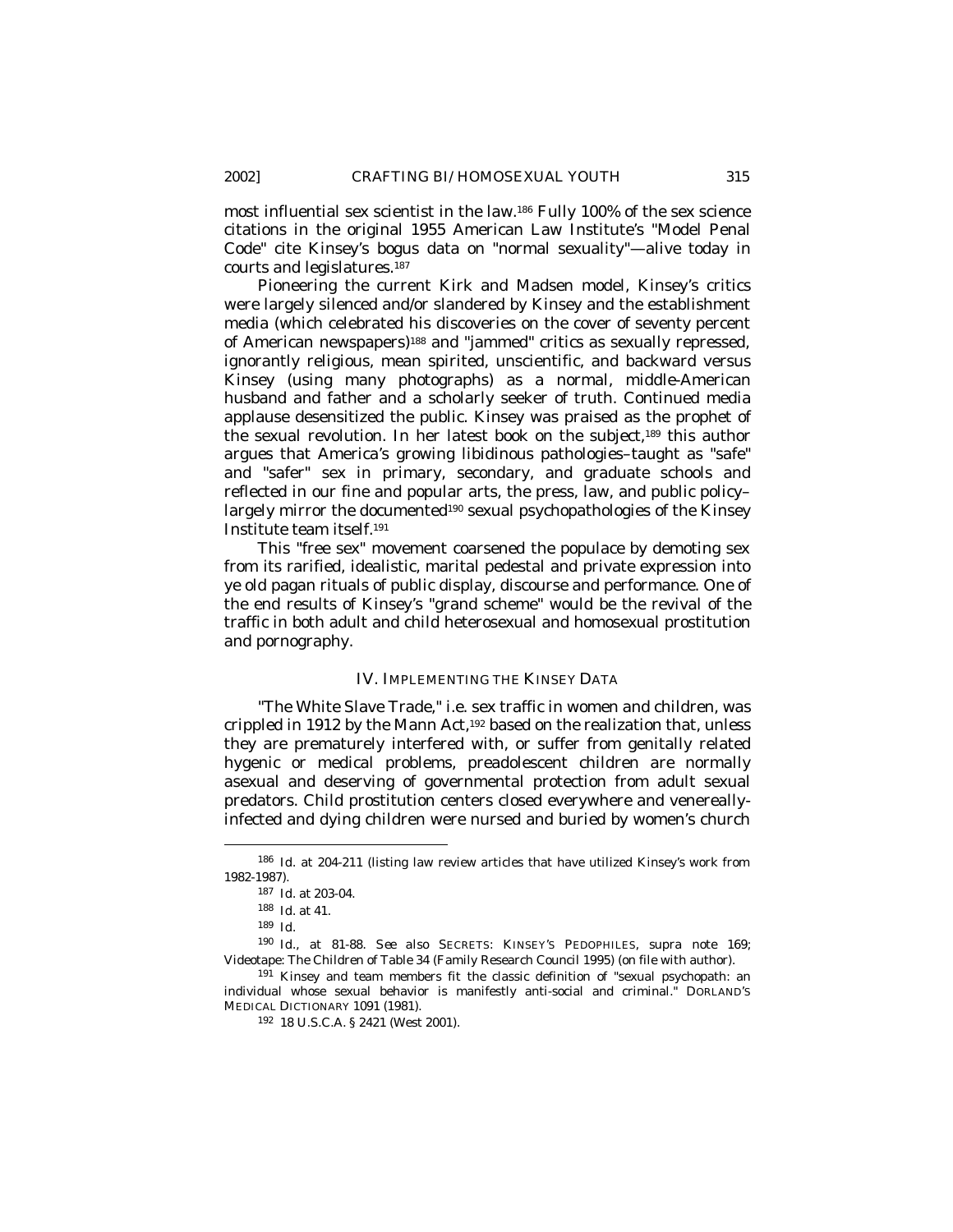groups. However, after Kinsey the child sex industry rose again,<sup>193</sup> carried forward by two Kinsey acolytes. A virginal college youth, Hugh Hefner, read Kinsey and became his "pamphleteer" aiming to legitimize adult and, more subtly, *child*<sup>194</sup> pornography.<sup>195</sup>

Harry Hay, a bisexual molested as a fourteen-year-old boy,196 read Kinsey's claim that ten to thirty-seven percent of men are sometimehomosexuals, left his wife and children, and began the campaign to legitimize sodomy. Hay elevated sodomy from a defining pathological and illegal act to a state of being. Homosexuals, Hay said, are an oppressed "minority"197 deserving special or civil rights, thereby spawning the "gay" rights movement.

Kinsey's anthem of sexual promiscuity without consequences would be played out over the decades, but Kinsey's data deliberately covered up the disastrous consequences of deprivatizing sex to promote greater "public sexual expression"–increased prostitution, public sexual solicitations, sodomy and obscenity, venereal disease, illegitimacy, abortion and finally drug abuse, suicide, rape, homicide, child sexual abuse, and a myriad of other social disorders. Absent bad consequences, Kinsey, Hefner, Hay, The American Law Institute, etc., said that laws restricting public or private sexual activity were obsolete. After 1948, pressured by media and scholars, and with the legal profession parroting the Rockefeller-funded Kinsey, the omnipresent "vice squads" rapidly disappeared.198 Kinsey admirer and Princeton historian David Allyn explained:

[Kinsey undermined] the very legitimacy of public morality itself . . . . In the post-WWII era, experts abandoned the concept of "public morals," a concept which had underpinned the social control of American sexuality from the 1870's onward . . . . *Sexual Behavior in the Human Male* was virtually silent when it came to questions of public sexuality; this silence served Kinsey's deregulatory ends.<sup>199</sup>

"Consent" has become the moral imperative surrounding sexual conduct. Not only has "consent" legalized unwed sex between adults ("fornication"), but implicitly between youths as well, justifying "safe sex" instruction to schoolchildren and even allowing Harvard Ph.D. John

<sup>193</sup> JUDITH REISMAN*,* "SOFT PORN" PLAYS HARDBALL (1991) (especially chapters 6 and 9). *See also Biography*, *supra* note 181*.*

<sup>194</sup> *See id.*, especially chapters 10, 11 and 12.

<sup>195</sup> *Id*. at 36-37.

<sup>196</sup> *See* STEWART TIMMONS, THE TROUBLE WITH HARRY HAY: FOUNDER OF MODERN GAY RIGHTS MOVEMENT 36 (1990).

<sup>197</sup> ALYSON ALMANAC, *supra* note 90, at 24, 152. *See also* TIMMONS, *supra* note 196.

<sup>198</sup> *See* REISMAN, *supra* note 27, at chapter 8.

<sup>199</sup> David Allyn*, Private Acts/Public Policy: Alfred Kinsey, the American Law Institute and the Privatization of American Sexual Morality,* 30 J. AM. STUD. 405, 406-07 (1996). REISMAN, *supra* note 27, at 241.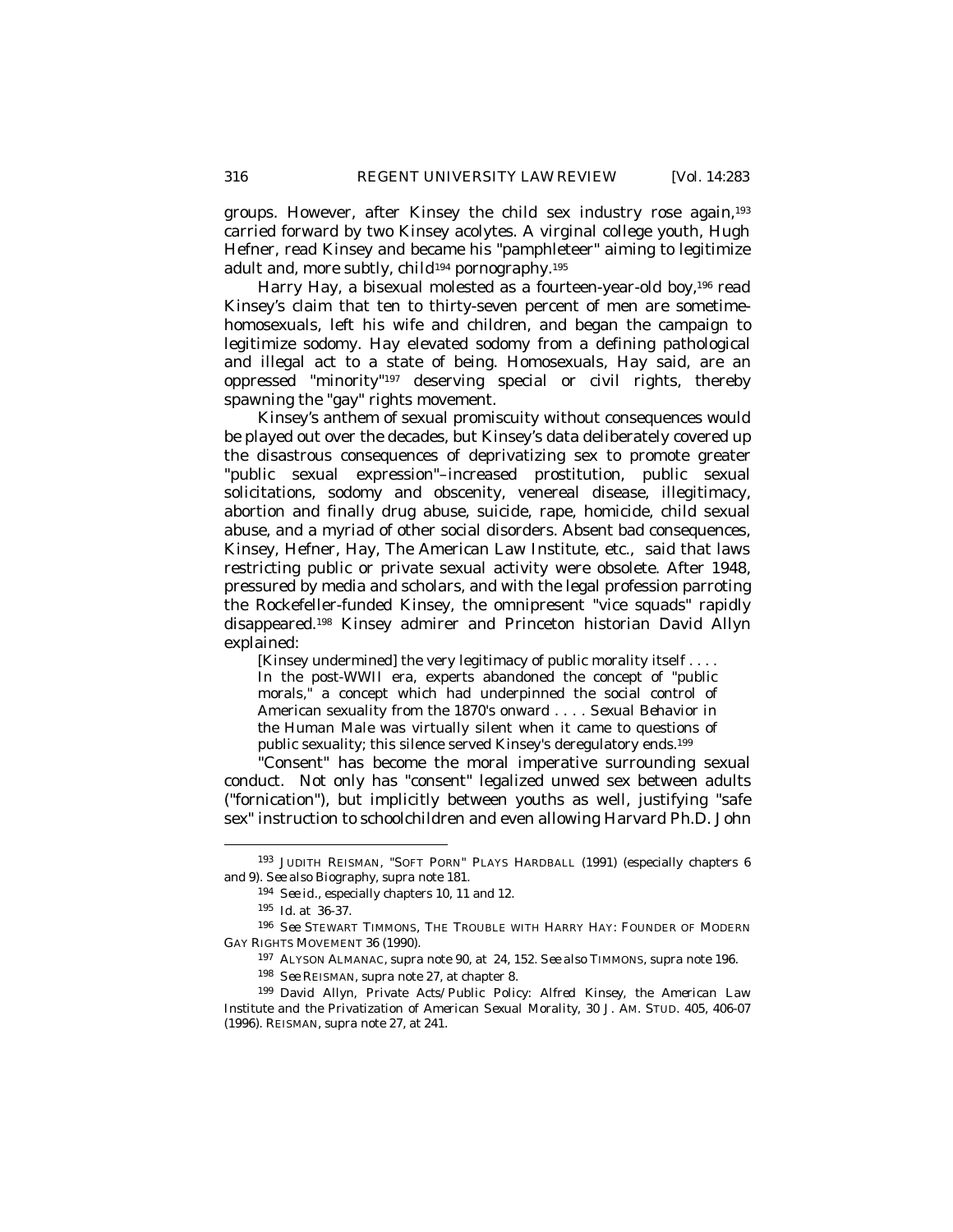Money, Johns Hopkins Professor Emeritus, to claim that should a boy die, having been party to "a death pact, [as] a couple who are sadomasochistic," perhaps that should be legal if "it was totally a consensual relationship."<sup>200</sup>

Kinsey had a profound impact on psychiatry. Before Kinsey, psychiatry had a long tradition of believing that "too much sex is a bad thing . . . that masturbation is unhealthy, and psycho-dynamically oriented thinkers have written on Don Juanism and nymphomania."<sup>201</sup> But, Kinsey and his followers taught clinicians that "sexual hypofunction . . . is natural, healthy, and pleasurable. Mastery of masturbation is now seen as an important first lesson for the patient or couple undergoing sex therapy."202 Moreover, his pedophile data203 claiming that children are "sexual from birth," are carved into the fabric of science, pedagogy, and law. This "fact" is still taught worldwide to psychiatrists, pediatricians, psychologists, sexologists, pedagogues, law and justice professionals, media moguls, theologians, public policy makers, and other movers and shakers–moms and dads.

Kinsey's pedophile data "proving" infants and children capable and deserving of orgasm from birth, and homosexuality and sodomy as normal, have justified teaching "sexual diversity" from grade school onward. With childbirth the only undesirable sexual outcome, and sodomy and masturbation (alone, in dyads, or groups) taught as harmless contraceptives and part of a well-rounded sexual repertoire, schoolchildren would be smoothly socialized into the hypersexual culture.

# V. CRAFTING BI/HOMOSEXUAL YOUTH

While many Kinsey followers suggest sexual orientation is innate, the tactics of gay activists themselves suggest otherwise. The following strategies for crafting "gay" children suggest homosexuality requires vigilant and organized wooing that rivals the recruitment techniques of the United States Marine Corps. Children, (labeled "initiates" as in

<sup>200</sup> *Interview: John Money,* PAIDIKA: J. PAEDOPHILA, Spring 1991, at 7.

<sup>201</sup> Dan J. Stein & Donald W. Black, *The Epidemiology, Psychopharmacology, and Neurobiology of Compulsive Sexual Behavior*, 5 CNS SPECTRUMS 1, 18 (2000).

<sup>202</sup> *Id*. *See also* DONALD BLACK*, The Epidemiology and Phenomenology of Compulsive Sexual Behavior*, 5 CNS SPECTRUMS 26 (2000), *available at* http://qube.oldsaclaw.com/~svp/CBSEpidemologyBlack00.pdf (last visited Apr. 4, 2002) who cites to the Kinsey "data" on total sexual outlet (TSO), using these "data" as the touchstone for normal sexual conduct. Kinsey et al, who developed the concept of TSO, reported that the median (TSO) was 2.14 for men from adolescence through age 30 years, and 1.99 for all men. TSO means how much one masturbates, has intercourse with men, women, children, objects or animals. Kinsey would add up all one's orgasms and the higher the number the healthier the person. (Many child molesters would have a very high "healthy" TSO.)

<sup>203</sup> *See Biography*, *supra* note 181; SECRETS: KINSEY'S PEDOPHILES, *supra* note 169.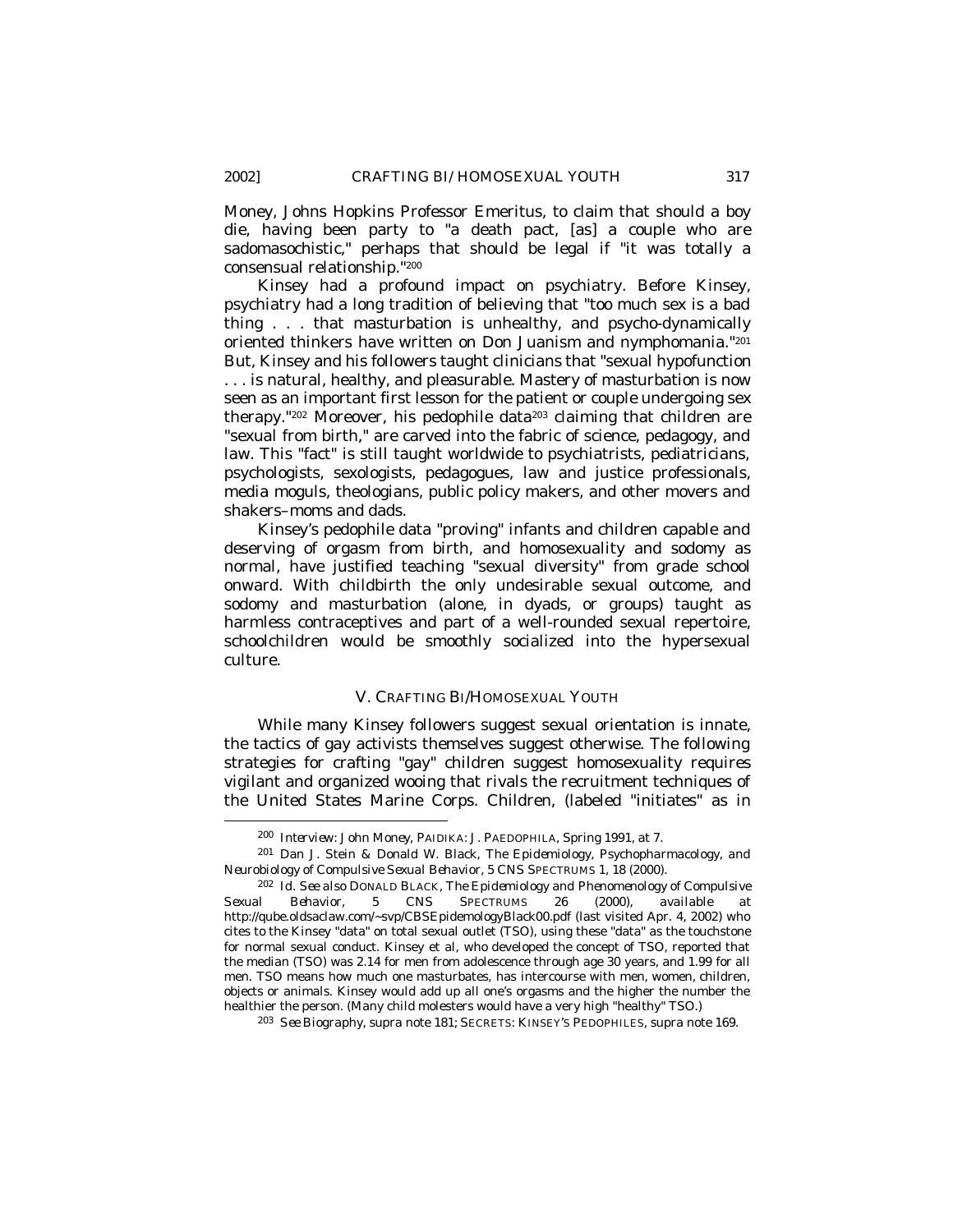prostitution or religion) are weaned from their "old fashioned" parents, "first into a self-affirming semisecret group, then by collective socialization into a 'gay' cultural system,"204 a form of religio-sexuality cult. San Francisco State University Sexuality Professor and homosexual advocate Gilbert Herdt spells this out in his anthology *Gay Culture in America*. <sup>205</sup> Hundreds of homosexual activists who *"range in age from twenty-three to the late forties,"*206 "aid" child initiates. Homosexual advocate Frederick Lynch describes the function of advisors in the suburban context.

[W]hat has not been brought out fully in some other coming out studies is the role of guide, teacher, or "helping hand" in either the signification state, the coming-out-stage, or both . . . . [T]he often benign and helpful role that older, more experienced homosexual men play with regard to younger [males].<sup>207</sup>



Left is an ad by the Mulinomab County Children & Youth Commission offering "rewarding opportunities" to those seeking to aid "sexual minority youth," etc., with the Commission (like many homosexual "youth" groups) offering scholarships to those children who will attend their events.

In their New York University

Press classic, *Lavender Culture,*<sup>208</sup> editors Jay and Young present Gerald Hannon address "Gay Youth and the Question of Consent."209 This prestigious homosexual political manifesto candidly describes the organized homosexual campaign to recruit children. "I believe . . . we have to behave in a certain way vis-à-vis young people. I believe that means we have to proselytize . . . . The answer is to proselytize. Aggressively so." <sup>210</sup> The homosexual movement has long advocated ending age of consent laws.211 Shocked that the "gay" youth group he

-

<sup>207</sup> Frederick Lynch, *Nonghetto Gays: An Ethnography of Suburban Homosexuals*, *in*  GAY CULTURE IN AMERICA, *supra* note 117, at 175*.*

<sup>208</sup> Gerald Hannon, *Gay Youth and the Question of Consent*, *in* LAVENDER CULTURE 358 (Karla Jay & Allen Young eds., 1994).

<sup>211</sup> "Repeal of all laws governing the age of sexual consent." State 1972 Gay Rights Platform*, in* ENRIQUE RUEDA, THE HOMOSEXUAL NETWORK: PRIVATE LIVES AND PUBLIC POLICY 203 (1982).

<sup>204</sup> Herdt*, supra* note 131, at 39-44.

<sup>205</sup> *Id.* at 47-50.

<sup>206</sup> *Id.* at 48 (emphasis added).

<sup>209</sup> *Id.* at 342-64.

<sup>210</sup> *Id.* at 362-63.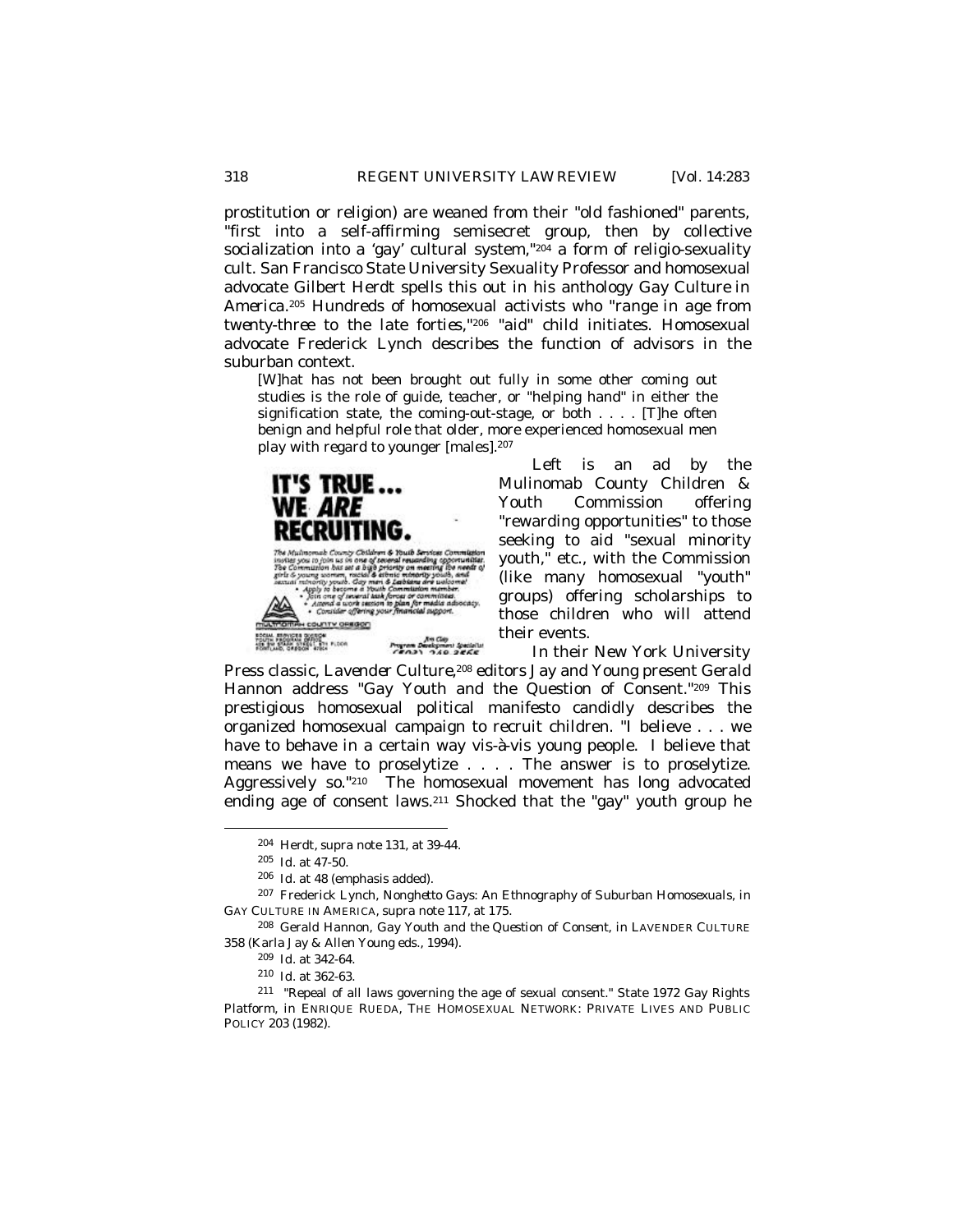guides did not fully favor eliminating age of consent laws, Gerald Hannon says the boys will learn better soon:

Why is sexual childhood necessary? By that I mean why is it necessary to maintain the myth that children are not sexual beings? It is maintained, after all, in the face of rather massive evidence to the contrary. Infants in their cribs have orgasms—Kinsey documented them in babies less than a year old  $\dots$ .<sup>212</sup>

Simply being young does not endow you with a perspective on social change. That has to be learned. Consciousness-raising is crucial . . . And if the Gay Youth Group isn't prepared quite yet to demand an abolition to age-of-consent laws, that's all right. But it's one of the things they're preparing for  $\dots$  .<sup>213</sup>

During the recent gay conference in Toronto, the matter of age-ofconsent laws surfaced for reconsideration. Their abolition is one of the *demands* of the National Gay Rights Coalition (NGRC) . . . *its contingent should contain a few teenagers* . . . *The question is where to get them*. The answer, again, *is to proselytize*. At present, we do not have organizations that are chock-a-block full of young people . . . . *To attract young people to the gay movement in large numbers should be the challenge to the next phase of the movement*. It is a challenge we have set ourselves . . . . <sup>214</sup>

As a result of such cult proselytizing in schools nationwide, many homosexual groups are *now* "chock-a-block full of young people."<sup>215</sup> "Adult advisors" also answer the challenge to what Hannon called the next phase, "to attract young people to the gay movement in large numbers."216 Child "initiates" (many who die early of AIDS)217 are

<sup>212</sup> Hannon, *supra* note 208, at 358 (emphasis added).

<sup>213</sup> *Id*. at 354 (emphasis added).

<sup>214</sup> *Id*. at 362, 364 (emphasis added). These recruitment methods are well known to the author who, up to age 16, was a member of the "Labor Youth League," organized (I realized later) by adults in the Communist Party. However, experimenting with radical political ideologies, ideas of the mind, do not corrupt body and soul, and, unlike homosexual experiments, can be a learning experience, left behind as easily as an old pair of socks.

<sup>215</sup> *Id.*

<sup>216</sup> *Id.*

<sup>217</sup> Douglas A. Feldman, *Gay Youth and AIDS*, *in* GAY AND LESBIAN YOUTH (Gilbert Herdt ed., 1989). "About half of all gay men in major North American cities with large gay communities are HIV-1 seropositive," says Feldman. *Id* at 189. He writes that the highly promiscuous sex acts of "gay" youths predispose them as early AIDS victims.. Addressing the resistance of adult homosexuals toward allowing "gay" youths to test for AIDS, Feldman explains these boys "would have about a one in four chance of developing AIDS in approximately 5 years." *Id.* at 188. Feldman, summarizing Bell & Holmes, adds, "Teenagers tend to be very susceptible to sexually transmitted diseases" concluding that teenagers will have higher HIV rates than bi/homosexual males who "come out" in "their 20's, 30's, and 40's." *Id.* at 189. Feldman cites support data from the New York City Department of Health, Morbidity and Mortality Weekly Report (1985). *Id.*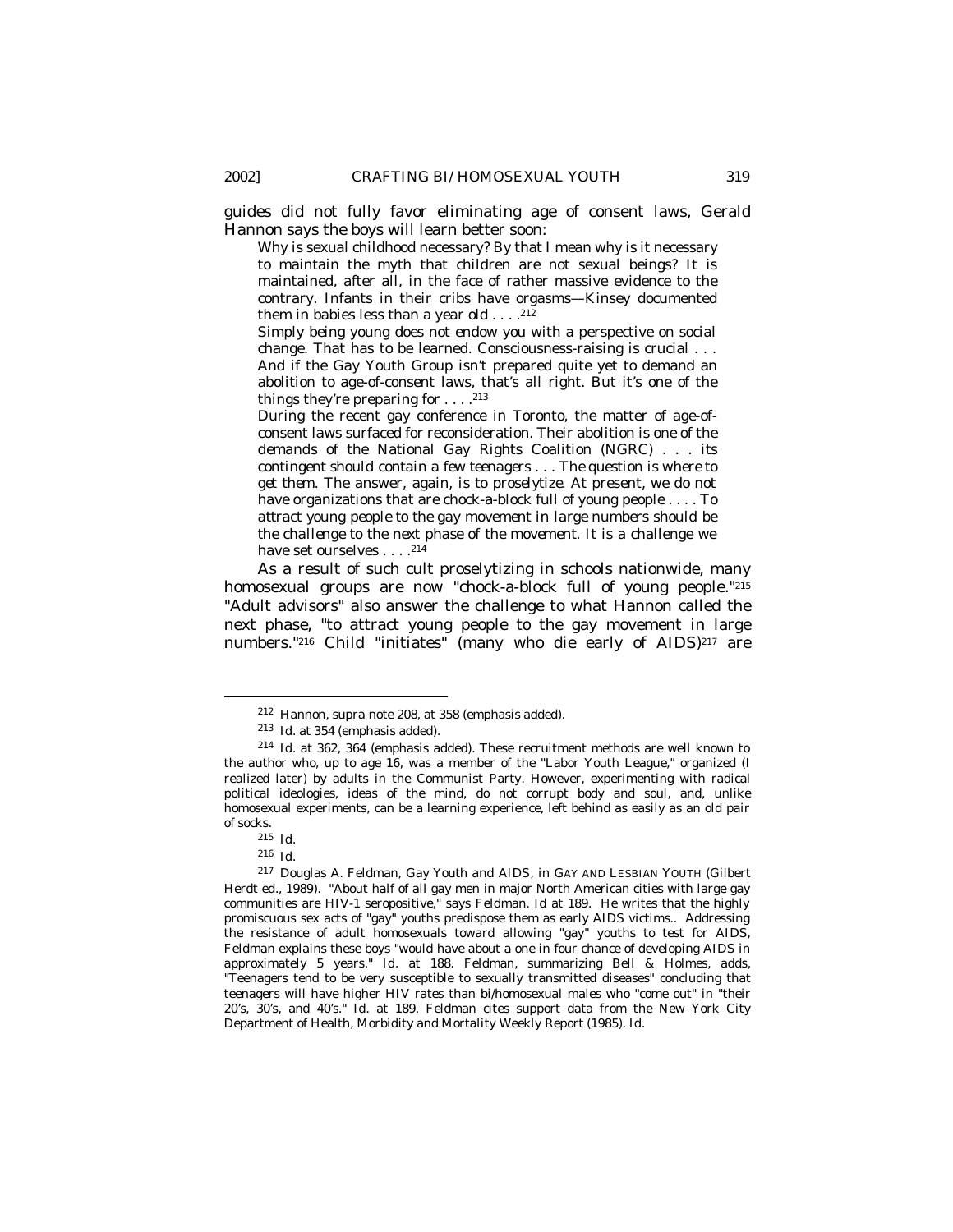courted, given a pseudo-home and family, welcomed, wooed, held, and embraced. Herdt says:

*[T]he adult advisors, in their twenties and thirties are around*.

The adolescent newcomer's reception is also unexpectedly warm, remarkably praising and positive, for advisers make every effort to acknowledge the courage of "new people" in joining the group. . . . Each person is loudly applauded.

. . . [A]ll *"new people,"* those who have come for four Saturdays or less, *are ushered into a smaller separate room, where they huddle with one or two advisors as an isolate*. 218

They laugh at "straights," derided as "breeders,"219 share clothes, are loaned money, have "fun with friends, *and adult-supervised*  learning:"<sup>220</sup>

Their seclusion past, they enter the larger Horizons' group as public initiates . . . . Their feeling of belonging makes the heterosexual conventions they must obey at home, school, or work seem unreal, as if they belong to another time and place . . . . Parents are a constant source of exasperation and amusement.<sup>221</sup>

Children's past values of family and nation are treated with contempt and ridiculed as narrow-minded and shallow.

Cults commonly separate and isolate children from their parents and family members, those who might reveal to them the harm of their new "friends." Protective adults must attend to the "gay" press proclamation that, "the [erotic] love between men and boys is at the foundation of homosexuality."222 Herdt, editor of *Gay and Lesbian* Youth,<sup>223</sup> agrees. He explains that laws against adult sex with children are irrelevant, citing a female psychologist's view that as culture shapes behavior,"age itself becomes an 'empty' variable."<sup>224</sup>

Herdt articulated the homosexual movement's call to eliminate the words "child or childhood"225 from the vocabulary in *The Journal of Pedophilia*, while another homosexual academic notes some "small boys are made into big strong men through pederasty . . . . *Aspiring initiates* firmly believe this."<sup>226</sup>

-

<sup>223</sup> Gilbert Herdt, *Introduction: Gay and Lesbian Youth, Emergent Identities, and Cultural Scenes at Home and Abroad*, *in* GAY LESBIAN YOUTH 3 (Gilbert Herdt ed., 1989).

<sup>226</sup> Gisela Bleibtreu-Ehrenberg, *Pederasty Among Primitives: Institutionalized Initiation and Cultic Prostitution*, *in* MALE INTERGENERATIONAL INTIMACY: HISTORICAL,

<sup>218</sup> Herdt, *supra* note 131, at 40-41 (emphasis added).

<sup>219</sup> *Id*. at 41 (emphasis added).

<sup>220</sup> *Id.* at 44.

<sup>221</sup> *Id*. at 44-45 (emphasis added).

<sup>222</sup> Editorial, SAN FRANCISCO SENTINEL*,* Mar. 26, 1992 (on file with author).

<sup>224</sup> *Id*. Herdt explains*,* "When we ask whether gay men are born and not made, we must simultaneously wonder whether gay culture has, paradoxically, been made and not born?" *Id.* at 3.

<sup>225</sup> *Interview: Gilbert Herdt*, J. PAEDOPHILA, Winter 1993, at 12.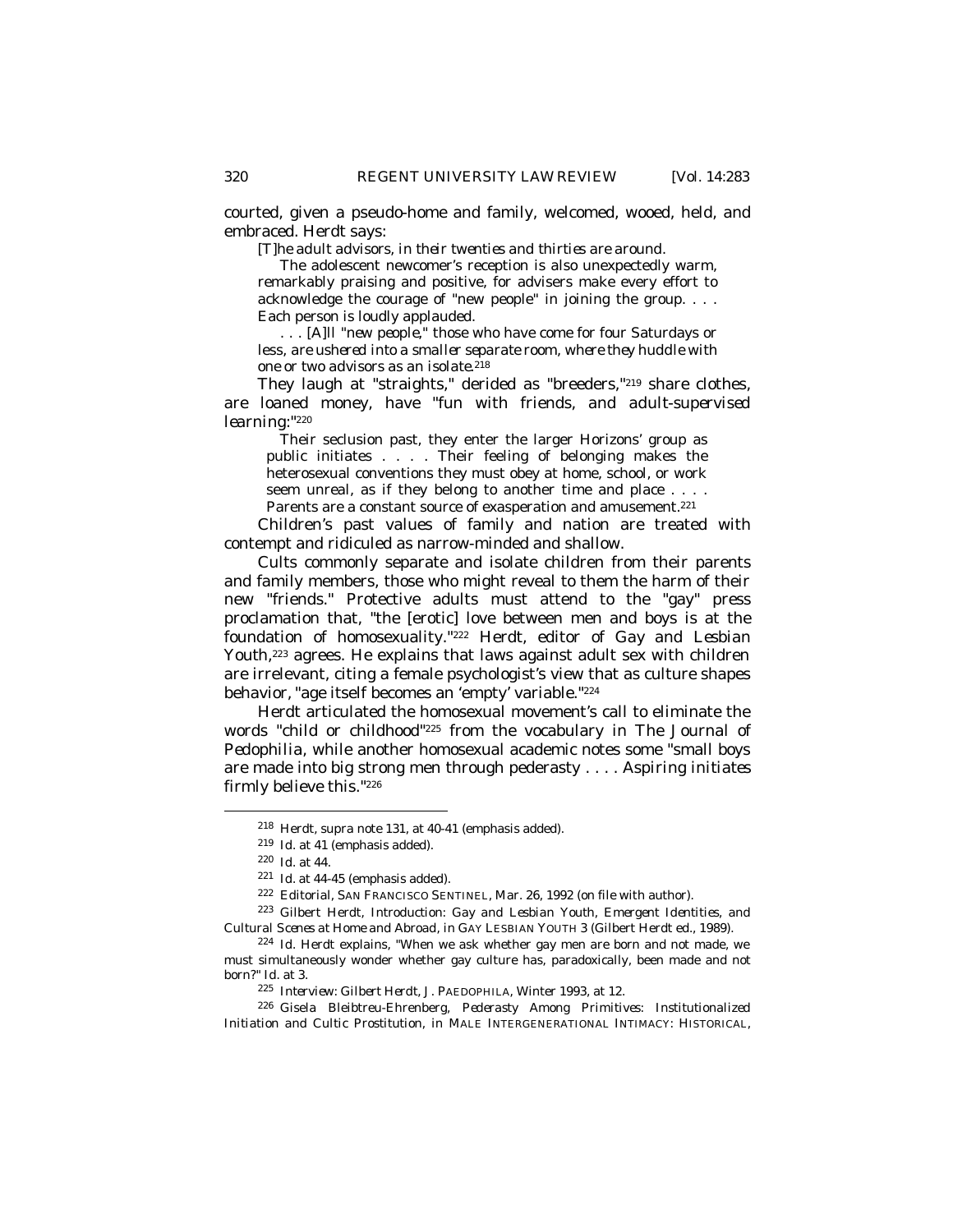Writing on the role of adult homosexual "Coaches," Fredrick Lynch says, "Indeed, in this study five subjects (boys) were taken to bars *or otherwise initiated* into the gay subculture by men who were either the same age or older."227 Writing in *After the Ball*, gay rights strategists Kirk and Madsen are candid about what commonly happens to boys in "gay bars" with "men" the "same age or older" than a teenage boy. "[U]nless we have a young, handsome face and tight body, and dress in fashionable clothing, the minute we step through the door of a gay bar we learn who the real queer bashers are: us."<sup>228</sup>

Every year, the ideals of countless naïve, fresh-faced youths are metaphorically, if not literally—gang-raped in the bars by older, more cynical predators. . . . Wanting to retrieve *something* from the ruin of their hopes . . . sooner or later, there they are at the Greyhound bus station, waiting to greet the next busload of farm boys from Peoria.

. . . One very young New York City boy, homosexually active since puberty, spent his entire sixteenth birthday riding trains through the city and weeping for his lost youth.<sup>229</sup>

If taking boys into gay bars (which, by the way, is illegal) where men pick up the youngsters for quickie sex is "benign," what does Lynch mean by "*otherwise initiated* into the gay subculture?"<sup>230</sup>

## *A. The Induction Process*

The "gay" child requires sustained contact with one or more homosexual "coaches" to establish the child's "sexual identity as a homosexual," to facilitate "the process of coming out."231 A critical read of these "gay" position papers on youth identifies both unambiguous seduction and the absence of any candid admissions of the massive, organized boy prostitution traffic. For such adult "guides" and "advisors" as often as not seek profit from using and selling the boys' sexual favors. The critical reader, bearing in mind the boy prostitution traffic, ponders Lynch's three-stage initiation process:

> • First is the "sensitization" stage, a same-sex experience in childhood or adolescence.<sup>232</sup> (Here even Lynch documents early sexual trauma as normally causal in a homosexual outcome.)

 $\overline{a}$ 

. . . .

SOCIO-PSYCHOLOGICAL, AND LEGAL PERSPECTIVES 16 (Theo Sandfort et al., eds., 1991) (emphasis added).

<sup>227</sup> Lynch, *supra* note 207, at 175.

<sup>228</sup> KIRK & MADSEN, *supra* note 17, at 312.

<sup>229</sup> *Id*. at 315-17.

<sup>230</sup> Lynch, *supra* note 207, at 172.

<sup>231</sup> *Id*. at 172.

<sup>232</sup> *Id*. at 172.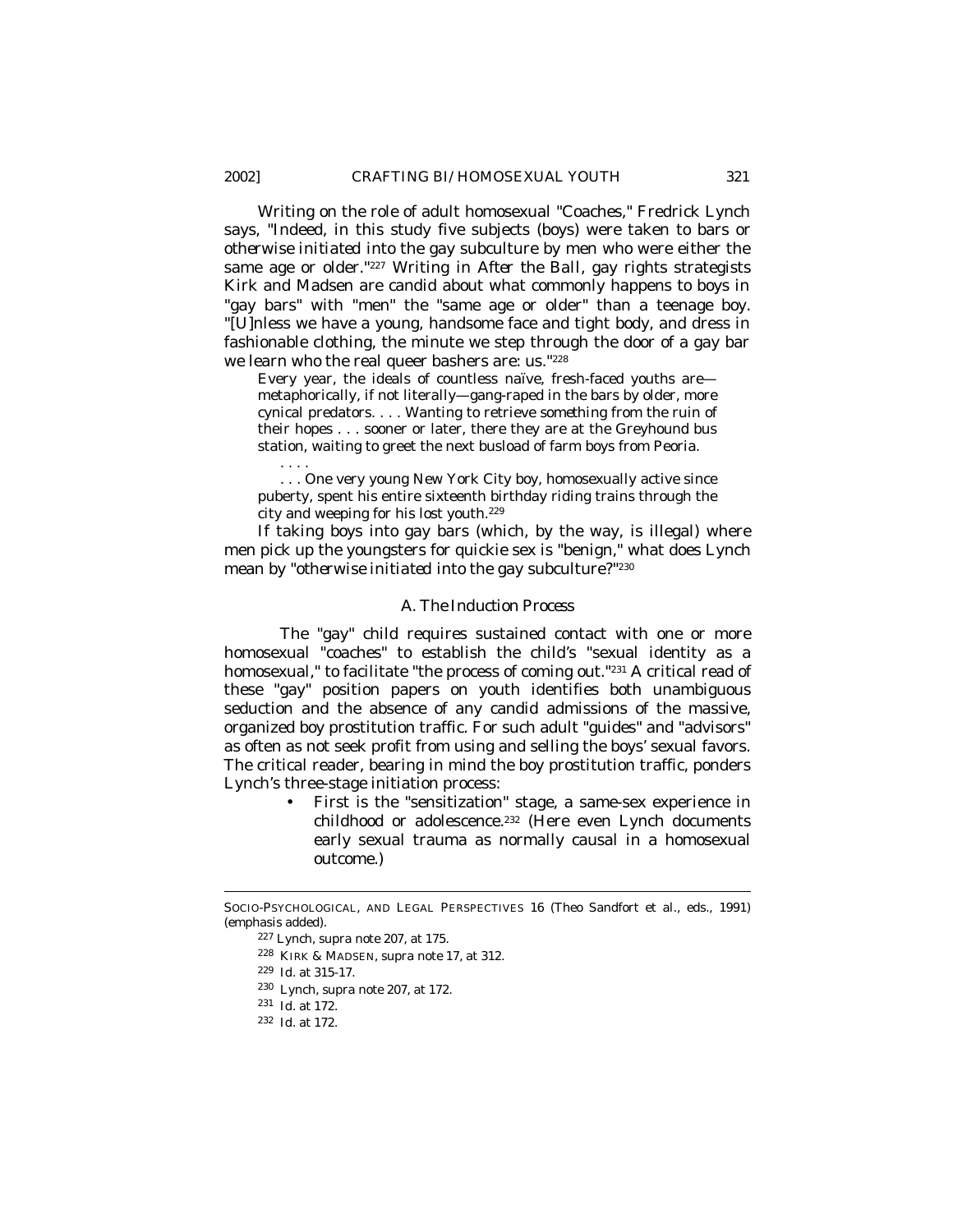- Second is the "signification" stage, when a child wonders about his or her heterosexuality "in their late teens or . . . somewhat earlier–usually by reading about homosexuality."<sup>233</sup> (This is a regular occurrence now in classroom activity and via the establishment media.)
- Third is the "coming out" stage, which commonly takes place at that gay bar where benign "advisors" bring their boys.<sup>234</sup>

## *B. The Role of "Adult Advisors"*

Recall, Herdt carelessly notes that many hundreds of homosexual "volunteers" who "range in age from twenty-three to the late forties"<sup>235</sup> act as "adult advisors" for these children. Sociologist Fredrick Lynch's observation that "what has not been brought out" is the way the guide serves as a "helping hand . . . [and] often benign and helpful role that older, more experienced homosexual men play with" impressionable young boys.<sup>236</sup>



After the advent of the AIDS epidemic, academic homosexual leaders worried that boys were avoiding gay men. Herdt explained that homosexual leaders determined they must access schools, scouts, and other child institutions in order to "institutionalize 'socialization' techniques"<sup>237</sup> to bring homosexuality to mainstream youth in the mid-1980s and reverse a growing youthful resistance to homosexuality. School newspaper ads seeking "gay" youths238 and proclaiming a battle against gay suicide and associated "hate" crimes began to appear regularly. Herdt explained why homosexual recruitment efforts increased. "We had not

-

<sup>237</sup> Herdt, *supra* note 223, at 4.

<sup>233</sup> *Id.* at 173.

<sup>234</sup> *Id*. at 173-77.

<sup>235</sup> *Id.* at 48*.*

<sup>236</sup> Lynch *supra* note 207, at 175.

<sup>238</sup> *See* LASSON NEWSPAPER, Mar. 9, 1992. The Lasson is a student newspaper at George Mason Junior-Senior High School, Falls Church City, VA. The student newspaper ran an advertisement for an organization in the Mar. 9, 1992 edition that offered "support groups" and a "helpline" for "Gay, Lesbian and Bisexual Youth (aged 14-21) since 1985." The definition of "youth" as including those even age 24 appears throughout the homosexual school recruitment literature.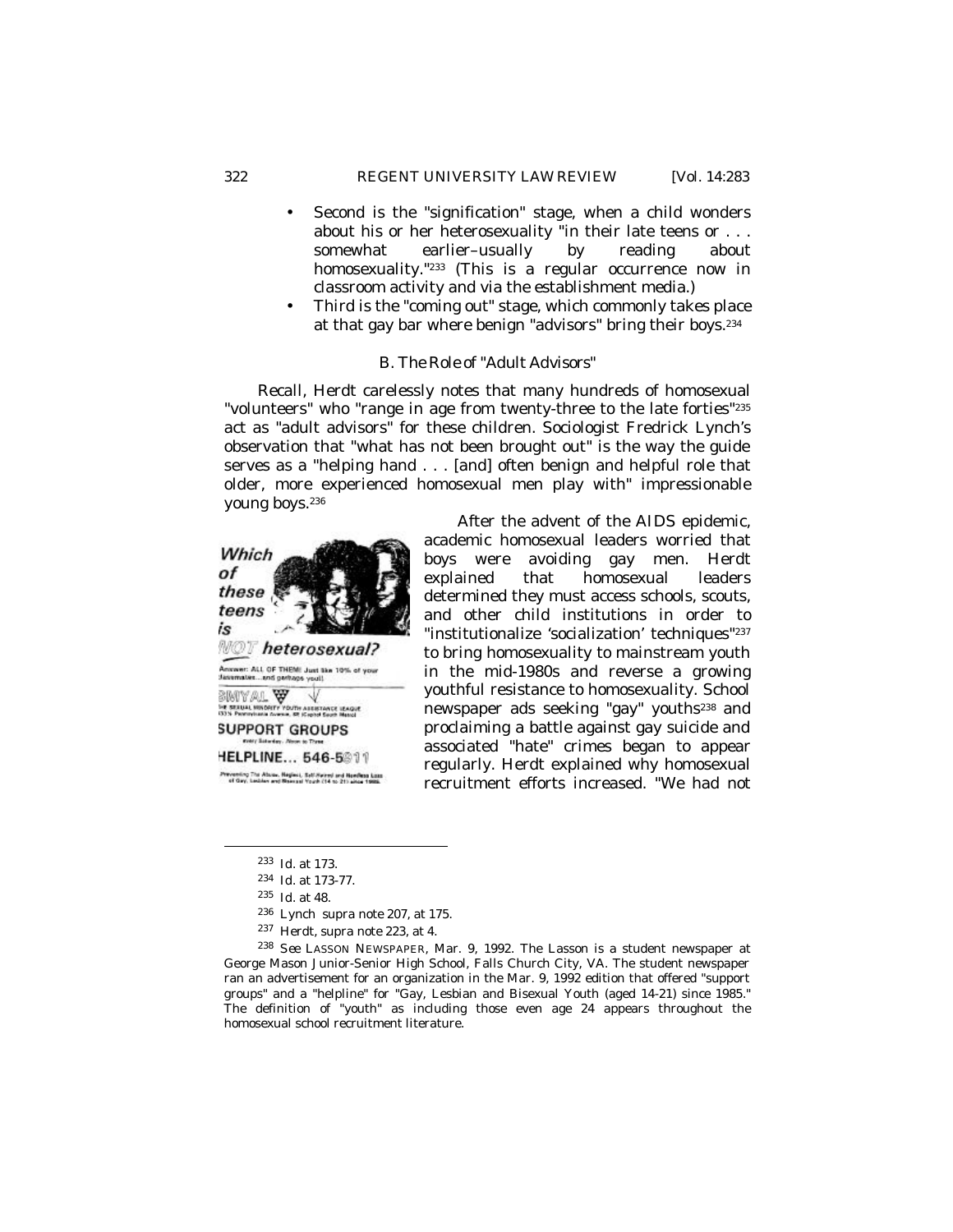foreseen that . . . gay youth would also have to contend with the new horrors of AIDS [and that] . . . teenage gays and lesbians would shun older gays as role models or even as friends . . . ."<sup>239</sup>

To meet this challenge, Herdt said, "[O]nly now has gay culture begun to institutionalize 'socialization' techniques for the transmission of its cultural knowledge to a younger generation . . ."240 as "local 'gay' movements provide their own infrastructural support for the coming out process in teens."<sup>241</sup>

Homophile medical anthropologist Douglas Feldman claimed, "these kids are our (the gay community's) future and we must invest in them."242 Yet, Feldman admits that gay and lesbian organizations discourage having "gay" boys tested for HIV.243 Why? Feldman's reply is disturbing. "Teenagers tend to be very susceptible to sexually transmissible diseases [that testing might expose],"<sup>244</sup> observed Feldman,. In any event, Feldman observes, these boys "have about a one in four chance of developing AIDS in approximately five years."245 So how does the gay community counteract the unforeseen boyish fear of homosexual sex and an early, painful and lonely death?

Methods of socialization into "gay cultural values" were subsequently developed and implemented.246 The victim-minority propaganda techniques which Marshall and Kirk diagramed in *After The Ball* were largely followed to facilitate sexual access to all American schoolchildren. "How To Stop Child Abuse," is one of a series of full-page, fear-based advertisements designed by Kirk and Madsen to sell the idea of "bi/homosexual youth" to middle-America.247 Propagandizing as science the false Kinsey data that "one in every ten kids" is gay, the ad poses a forlorn, average young boy of about thirteen years of age. Implicit in the ad language is the threat to parents and boys–this could be you.<sup>248</sup>

The ad says the boy felt "different" when growing up and realized he was gay. <sup>249</sup> Then he was abused (thrown out of his home) by his parents and brutally rejected by his friends.250 Because most children feel

<sup>239</sup> Herdt, *supra* note 223, at 3.

<sup>240</sup> *Id*. at 4.

<sup>241</sup> *Id*. at 29.

<sup>242</sup> Feldman, *supra* note 217, at 192.

<sup>243</sup> *Id*. at 188.

<sup>244</sup> *Id*. at 189.

<sup>245</sup> *Id*. at 188.

<sup>246</sup> *Id.* at 192.

<sup>247</sup> KIRK & MADSEN, *supra* note 17, at 228.

<sup>248</sup> *Id*.

<sup>249</sup> *Id*.

<sup>250</sup> *Id*.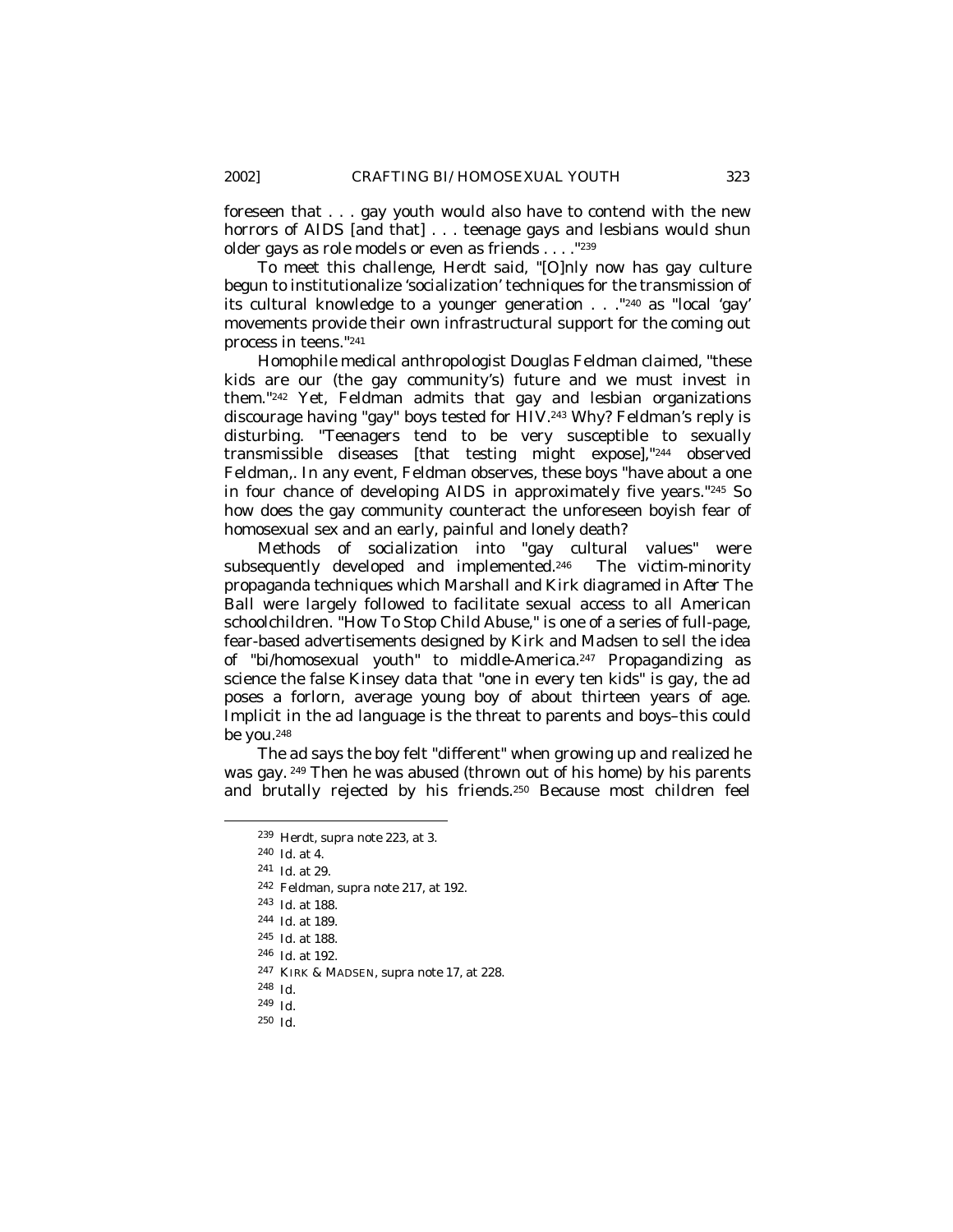"different," telling children this could mean they are "gay" exploits the viewer's fear even as it encourages homosexual experimentation and recruitment.<sup>251</sup>

Kirk and Madsen provide an eight point "Strategic Evaluation" form to evaluate an ad's success in vilifying the "straight" world as scoundrels and smearing "parents [and] his folks," who are not gays, as child abusers.252 This advertisement rates a "Bull's–eye," say Kirk and Madsen,253 for implicit in the ad "How To Stop Child Abuse" is the boy's possible suicide because of "his folks'" intolerance of yet another "gay teen."254 Following is the Kirk and Madsen analysis of the ad:

STRATEGY: J*amming / Conversion / Desensitization.* Build straight sympathy and protectiveness toward gays by portraying them as innocent victims of circumstance and bigotry. Teach readers that homosexuality is extremely common. [Kinsey's fraudulent 10 percent claim]

COMMENT: The headline catches the eye, and trades on the perennial public hysteria about child abuse (which is, of course, often blamed on gays). Then the copy turns the tables on straights: by focusing on teens, the ad portrays gays as innocent and vulnerable, victimized and misunderstood, surprisingly numerous yet not menacing. It also renders the 'anti-family' charge absurd and hypocritical. Bull's eye. <sup>255</sup>

However, the truth is that the "public hysteria about child abuse" is grounded in real sexual violence, including sexual violence to boys by men. Moreover, current U.S. population data comparing heterosexuals and homosexuals finds that child abuse *should be* "often blamed on gays," a population which reports that its strategy of winning youths necessitates "coaching" and "guiding" children into homosexual experimentation.

## *C. One Teenager in Ten*

In an era of pandemic child sexual abuse and pedophile predators, despite the mortality of AIDS, sexual license is regularly proffered in classrooms by allegedly platonic pedagogues who claim to harbor no libidinous yearnings for their charges. Lesbian teacher Virginia Uribie began the current practice of recruiting children into homosexuality via the classroom. Her organization describes itself as follows: "PROJECT 10, named after Kinsey's (1948) estimate that 10% of the population is

<sup>251</sup> *Id.* 

<sup>252</sup> *Id*. at 229.

<sup>253</sup> *Id*.

<sup>254</sup> *Id*. at 228-29.

<sup>255</sup> *Id*. at 229.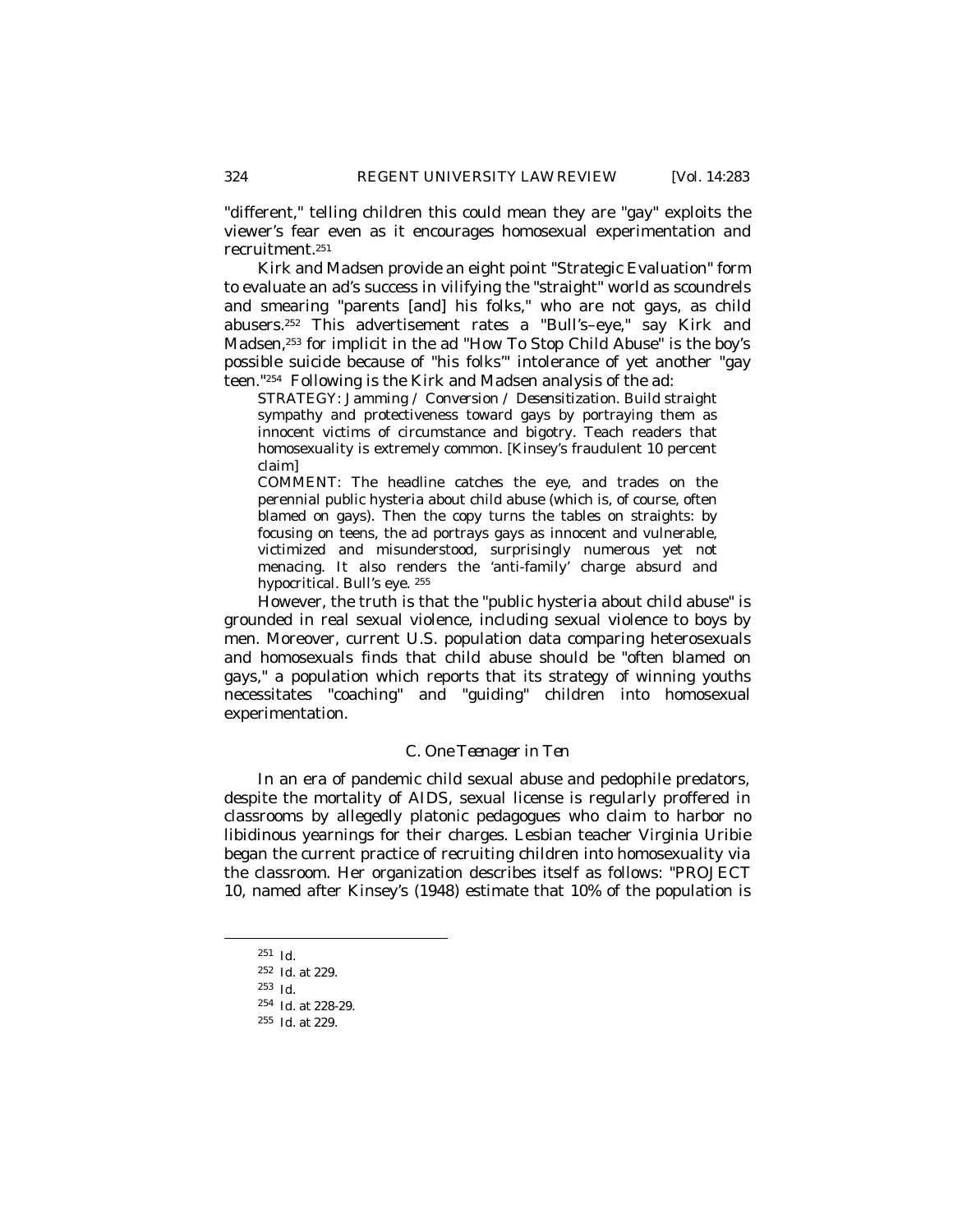exclusively homosexual . . . has become a district-wide and nation-wide forum for . . . lesbian, gay, and bisexual teenagers."<sup>256</sup>

But, the entrapment of children under national programs like PROJECT 10 continues where Kinsey left off. An incredible thirty-eight percent of the short stories in ONE TEENAGER IN 10 celebrate child-adult sexual activity and normalize child sexual abuse.257 A sampling of these stories read as follows: "I was twelve . . . [when] my dance teacher . . . brought me out;"258 I was in seventh grade when I moved in with my "32 year-old-lover;"259 I was in fourth grade and had sex with my uncle;<sup>260</sup> "I'm fifteen," and have sex with "this guy Reggie, who is 23."<sup>261</sup>

#### *D. The Schools Pitch In*

Examples of sexual recruiting continue. New York City Schools: In 1991, the AIDS Program Services, New York City Department of Health published and distributed "A Teenager's Bill Of Rights"262 to New York schoolchildren. The pamphlet, endorsed by a series of credible organizations, tells the readers, "I have the right to decide whether to have sex and who to have it with," without reference to parents, age of consent, or statutory rape.263 The following tender, romantic directions grace an illustration of "How to use a condom." Children should use condoms in "vaginal sex (penis into a woman's vagina), oral sex (penis into the mouth) and anal sex (penis into the butt). Use a dental dam . . . *or plastic food wrap* for oral sex . . . . Hold it over her vagina to keep from getting her fluids in your mouth."264 Romantic indeed.

Minnesota Schools: The Minnesota Department of Education in its booklet "Alone No More: Developing a School Support System for Gay, Lesbian and Bisexual Youth," stands on Kinsey's false, "full continuum of sexual orientation."265 Denying the well-known sexual trauma

<sup>256</sup> Karen M. Harbeck & Virginia Uribe, *Addressing the Needs of Lesbian, Gay and Bisexual Youth: The Origins of Project 10 and School-Based Intervention*, *in* COMING OUT OF THE CLASSROOM CLOSET: GAY AND LESBIAN STUDENTS, TEACHERS, AND CURRICULA 11 (Karen M. Harbeck ed., 1992).

<sup>257</sup> ONE TEENAGER IN 10 (Ann Heron ed., 1983). *One Teenager in 10* is a standard, sexually explicit text, commonly given to PROJECT 10 potential child initiates.

<sup>258</sup> *Id*. at 60.

<sup>259</sup> *Id*. at 33-34.

<sup>260</sup> *Id*. at 48-49.

<sup>261</sup> *Id*. at 67.

<sup>262</sup> NEW YORK CITY DEPARTMENT OF HEALTH, A TEENAGER'S BILL OF RIGHTS (1991). The pamphlet was published as part of New York City's AIDS Program Services and was funded by the City and the Centers for Disease Control.

<sup>263</sup> *Id*.

<sup>264</sup> *Id*. at 2 (emphasis added).

<sup>265</sup> MINNESOTA DEPARTMENT OF EDUCATION, ALONE NO MORE: DEVELOPING A SCHOOL SUPPORT SYSTEM FOR GAY, LESBIAN AND BISEXUAL YOUTH (1994).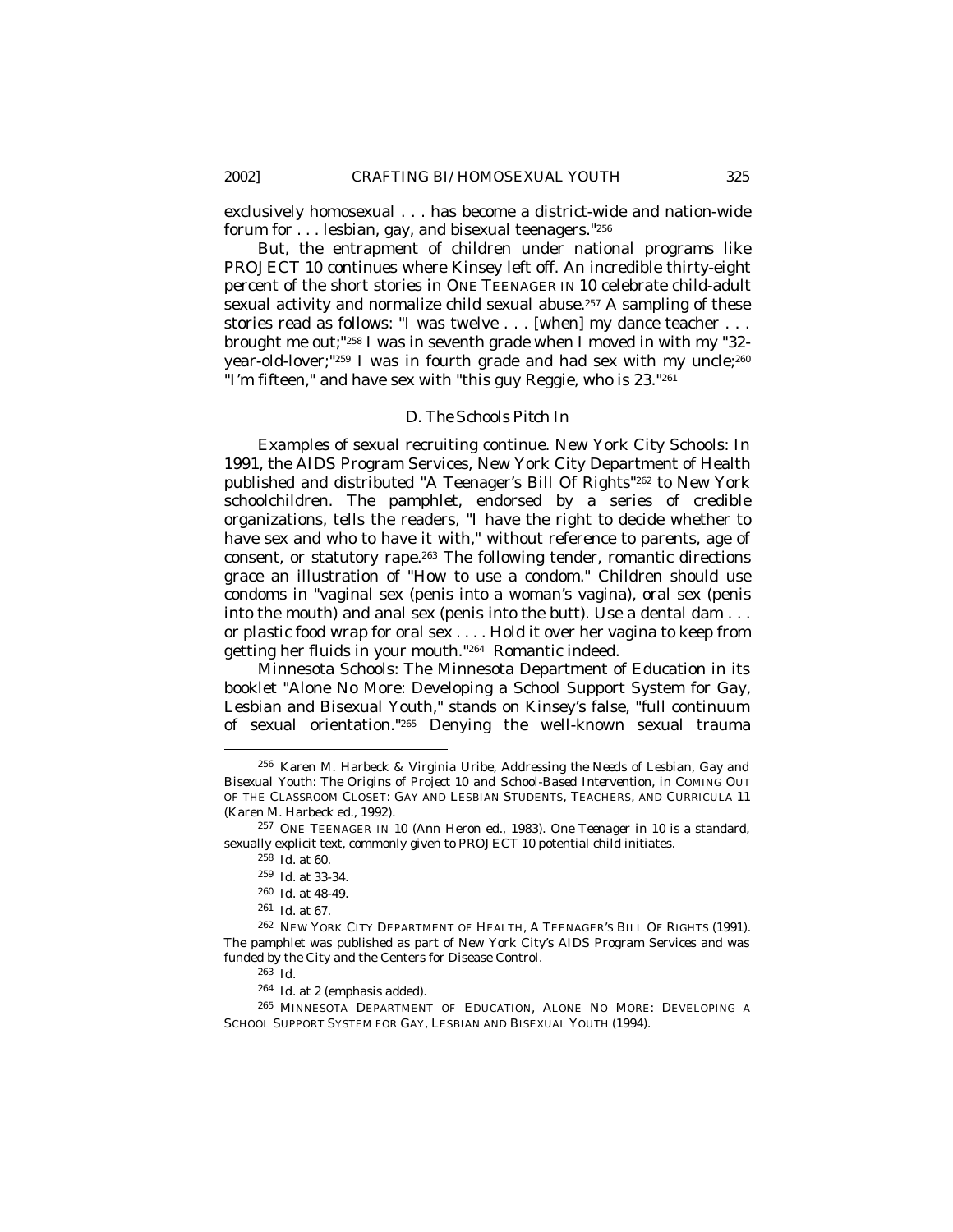inherent in the initiation of lonely and isolated children into early sex, and the predictable pattern of sexual disease and even death from homosexual conduct, the twin myths of condom safety and "informed consent" have become the sex educator's fetish. School personnel are warned that they must adhere to the new sexuality dogma or be labeled homophobes, subject to serious disciplinary action.<sup>266</sup>

Perhaps not coincidentally, The University of Minnesota is a central source of the current positive pedophilia program. University of Minnesota Press is advertising its new book, "Harmful to Minors: The Perils of Protecting Children From Sex,"267 as challenging widespread anxieties about pedophilia. Its author, Judith Levine, claimed there is no proof that "it's always harmful for kids to have sexual relationships with adults . . . a boy's sexual experience with a priest could be positive."<sup>268</sup>

"With more research, some scholars say, it may be only a matter of time before modern society accepts adult-child sex, just as it has learned to accept premarital sex and homosexual sex."269 "Children are the last bastion of the old sexual morality," wrote one of the trailblazers for this view, Harris Mirkin, an associate professor of political science at the University of Missouri-Kansas City.<sup>270</sup>

Massachusetts Schools: In Massachusetts, Department of Education employees are reported as "describing the pleasures of homosexual sex to a group of high school students at a state-sponsored workshop, March 25, 2000."271 Homosexual lecturers described the fun of "fisting," (insertion of ones fist–even an arm–into, another's rectum) in libidinous, pornographic detail.272 The following is censored for this monograph. Full quotations appear in *The Massachusetts News*. "Fisting's an experience of letting somebody into your body that you want to be that close and intimate with . . . [and] to put you into an exploratory mode."<sup>273</sup>

[Organized by] The Commission for Gay and Lesbian Youth, made up of homosexual activists from across the state, since 1992 the Commission has used the safe schools mantra and state money to

<sup>266</sup> *Id*. at 1.

<sup>267</sup> JUDITH LEVINE, HARMFUL TO MINORS: THE PERILS OF PROTECTING CHILDREN FROM SEX (2002).

<sup>268</sup> Mark O'Keefe, *Some in mainstream contend certain cases of adult-minor sex should be acceptable*, STAR TRIBUNE (Minneapolis-St. Paul), Mar. 26, 2002, *available at* http://www.startribune.com/stories/384/2126968.html.

<sup>269</sup> *Id*.

<sup>270</sup> *Id*.

<sup>271</sup> Brian Camenker, *Special Report: Students Given Graphic Instruction in Homosexual Sex*, MASS. NEWS (Newton, Mass.) May, 2000 at 12, *available at* http://www.massnews.com/900fist1.htm.

<sup>272</sup> *Id*.

<sup>273</sup> *Id*.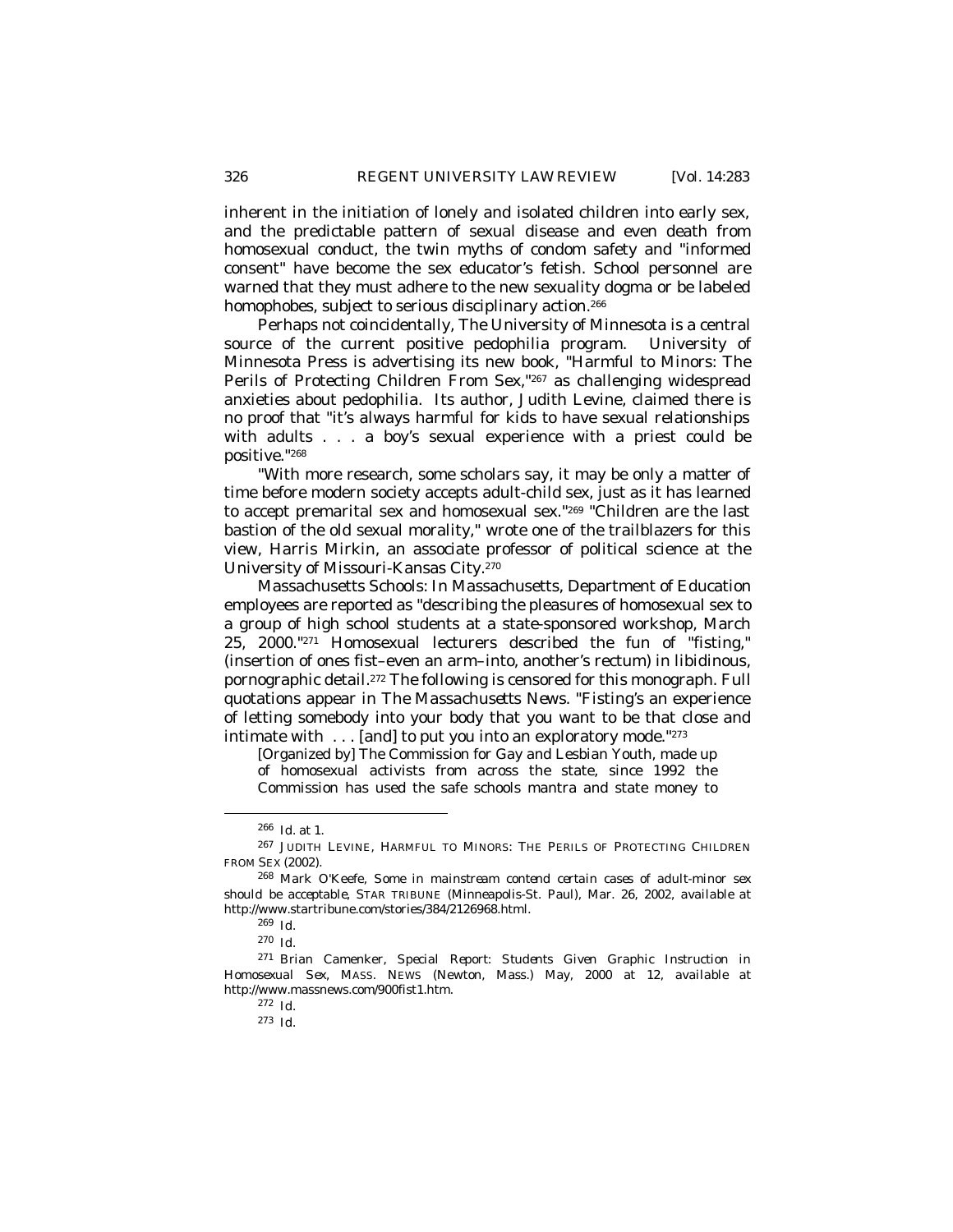persuade over 180 schools in Massachusetts to accept the [Gay-Straight Alliance (GSA)] clubs and their activities. Parents and others who offer any criticism of the programs are regularly accused of homophobia and endangering students' safety.<sup>274</sup>

The information above became public only because a concerned parent took a hidden tape recorder into one of the meetings. After the parent circulated copies of the tape, homosexual organizations' only response was to threaten to sue the parent for making the presentation public. Apparently they saw nothing wrong with teaching high school children how to do "fisting," while dismissing its psychopathology and ridiculing its obvious physical harms.

# *E. The Crafted Child*

On the one hand, it has taken organizational commitment, planning, and effort to cultivate and initiate the current crop of bisexual and homosexual youth. However, on the other hand, homosexuality (bisexuality and transgendered sexuality) is the only extant sexuality cult receiving both tax dollars and direct access to school children, with laws protecting PROJECT 10 type teachers. The advisor, guide, teacher, or "helping hand" aids recruitment and limits potential escapees during all stages of initiation of children into homosexuality.275 Employing the language of religion and ritual, Professor Herdt says adult–led gay youth groups direct the "*adolescent entry first into a self-affirming semi-secret group, then by collective socialization* into a 'gay' cultural system . . . ."<sup>276</sup> Men "seclude[] and protect[] the youths, furthering their initiation . . . which socializes them further into the cultural system of the gay community."<sup>277</sup>

These "advisors" are not the children's parents and many, if not most, are on record as selfishly interested in "helping" these boys in the form of obtaining sexual favors and/or economic rewards.278 The massive boy prostitution industry, servicing a significant percentage of the affluent homosexual community, is *prima facie* organized by their elders.

VI. HITHERTO UNDISCUSSED FACET OF THE HOMOSEXUAL WORLD

#### *A. Boy Prostitution*

 Investigative journalist Robin Lloyd documented the press suppression of homosexual abuse and murder of boys in his exposé of boy

<sup>274</sup> *Id*.

<sup>275</sup> LYNCH, *supra* note 207, at 175.

<sup>276</sup> HERDT, *supra* note 131 at 32.

<sup>277</sup> *Id*. at 44.

<sup>278</sup> Feldman, *supra* note 217; Lynch, *supra* note 207.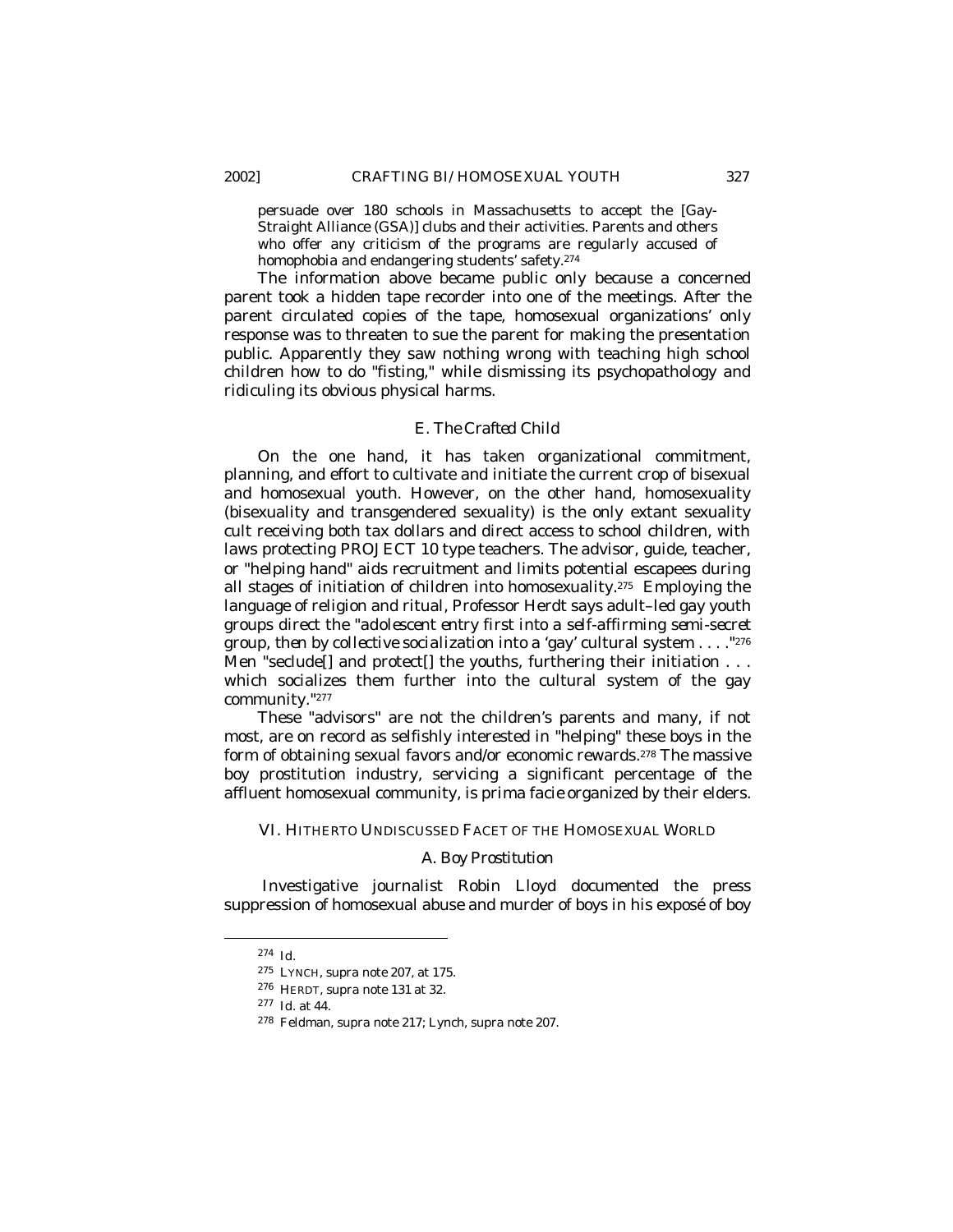prostitution, *For Money or Love: Boy Prostitution in America*. <sup>279</sup> "[S]ome New York City high schools students ran . . . prostitution rings<sup>280</sup>. . . . [S]treet pimps recruit[ed] and train[ed] [boy] runaways."281 "Boy prostitution . . . is now surfacing with the growing acceptance of homosexuality."<sup>282</sup>

Introducing Lloyd's book, Senator Birch Bayh, former Chairman of the United States Senate Subcommittee to Investigate Juvenile Delinquency, confirmed that Lloyd's data were "frightening in its accuracy."283 Bayh, a liberal Democrat, conceded that the massive child sexual abuse of boy prostitution was *a "hitherto undiscussed facet of the homosexual world."*284 Lloyd says: "Perhaps half of the million runaway boys in this country (aged ten to sixteen) are peddling their bodies to 'chicken hawks'–older men who lust for 'chicken [boys].'"<sup>285</sup> He continues: "There are tightly run organizations . . . geared to provide wealthy clients with both pornography and boys. . . . [T]heir boys will entertain movie stars, prominent athletes politicians, and in some cases, heads of state."<sup>286</sup>

Lloyd's observation that "[b]oy prostitutes in Times Square outnumber female hookers five to one"287 gives cause for pause. At one to two million "gay" men, under two percent of the ninety million over eighteen male population,<sup>288</sup> 500,000 yields one prostituted boy per two or three homosexual males (this does not include sex with non– prostituting boys). On point, Gene Abel's data (documented earlier)289 of over 150 boy victims per pederast/pedophile offender support common experience. As noted, since males gain trusted access to gangs of boys more easily than they can gain access to gangs of girls, each bisexual and homosexual child predator can harm significantly more boys than can each heterosexual girl-seeking predator.<sup>290</sup>

<sup>279</sup> ROBIN LLOYD, FOR MONEY OR LOVE: BOY PROSTITUTION IN AMERICA (1976).

<sup>280</sup> *Id*. at x.

<sup>281</sup> *Id.* at 17.

<sup>282</sup> *Id.* at 38.

<sup>283</sup> *Id.* at ix.

<sup>284</sup> *Id*. at ix.

<sup>285</sup> *Id.* at book cover.

<sup>286</sup> *Id.* at 17.

<sup>287</sup> *Id.* at back cover of book jacket.

<sup>288</sup> *Id.* at 178-202. During a television interview, Morris Kight, West Coast gay activist said while boy prostitutes were originally estimated at 300,000 , "It might well be double that amount," *Id.* at 212.

<sup>289</sup> Abel, *supra* note 94, at 5-25.

<sup>290</sup> *Id.* at 20-22.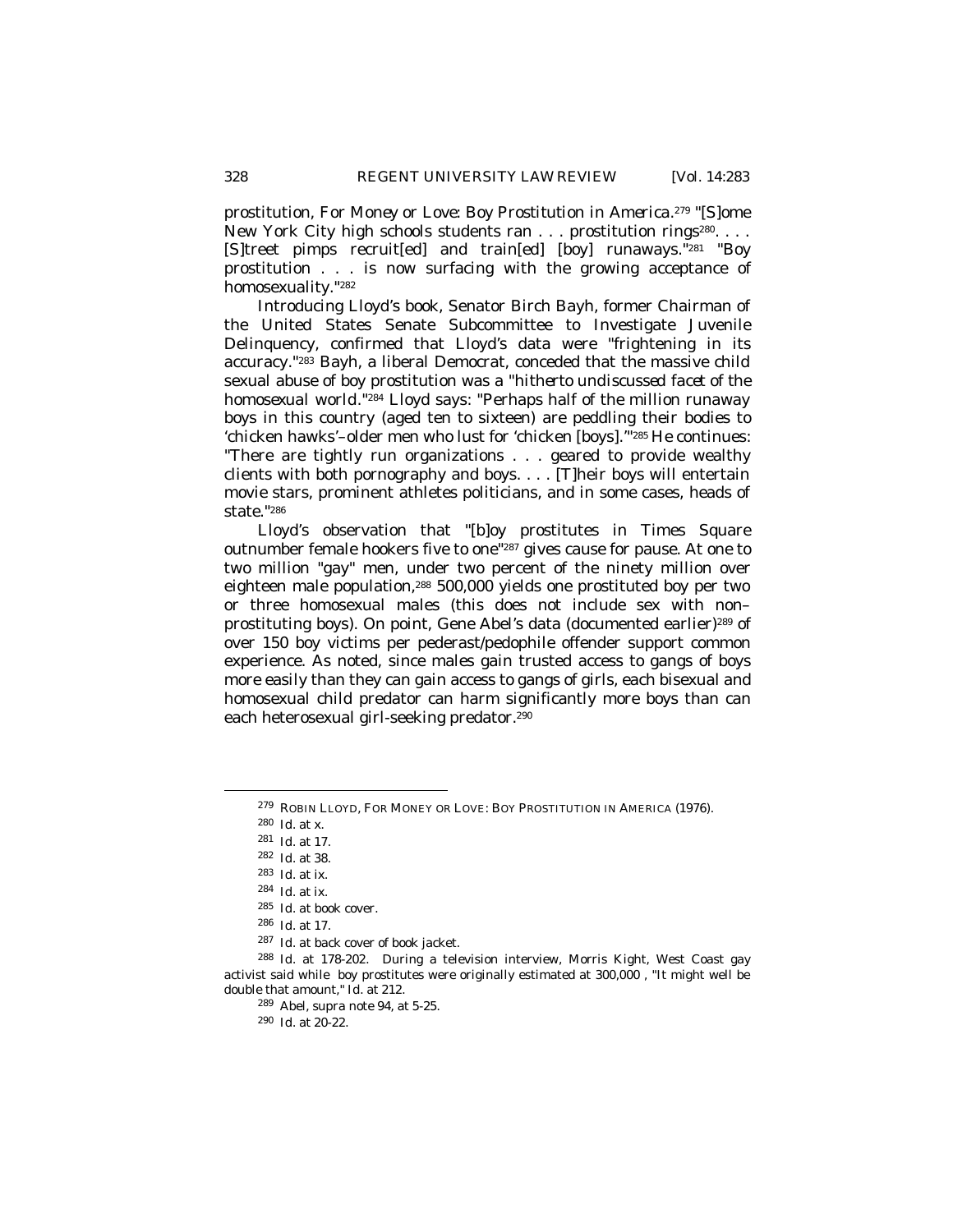#### *B. Violence Against Children*

As noted previously, *The Advocate* and other pro-gay publications have revealed substantially higher levels of violence among homosexual males (recall almost all *Advocate* readers admitted engaging in violent sex, sadism, "bondage and discipline" and use of painful objects).<sup>291</sup> Thus, it is not unreasonable to ask whether these disproportionate levels of violence among homosexual adult males might suggest disproportionate levels of violence against children.

"In the U.S., one of the leading causes of death for juveniles is homicide. ... [It is] the fourth leading cause of death for children ages one to four, third for ages five to fourteen and, second for ages fifteen to twenty-four."292 And much of that murder, according to law enforcement, is increasingly linked to sexual abuse. Although FBI profilers reported that eighty-one percent of America's serial-rape murderers studied heterosexual, homosexual, and bisexual — "put pornography at the top of the list of their primary sexual interest,"293 the FBI has not released its official statistics on the "orientation" of this growing cadre of largely pornographically-stimulated child rapist-murderers. Why not?

While Jeffrey Dahmer's gruesome sexual abuse and cannibalization of seventeen boys,294 many of them runaways and boy "prostitutes" advertising in the homosexual press and picked up at homosexual bars is still fairly well known, scores of similar bi/homosexual rapist-boy killers are long forgotten. In the last decade, there have been several homosexual kidnap-rape-castrations of boys (beyond the Jesse Dirkhising and Jeffrey Curley rape, mutilation murders earlier cited),<sup>295</sup> including at least one infamous kidnapping, rape, and decapitation in 1981 of little six-year-old Adam Walsh by Ottis Toole, joined later by his "partner," Henry Lee Lucus.<sup>296</sup> Robin Lloyd provides a litany of police

<sup>291</sup> Lever, *supra* note 53, at 21.

<sup>292</sup> U.S. DEPARTMENT OF JUSTICE, OFFICE OF JUSTICE PROGRAMS, OFFICE OF JUVENILE JUSTICE AND DELINQUENCY PREVENTION, 1999 NATIONAL REPORT SERIES, JUVENILE JUSTICE BULLETIN: CHILDREN AS VICTIMS 2 (May, 2000), *available at* http://www.ncjrs.org/html/ojjdp/2000\_5\_2/child\_01.html.

<sup>293</sup> JEFFREY LINEDECKER, THRILL KILLERS vi (1988)*.*

<sup>294</sup> This author "met" Jeffrey Dahmer in July 1991, just before he was arrested. Dahmer, naked except for his sadomasochistic leather straps, chains and crotch gear, jumped off a parade float manned by his sadism colleagues in the Milwaukee, Wisconsin gay rights parade to greet a group of us onlookers—where he seduced his last young victim,.

<sup>295</sup> *See, e.g*., WASH. TIMES, June 14, 1989 at F4, in Tacoma, Washington, a paroled child sex offender raped and sexually mutilated and castrated a 7-year-old boy, triggering a "task force on sexual predators" in Washington State. The story was buried by most of the establishment press.

<sup>296</sup> *See* WASH. POST, Oct. 23, 1983, at A14. The child was abducted July 27, 1981 and his remains located on August 10, 1981. His homosexual killers were found some time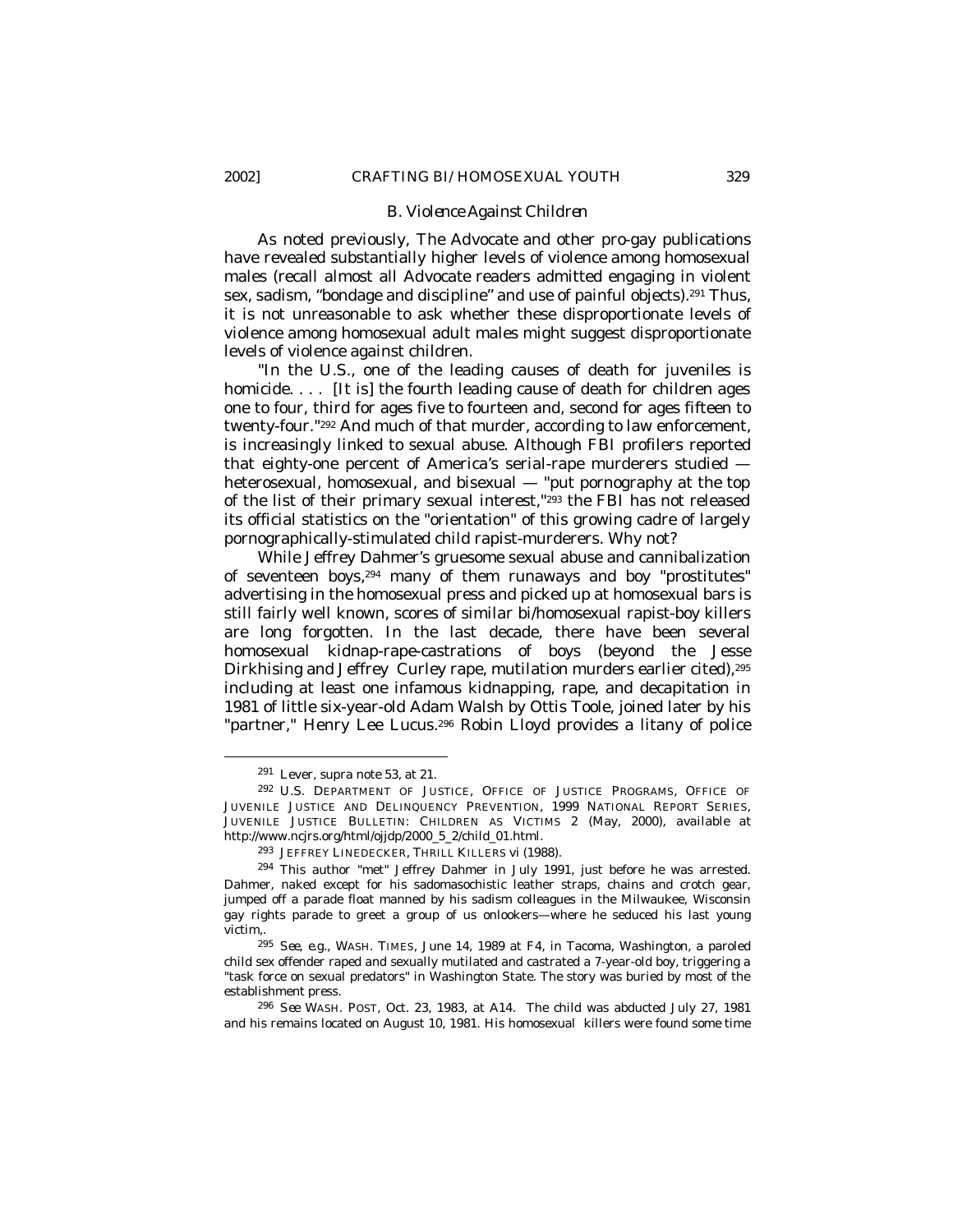cases of boy sex murders. On point, one boy was "picked up by two men . . . and castrated . . . . Both men said they were homosexual. The older man worked as a counselor for *The Helping Hands* Community Center, a gay organization."<sup>297</sup>

In yet another homosexual-child murder, a man mortally stabbed a boy during sex; elsewhere, in a more common turn of events, a boy, apparently sodomized for years by "a former social worker," stabbed the elderly man to death.298 These news stories, however, are rarely covered by the establishment media. And, bearing in mind that older boys often initiate younger children into the affluent homosexual life of pornography and prostitution, Lloyd cites one gay youth who fatally stabbed a youngster for rebuffing "the elder's sexual advance."299 Says Lloyd, "Stories of violence like these are commonplace" in the gay world.300 Perhaps so, but such stories are seldom reported to the public by the media.

## *C. The Latest DoJ Data on Boy Sexual Assault Victims*

During the research on my U.S. Department of Justice (DoJ) study, *Images of Children, Crime and Violence in Playboy, Penthouse and Hustle*r,301 this author was stunned to find no national sex assault data for victims under age twelve. Although a mass of anecdotal, testimonial information and small independent studies found a growing epidemic of child sexual abuse by adults and older children, the nation's most vulnerable were "hidden victims" of our sexual revolution. A new DoJ study (below) finally identifies massive under-age-twelve child sex abuse, much of it committed against boys.

- <sup>297</sup> Lloyd, *supra* note 279, at 102 (emphasis added).
- <sup>298</sup> *Id.* at 103.
- <sup>299</sup> *Id.*

-

<sup>300</sup> *Id*.

later and convicted. *See* the "Center for Missing and Exploited Children" in Arlington, Virginia for documents relating to this and similar child sodomy mutilation and rape murders.

<sup>301</sup> REISMAN, *supra* note 75.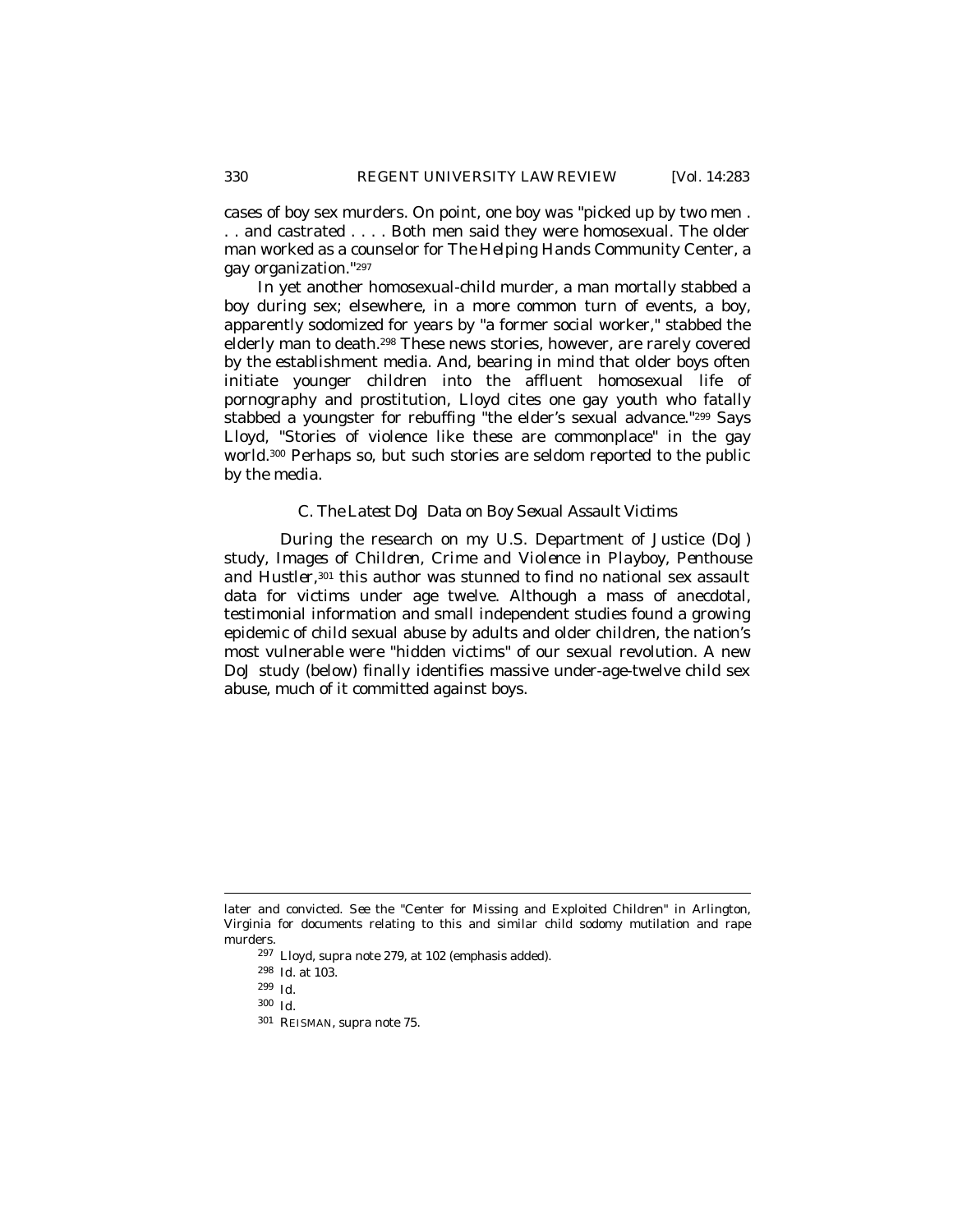



The data released July 2000 by a special National Incidence Based Reporting System (NIBRS), "Sexual Assault of Young Children as Reported to Law Enforcement," states that most sex crimes reported to police are committed against *children under age eighteen*. <sup>302</sup> The under twelve year-old population has heretofore been systematically purged from all U.S. Department of Justice statistical collections on sex crimes. The NIBRS states:

Until recently . . . [t]he only existing national data collection effort that explored the incidence of sexual assault ignored crimes against young victims. The National Crime Victimization Survey (NCVS) [reported rape] involving victims ages 12 or above . . . [ignoring largely child-related abuse] such as forcible sodomy, sexual assault with an object, and forcible fondling. <sup>303</sup>

[O]ver two-thirds (67%) of all victims of sexual assault reported to law enforcement agencies were juveniles (under the age of eighteen at the time of the crime) . . . . More than half of all juvenile victims were

. . . .

1

<sup>302</sup> U.S. Department of Justice, Office Of Justice Programs, Bureau of Justice Statistics, *Sexual Assault of Young Children as Reported to Law Enforcement*, July 2000, at 2, *available at* http://www.ojp.usdoj.gov/bjs/abstract/saycrle.htm (last visited Apr. 2, 2002) (presenting findings of the National Incidence Based Reporting System (NIBRS)).

<sup>303</sup> *Id*. at 1.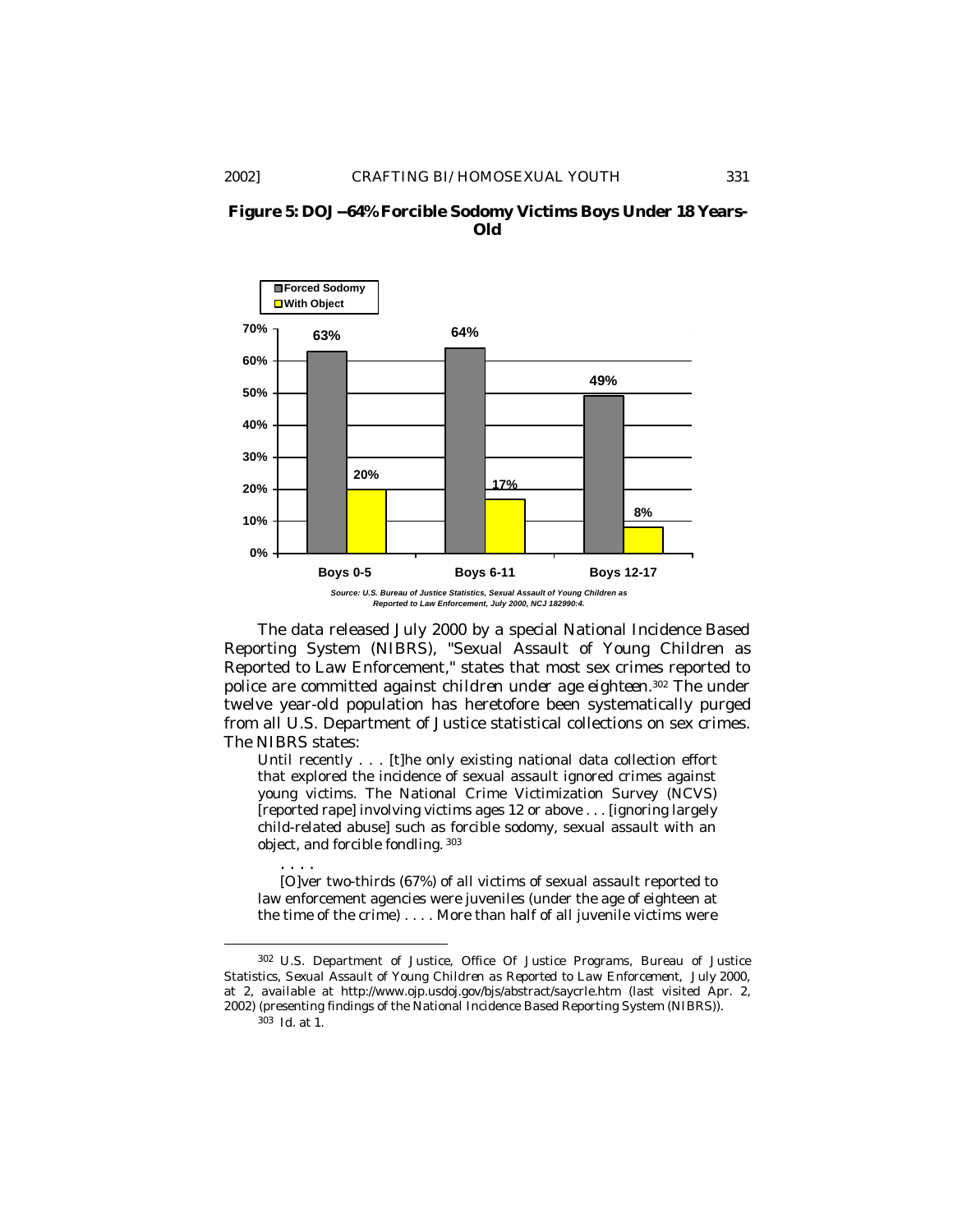under age twelve. That is, 33% of all victims of sexual assault reported to law enforcement were ages twelve through seventeen and were under age 12.<sup>304</sup>

In each sexual assault category, except forcible rape*, children below the age of twelve were about half of all victims*. 305

The report cites twenty-six percent of sex assault victims under twelve as boys,<sup>306</sup> commonly sexually abused by men, sometimes with a female accomplice. The lowest of the three lines in the DoJ chart below graphically suggests roughly a sixteen percent female offender rate, a disturbing growth in sexually perverted women. The report also shows that women are twelve percent of the offenders of boys and girls under six years old.307 Older juveniles also sexually offend against boys and girls. *"Based on the NIBRS data, the year in a male's life when he is most likely to be the victim of a sexual assault is age 4.*" 308

"By age 17 his risk of victimization has been cut by a factor of 5 . . . . [U]nder age 12, [boys reported] sexual assault with an object (19%), forcible fondling (26%), *and forcible sodomy (64%)*."309 (See figure 5 above).

As shown above, sexual violence is well documented among adult bi/homosexual males, the primary offenders against the smallest of boys. It is only reasonable to ask if the same proclivity holds true for those homosexuals who use boy prostitutes. Nonetheless, any further research studies trying to quantify the anecdotal evidence would almost certainly be denied funding in today's climate. At the least, such results would not likely see the light of day.

### *D. Image is Everything*

Today's NLGJA-influenced press almost certainly would have silenced the 1984 information released by *The New York Times,* "Officials Cite a Rise in Killers Who Roam U.S. for Victims."310 Alongside a profile of the male killers of women and girls, this in-depth article noted the high percentage of homosexuals among the offenders. The *Times* reported, "Many of the most violent recent multiple murders have

<sup>304</sup> *Id*.

<sup>305</sup> *Id*.

<sup>306</sup> *Children as Victims*, JUVENILE JUSTICE BULLETIN: 1999 NATIONAL REPORT SERIES, May 2000, at 10, *available at* http://www.ncjrs.org/html/ojjdp/2000\_5\_2/contents.html (last visited Apr. 4, 2002).

<sup>307</sup> *Id*. at 8.

<sup>308</sup> *Id*. at 4 (emphasis added).

<sup>309</sup> *Id*. at 4.

<sup>310</sup> *Officials Cite a Rise in Killers Who Roam U.S. for Victims*, N.Y. TIMES, Jan. 21, 1984, at A1-7.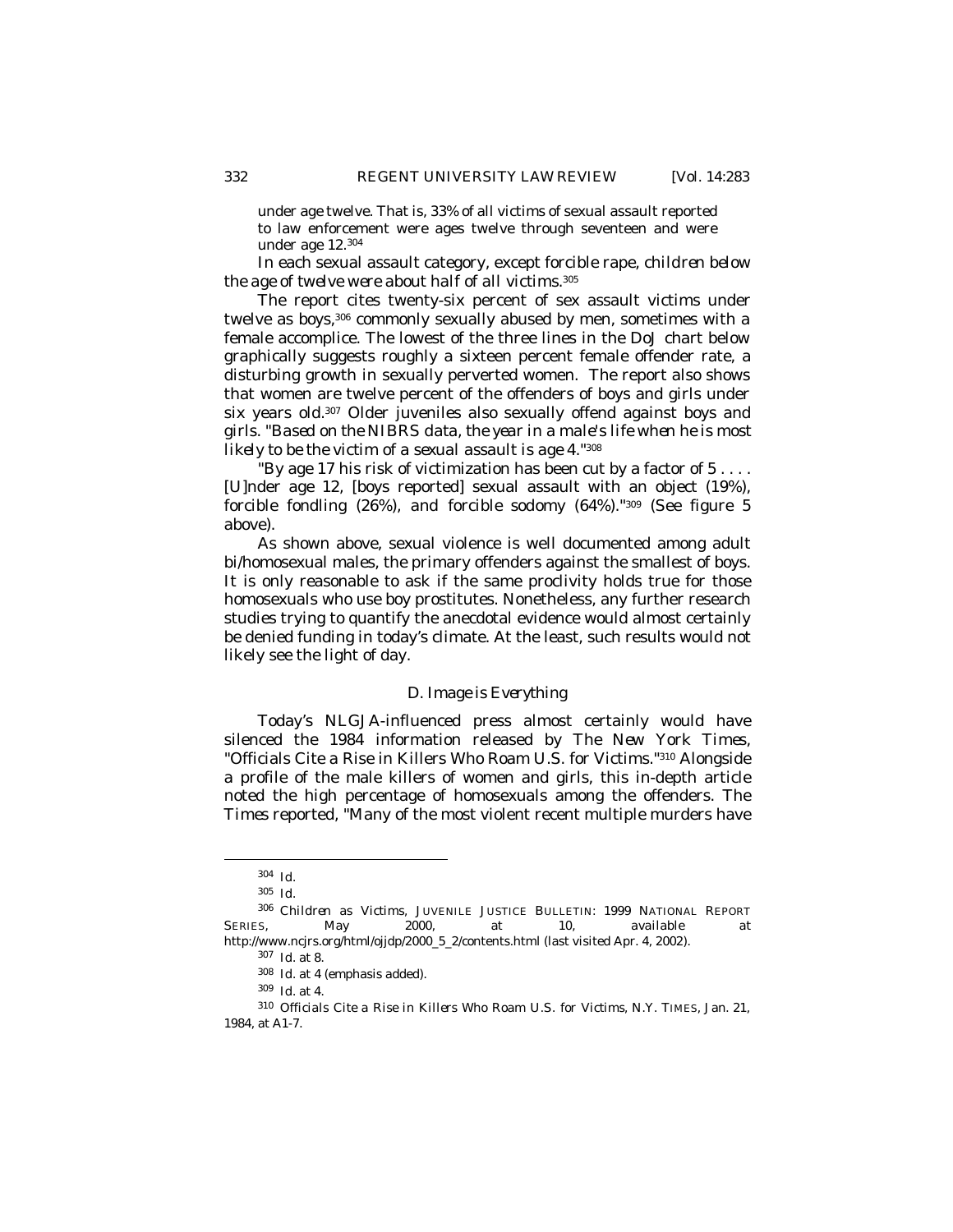been committed by homosexual males."311 Examples include John Wayne Gacy (sexual mutilation of thirty-three young boys), William Bonin and two male accomplices (torture of fourteen youth), Bruce Davis (twenty-eight men and boys), Dean Corill ("dozens" of male victims), Randy Steven Kraft (perhaps sixteen male victims), Charles Hatcher (sixteen men and boys), and Patrick Wayne Kearney (eighteen men and boys).312 At the time, FBI officials reported the homosexual killers were motivated "by a sense of shame after having sexual relations with their victims."<sup>313</sup>

Again, this is not an attempt to turn the "guilt by association" tactics of gay activists on them–it would be defamatory to imply that homosexuals in general are the moral equivalent of serial killers. Nonetheless, evidence strongly suggests that there is a disproportionately high rate of violent sex crimes among male homosexuals. Rather than debate and discuss the reasons for such a disparity, gay activists and the press seem more concerned about hiding any factual reports that might create a bad image. For example, Robin Lloyd cites the Houston mass murders of at least twenty-seven boys *out of three hundred* molested by "an unholy trio of [homosexual] sadists."<sup>314</sup> Lloyd was concerned that press coverage of these rape-murders "would set the gay community back about ten years."315 Should that be the foremost concern? While the media constantly cite Kinsey's fraudulent data ("ten percent" of the population is homosexual), the Houston murderers and other sadistic boy sex killings are steadfastly buried and thus forgotten.

*The New York Times* reports other nations that experienced bisexual and homosexual patterns of mass child rape-mutilation-murder in the 1990s. Jaded Iqbal raped and massacred over 100 young boys between the ages of ten and fifteen in Pakistan;<sup>316</sup> a Columbian man raped and murdered at least 140 boys in Columbia;<sup>317</sup> and a sadistic bisexual rapist-murderer killed "fifty-two boys, girls and young women" in Russia.318 Thomas Hamilton, a homosexual youth volunteer, shot and killed sixteen children in a Scottish kindergarten in 1996.319 Hamilton,

<sup>311</sup> *Id*.

<sup>312</sup> *Id*.

<sup>313</sup> *Id.*

<sup>314</sup> LLOYD, *supra* note 279, at 43-44.

<sup>315</sup> *Id*. at 43.

<sup>316</sup> Barry Bearak, *Serial Sex Killings of Young Boys Horrify Pakistan*, N.Y. TIMES, Dec. 7, 1999, at A3.

<sup>317</sup> *Id*.

<sup>318</sup> *Id*.

<sup>319</sup> *Gunman kills 16 children in a Scottish kindergarten*, WASH. TIMES, Mar. 14, 1996, at A1-10.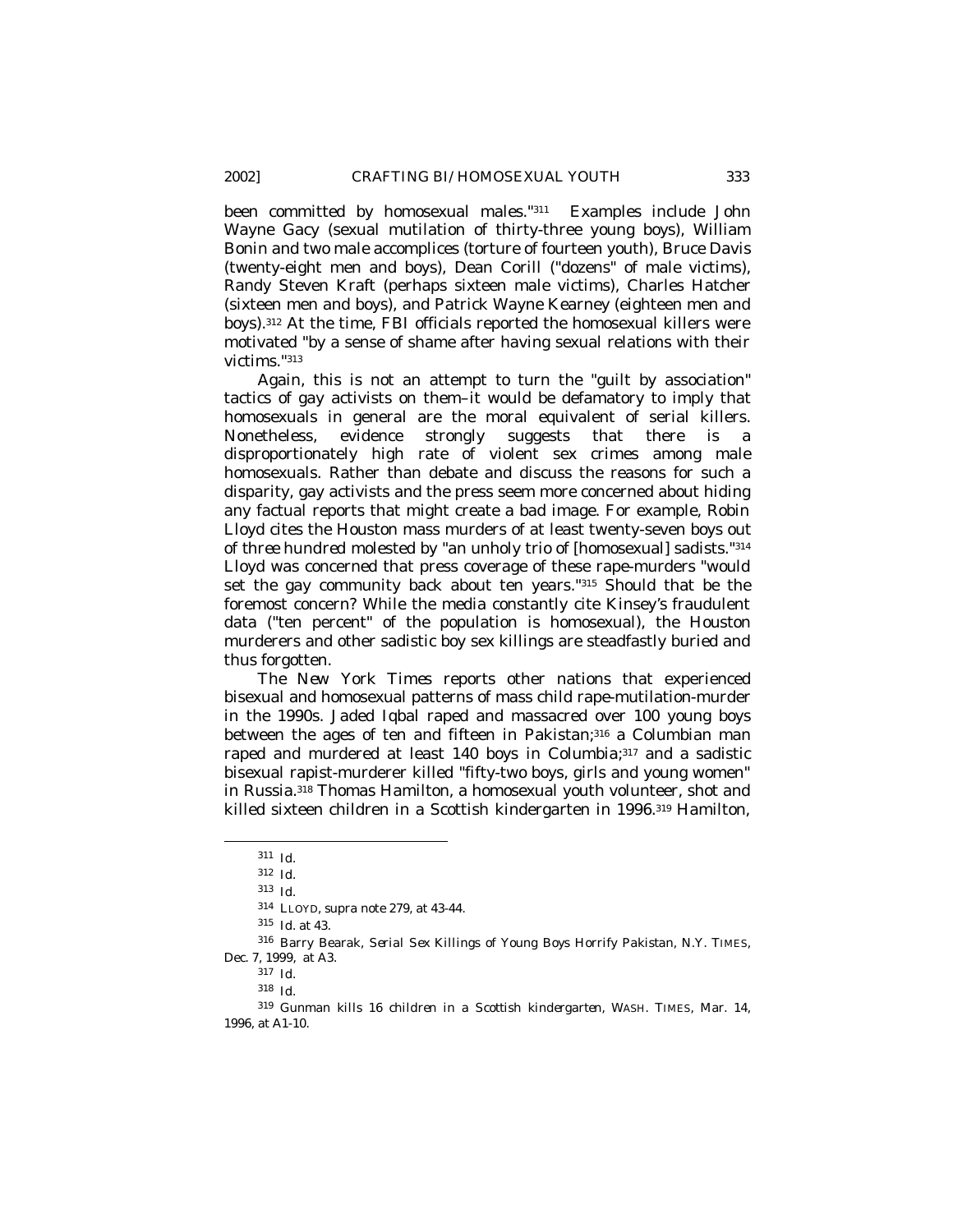said one of his charges, "always *told* us to take our tops off."<sup>320</sup> He was having "problems trying to revive a boys club he ran after leaving the Boy Scouts,"321 just before he massacred the children.

Again, although the homosexual press often reports adult inter-gay murders, both they and the establishment press avoid covering homosexual assaults and murders of boys like Jesse Dirkhising and Jeffrey Curley. Short of murder, parents commonly don't prosecute homosexual abusers, fearing the publicity,<sup>322</sup> while police often finesse important or affluent predators out of town.<sup>323</sup>

Having obtained endorsements from leaders in the homosexual movement,324 Lloyd still exposes some homosexual child sex rings. Boise, Idaho, "sheltered a widespread homosexual underworld that . . . had preyed on hundreds of teen-age boys."325 A Wisconsin town quietly suppressed "a homosexual ring" of about thirty-five closeted men, including prestigious leaders such as a college dean, a hospital president, a Roman Catholic priest, several physicians, a man "hired to teach at a school for mentally retarded children," and others.326 The "homosexual ring . . . had [with liquor and pornography,] enticed and contaminated many small boys as young as eight years old" into sex.327 Investigator Clifford Lindecker confirms Lloyd's findings of brutal but "respectable" pederasts fueling a flourishing traffic in boy prostitution.

Boy prostitution . . . is growing and becoming more obvious as homosexuals come out of the closets and form gay rights groups, and police power is watered down by court decisions friendlier to civil rights than to law enforcement and protection of the public . . . . [B]oys learn that they can earn good money doing something they and their friends have come to accept as normal behavior.<sup>328</sup>

After admitting "sex abuse in childhood as a cause of male prostitution has become almost conventional wisdom,"329 and that "the perpetrators are nearly always men,"330 homophile Donald West protests that while his study of male prostitutes found high rates of child sexual abuse, he felt there was also a high rate of consent.331 Addressing boy prostitution, West references Gay Search: "Gay Search . . . comments on

-

<sup>329</sup> DONALD J. WEST, MALE PROSTITUTION 33 (1993).

<sup>320</sup> *Id*.

<sup>321</sup> *Id.*

<sup>322</sup> LLOYD, *supra* note 279, at 31.

<sup>323</sup> *Id.* at 15-16.

<sup>324</sup> *Id.* at xvii.

<sup>325</sup> *Id*. at 49.

<sup>326</sup> *Id*. at 56.

<sup>327</sup> *Id*. at 53.

<sup>328</sup> CLIFFORD LINEDECKER, CHILDREN IN CHAINS 174-75 (1981).

<sup>330</sup> *Id*. at 34.

<sup>331</sup> *Id*.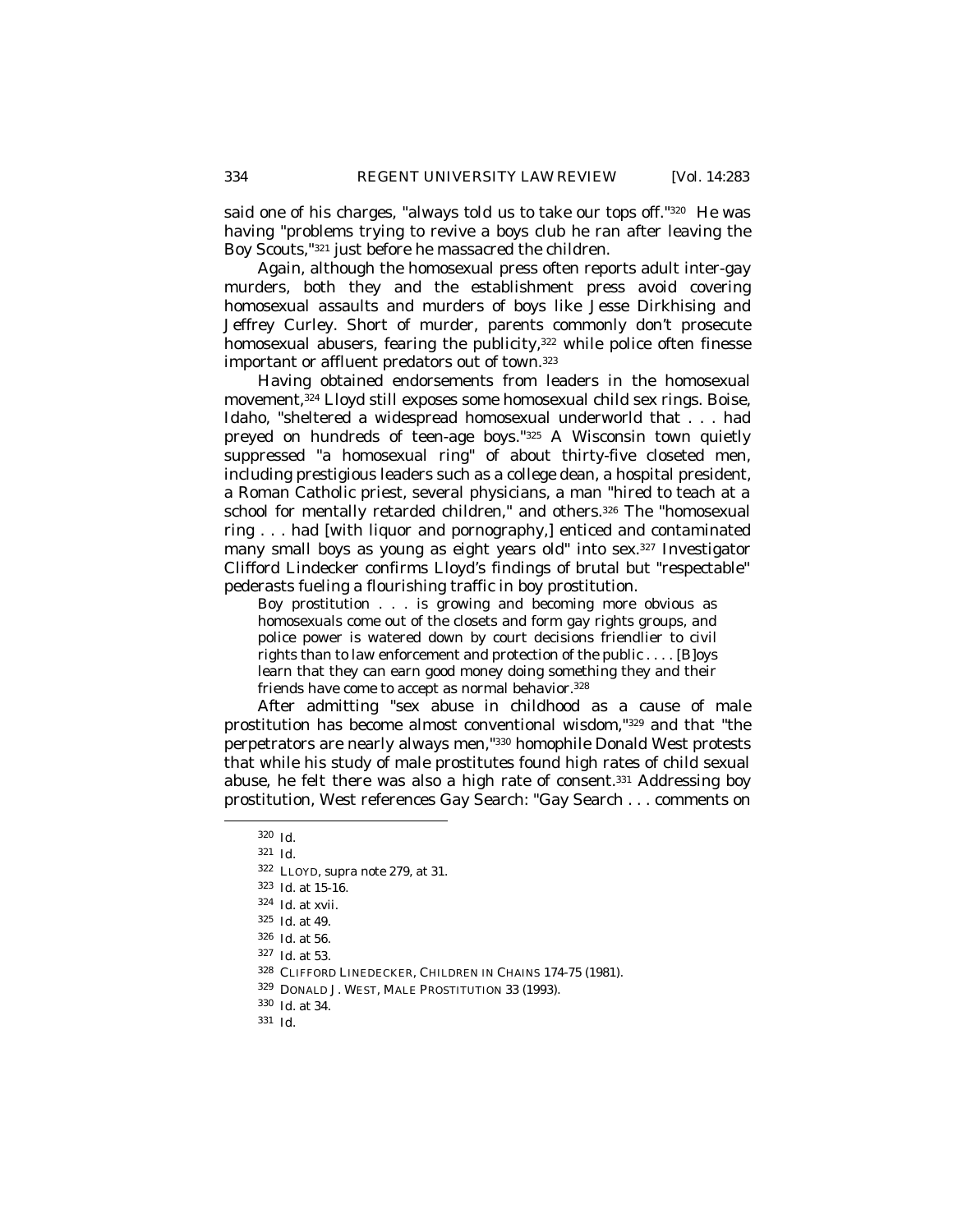the fact that children are often given presents after cooperating with an abuser and writes: 'it is easy to see how being rewarded for sexual favours can lead . . . very naturally to prostitution . . . .'"<sup>332</sup>

Boyer has argued that the culture of gay bars and meeting places, often referred to as a sexual market place by its emphasis on casual encounters and sexual conquest, holds out to young gays the expectation of patronage by older males and presents prostitution as a more or less normal aspect of the gay scene.<sup>333</sup>

Lloyd reports yet another "gay" child pornography case where a group of boys seeking counseling from a junior high science teacher were recruited into sodomy and pornography.334 One Los Angeles school teacher and child pornographer brought "groups of boys aged seven through thirteen across the border every three months."335 And West confirms common knowledge of the brutality prevalent in both prostitution and homosexuality:

Many sexual assaults happening in later years were described during the interviews . . . . [Some victims were] forced by clients and their accomplices to submit to unwanted, painful or damaging sexual acts . . . . [M]any men reported assaults in the course of sexual contacts unconnected with prostitution . . . . [T]he risk is to an extent inherent in some gay male lifestyles.<sup>336</sup>

Obscenity seduces and habituates even well educated men and women through the introduction of pornography in homes, in schools, and through library internet connections; vulnerable boys and girls are increasingly at risk from a growing molester constituency.<sup>337</sup> In the last few years the Nobel Prize winner Dr. Carleton Gadjusek, American University President Dr. Richard Berendzen, and American University psychology department head Dr. Elliot McGinnies were convicted of pedophile-associated felonies, all while Kinseyan sex science leader Dr. John Money of Johns Hopkins was documented, like his mentor Dr. Kinsey, as a sadistic, pedophilic-oriented sexual psychopath.338 Higher education does not appear to restrain predatory pedophiles.

<sup>332</sup> *Id*. at 35.

<sup>333</sup> *Id*. at 78 (internal citations omitted).

<sup>334</sup> LLOYD, *supra* note 279, at 81.

<sup>335</sup> *Id*. at 67.

<sup>336</sup> WEST, *supra* note 329, at 328.

<sup>337</sup> REISMAN, *supra* note 75.

<sup>338</sup> *See Cover-Up at American University*?, 6 ACCURACY IN ACADEMIA 1, 5 (1991); *Obscene Phone Calls Are Traced to American University President*, WASH. POST, Apr. 25, 1990, at A24; *Educator accused of sex abuse noted AU psychology head, Dr. McGinnies' confession to the crime*, BALT. SUN, June 19, 1986, at D16 (the story never appeared in the Washington, DC papers); and, *Nobel Winner Guilty of Abusing Boy*, WASH. POST, Feb. 9, 1997, at A1.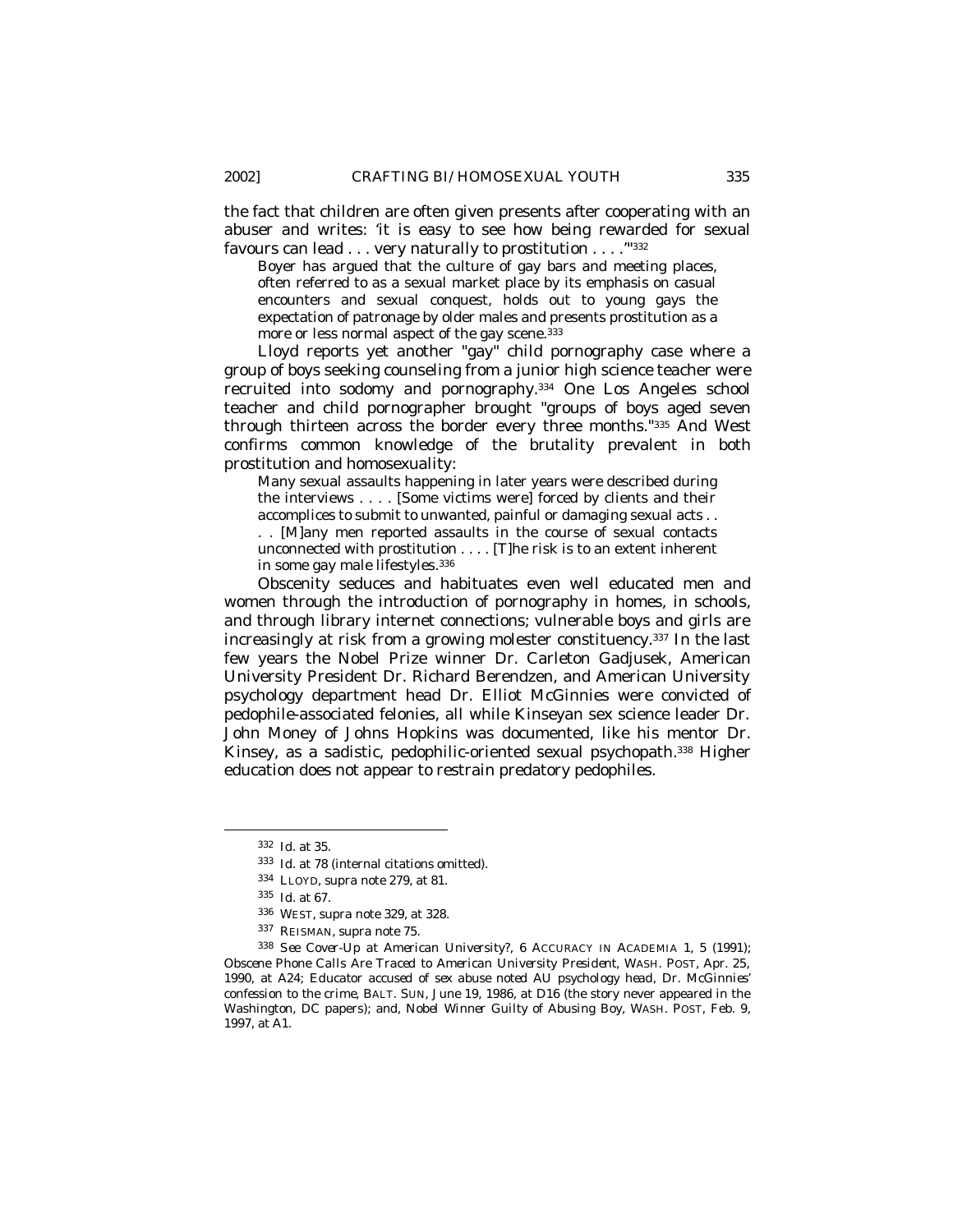## VII. A FRIGHTENING PARALLEL

 Lesbian activist Camille Paglia describes the tactics of modern gay rights activists as "Stalinist" in her book *Vamps and Tramps*. <sup>339</sup> "I was the only openly gay person at the Yale Graduate School (1968-1972), a candor that was professionally costly. That anyone with my aggressive and scandalous history could be called 'homophobic,' as has repeatedly been done, shows just how insanely *Stalinist* gay activism has become."<sup>340</sup>

Actually, "Nazi" or "fascist" might also be accurate descriptions. In their disturbing book, *The Pink Swastika: Homosexuality in the Nazi Party,*<sup>341</sup> Scott Lively and Kevin Abrams report on "the hidden central role of 'gays' in the rise of the Nazi Party and the administration of the Third Reich."342 While it is true that thousands of homosexuals, like thousands of other, quite average Germans, were targeted, tortured, and murdered by the Nazis, Lively and Abrams show that the persecution of homosexuals was actually the result of an intrafraternal battle between two schools of thought among homosexuals.

One faction followed [Karl Heinrich] Ulrich's successor, Magnus Hirschfeld, who formed the Scientific Humanitarian Committee in 1897 and later opened the Institute for Sex Research in Berlin. The other faction was organized by Adolf Brand, publisher of the first homosexual magazine, *Der Eigene* (The Special). Brand, Benedict Friedlander and Wilhelm Janzen formed the Gemeinschaft der Eigenen (The Community of the Special) in 1902. What divided these groups was their concepts of masculinity. Ulrichs' theory embraced a feminine identity. His, and later Hirschfeld's, followers literally believed they were women trapped in men's bodies.<sup>343</sup>

The followers of Brand, however, were deeply insulted by Ulrich's theory. They perceived themselves not merely as masculine, but as a breed of men superior in masculine qualities even to heterosexuals. The Community of the Special (CS) asserted that male homosexuality was the foundation of all nation-states and that male homosexuals represented an elite strata of human society. The CS fashioned itself as a modern incarnation of the warrior cults of ancient Greece. Modeling themselves after the military heroes of Sparta, Thebes and

. . . .

 $\overline{a}$ 

<sup>341</sup> SCOTT LIVELY & KEVIN ABRAMS, THE PINK SWASTIKA: HOMOSEXUALITY IN THE NAZI PARTY (1997).

<sup>342</sup> *Id*. at book jacket cover.

For the story behind John Money's sex change operations at John Hopkins see JOHN COLAPINTO, AS NATURE MADE HIM (2000). *See also Dateline* (ABC television broadcast, Feb. 11, 2000).

<sup>339</sup> PAGLIA, *supra* note 147.

<sup>340</sup> Joseph Berger, *A Lesbian Activist's Comments on Homosexuality*, *in* NARTH BULL., Aug. 1996, at 1 (1996) (quoting Camille Paglia) (emphasis added).

<sup>343</sup> SCOTT LIVELY, THE POISONED STREAM 74 (1997).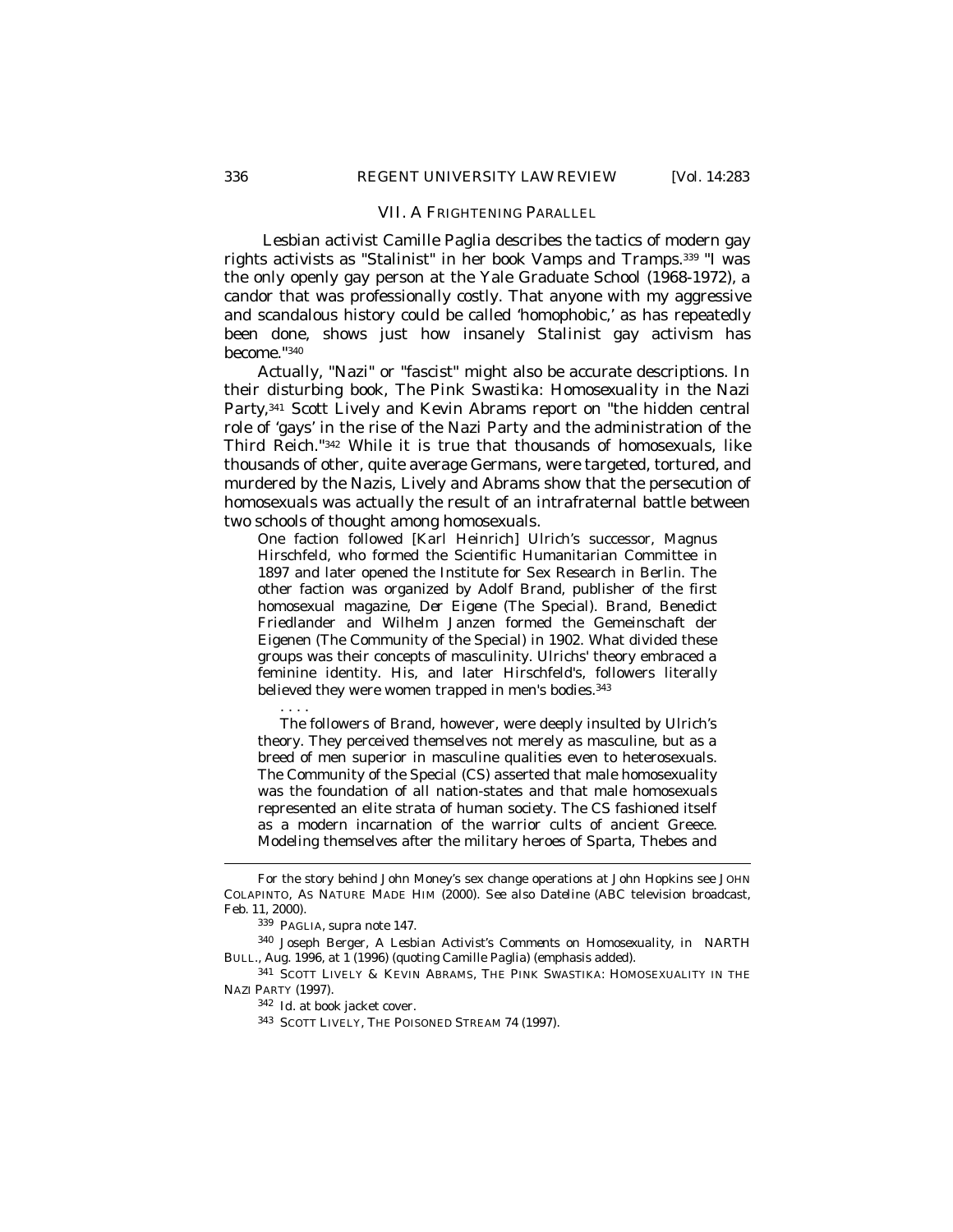Crete, the members of the CS were ultra-masculine, male-supremacist and pederastic (devoted to man/boy sex).<sup>344</sup>

One of the favorite meeting places of the Nazi Storm Troopers was a gay bar in Munich called "Bratwurstglockl," where Ehrnst Roehm kept a reserved table.345 The bar had been the site of early organizational meetings of the Nazi party.346 Heinrich Himmler reportedly complained of Hitler's nepotism toward homosexuals. "Does it not constitute a danger to the Nazi movement . . . if it can be said that Nazi leaders are chosen for sexual reasons?" he asked.<sup>347</sup>

Beyond exploiting the Holocaust to establish homosexuals as "victims" in American eyes, one might reasonably ask why that relates to the present article. For the answer, one can turn to Paglia's observations about the "Stalinist" tactics of some elements of the American gay rights movement. Neither the public nor the larger homosexual community is served when the press–establishment press and homosexual press alike– turn a blind eye to the growing excesses of gay activists. The following brief discussion of modern homosexual fascist tactics is offered as a context within which we may examine today's activists. Lively and Abrams write the following:

ACT-UP was founded by Larry Kramer and approximately 300 other activists in March, 1987, in New York City; it soon spread across the nation *(Alyson Almanac:42)*. Within a few months its members had gained national attention for their aggressive actions against those whom they considered enemies. ACT-UP groups invaded Catholic churches in New York during religious services, screaming obscenities and "stomping on communion wafers" (Miller:460) Catholic churches were also targeted in Washington, Los Angeles and Puerto Rico. Newspaper boxes were smashed in Sacramento to punish an editor for his views (Grant, 1993:104). One militant who later regretted his involvement was Washington, D.C. ACT-UP founder, Eric Pollard. The following is an excerpt from his 1992 letter to the *Washington Blade*  entitled, "Time to give up fascist tactics:"<sup>348</sup>

This is very hard for me to write. It forces me to squarely confront my past actions and to accept responsibility for the damage I have had a part in causing. I sincerely apologize for my involvement in and my founding of the AIDS activist organization, ACT-UP D.C. I have helped to create a truly

<sup>344</sup> *Id*. at 75.

<sup>345</sup> HEINZ HOHNE, THE ORDER OF THE DEATH'S HEAD: THE STORY OF THE HITLER SS 72 (1971).

<sup>346</sup> *Id*.

<sup>347</sup> MAX GALLO, THE NIGHT OF THE LONG KNIVES 57 (1973).

<sup>348</sup> LIVELY & ABRAMS, *supra* note 341, at 204-205 (citing to Eric Pollard, *Letters to the Editor*, WASH. BLADE*,* Jan. 1992 ("Time to give up fascist tactics.")).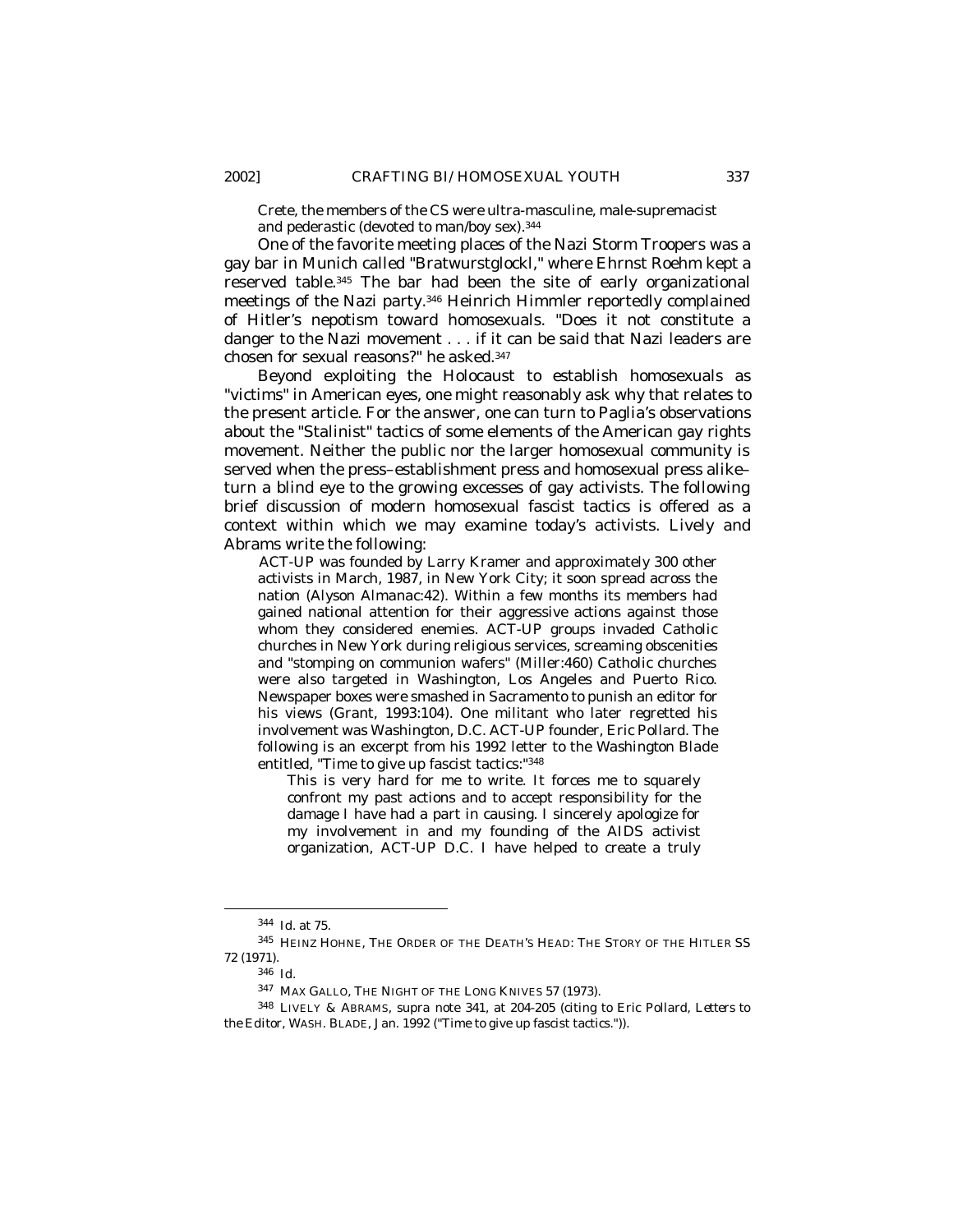fascist organization . . . drawn largely from the voluminous *Mein Kampf*, which some of us studied as a working model.<sup>349</sup>

Lively and Abrams continue:

Within a few years of its founding, ACT-UP spawned the more radical Queer Nation. Miller writes that Queer Nation's "in your face" tactics antagonized some in the "gay" community. Randy Shilts [a prominent homosexual writer] called Queer Nationals "brownshirts" and "lavender fascists" (Miller:460). Queer Nation adopted highly militant rhetoric and openly threatened violence. Grant describes their tactics during an Oregon election campaign . . . in which voters considered a law to ban minority status based on homosexuality:

[F]lyers appeared on telephone poles warning people to vote against it. One showed the Christian ichthus fish being roasted on a stick over a fire. It read, YOU BURN US, WE BURN YOU . . . another said CIVIL RIGHTS or CIVIL WAR. Your choice for a limited time only . . . . It also clarified what it meant by "civil war" by listing "QUEER KNIVES, QUEER GUNS, QUEER BULLETS, QUEER MISSLES, QUEER TANKS, QUEER TRENCHES, QUEER FIRE, QUEER WARFARE, QUEER PATRIOTS. (Grant, 1993:1040).<sup>350</sup>

#### VIII. A NEED TO RECRUIT STRAIGHTS

Both the reality of predatory gay "counselors" and the homosexual lust for "straight" boys and men, confirmed throughout the homosexual literature and in the Reisman and Johnson report,<sup>351</sup> received a pithy corroboration from Paglia whose remarks, again ignored by the mainstream media, address the vulnerability of college youth. Instead, these lures are now commonly advanced to "questioning" children in junior high and high school inching down to elementary school with the notion of saying "yes" to bi/homosexuality. Paglia is remarkably candid about the homosexual need to recruit "straights."

Today, when a freshman has an affair with another girl, all the campus social-welfare machinery pushes her toward declaring herself gay and accepting and 'celebrating' it. This is a serious mistake . . . . [T]he campus counselors who encourage such premature conclusions should be condemned and banished. They are preying, for their own ideological purposes, on young people at their most vulnerable.<sup>352</sup>

And, she continues:

It's ridiculous to assert that gay men are interested only in other gay men.  $\ldots$  When I heard this on TV, I burst out laughing.  $\ldots$ Sexual tension and appraisal are constants, above all among gay men,

<sup>349</sup> LIVELY & ABRAMS, *supra* note 341, at 205.

<sup>350</sup> *Id.* at 200-07.

<sup>351</sup> REISMAN & JOHNSON, *supra* note 84.

<sup>352</sup> PAGLIA, *supra* note 147, at 74.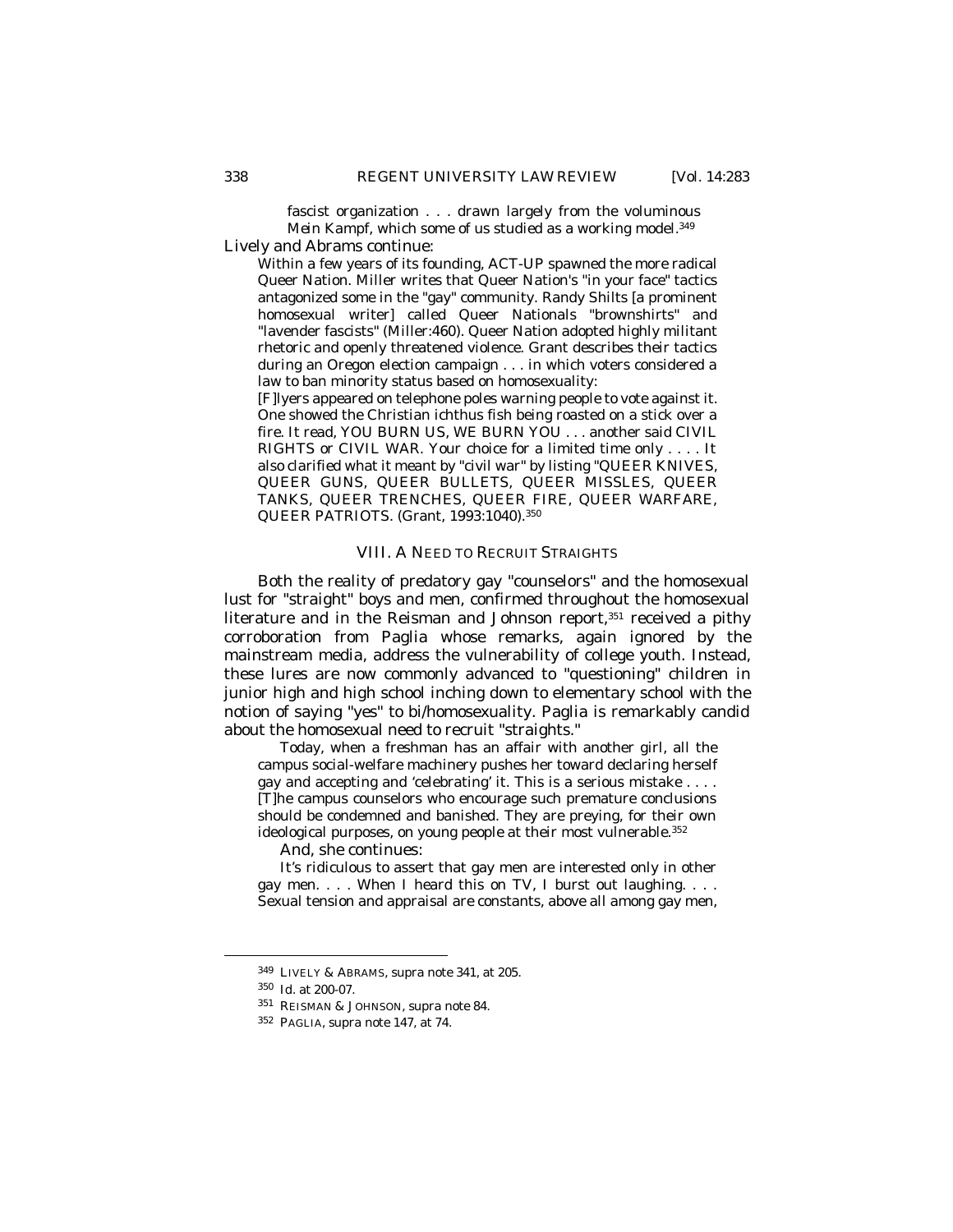who never stop cruising everything in sight. Seduction of straight studs [especially boys] is a highly erotic motif in gay porn.<sup>353</sup>

This tactic is fully documented in the Reisman and Johnson report from which is taken from *The Advocate* article entitled "How to Seduce Straight Men," which opens as follows:

Who hasn't dreamed of getting it on with a straight man? Their sleek, tanned bodes, yes, but also their unself-conscious sexuality . . . . Well, my friends, believe it or not, there are indeed ways to get that hunk. You have to be clever, ready to move at a moments notice, and prepared for scorn from straight and gay alike.<sup>354</sup>

#### IX. WHAT *IS* HOMOSEXUAL "ORIENTATION?"

Reisman and Johnson's comparative analysis of *Partner Solicitation Language as a Reflection of Male Sexual Orientation*355 examined the claim that "gay men lead daily lives that are basically similar to those of heterosexual men."<sup>356</sup>

Again, this study analyzes Classified "In Search Of" (ISO) advertisements placed by largely liberal, affluent heterosexual males in the *Washingtonian* and homosexual males *in The Advocate*, to determine what each group of consumers sought in a partner. Our research team coded 2885 *Washingtonian* ISO ads and 7407 *Advocate* ISO ads in issues from 1988 to 1992 for the presence of expressed desires.<sup>357</sup> The study, conducted by this author and statistician, Charles B. Johnson, Ph.D., sought to determine if these two male populations supported the increasingly popular view that "[t]he sex and love lives of most gay and straights today are both similar and conventional."<sup>358</sup>

"No," says former California Congressman William Danneymeyer, citing to Kinsey's role in decriminalizing fornication, adultery, and sodomy as steps toward accommodating the homosexual lifestyle.<sup>359</sup> He argued that society must be protected from what veteran homosexual

<sup>353</sup> *Id.* 

<sup>354</sup> Jason Del Maris, *How to Seduce a Straight Man*, THE ADVOCATE, Mar. 28, 1989, at 38-41.

<sup>355</sup> REISMAN & JOHNSON, *supra* note 84. *See Toward a Fuller Understanding of Homosexuality*, *in* COLLECTED PAPERS FROM THE NARTH ANNUAL CONFERENCE 168-86 (1995).

<sup>356</sup> LONG ROAD TO FREEDOM, *supra* note 5, at 164.

<sup>&</sup>lt;sup>357</sup> Ten unduplicated months at two magazines per year over five years were analyzed using a pretested coding instrument on both samples. The resulting data were classified and tabulated by language variables (.80 IRR) with the simple frequencies and cross-tabulations identified *Washingtonian* and *Advocate* solicitation characteristics.

<sup>358</sup> KIRK & MADSEN, *supra* note 17, at 107. The authors cite Harvard students anger that their toilets are homosexual solicitation centers. *Id*.

<sup>359</sup> WILLIAM DANNEYMEYER, SHADOW IN THE LAND 60-61 (1989).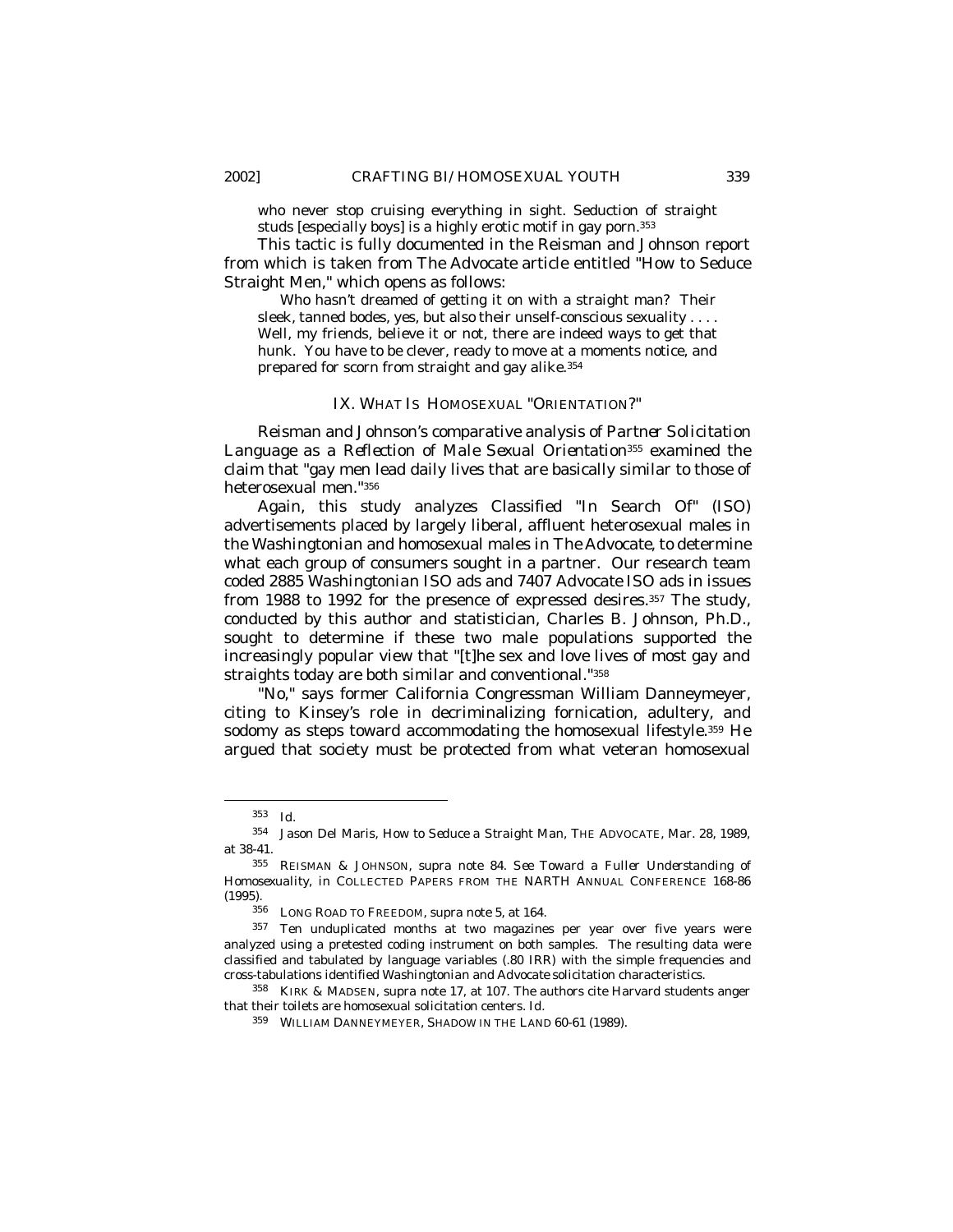activist Dennis Altman views positively as *The Homosexualization of America*. 360

However, Reisman and Johnson document the sample of homosexual bachelors as wholly different in their partner seeking conduct from that of heterosexual bachelors. Below are five key findings about the partner interests of these affluent, activist, mainstream heterosexual and homosexual men.<sup>361</sup>

- 86% of *Washingtonians* versus 2% of *Advocates* sought/offered time commitment;
- 49% of *Washingtonians* versus 3% of *Advocates* sought/offered non-sexual interests;
- 5% of *Washingtonians* versus 63% of *Advocates* sought/offered prostitution;
- 0.41% of *Washingtonians* versus 25% of *Advocates* sought/offered sexual sadism;
- 0.45% of *Washingtonians* versus 15% of *Advocates* sought/offered teen sex. <sup>362</sup>

On point, the Reisman and Johnson report also documents also a systematic use of "sexy" boys as film themes–such as advertised in the July 8, 1986 *Advocate*--and continuing in the "coming out" films which may be said to dominate "gay" cinema, dramatizing boys as sexual objects for men. This sexual focus on boys is seen in the 15 percent of Advocate ads still blatantly seeking young boys compared to 0.45 percent of Washingtonians seeking young girls.

These findings show dramatic "orientation" differences on all critical variables which are not statistically attributable to chance, and all of which report, *statistically*, a homosexual lifestyle of compulsive and sadistic promiscuity, disinclined to commitment and inclined to prostitution and the sexual abuse of minors. In fact, Kirk and Madsen confessed, "There is more promiscuity among gays (or at least among gay men) than among straights."363 Moreover, despite their heavy focus on finding sex partners, *The Advocate carried no major condom advertisements nor did their "In Search Of" (ISO) advertisers express any condom requirements for sexual partners.*

<sup>360</sup> DENNIS ALTMAN, THE HOMOSEXUALIZATION OF AMERICA (1982).

<sup>361</sup> THE ADVOCATE and THE WASHINGTONIAN (1988-1992). THE ADVOCATE: July 5, 1988; Dec. 20, 1988; Jan. 3, 1989; Nov. 21, 1989; Apr. 10, 1990; Oct. 9, 1990; May 7, 1991; Sept. 10, 1991; Mar. 24, 1992; and June 30, 1992; and the WASHINGTONIAN: Jan. 1988, Dec.r 1988, Feb. 1989, Nov. 1989, Mar. 1990, Oct. 1990, Apr. 1991, Sept. 1991, May 1992, and Aug. 1992.

<sup>362</sup> REISMAN & JOHNSON, s*upra* note 84*,* at 169.

<sup>363</sup> KIRK & MADSEN, *supra* note 17, at 47.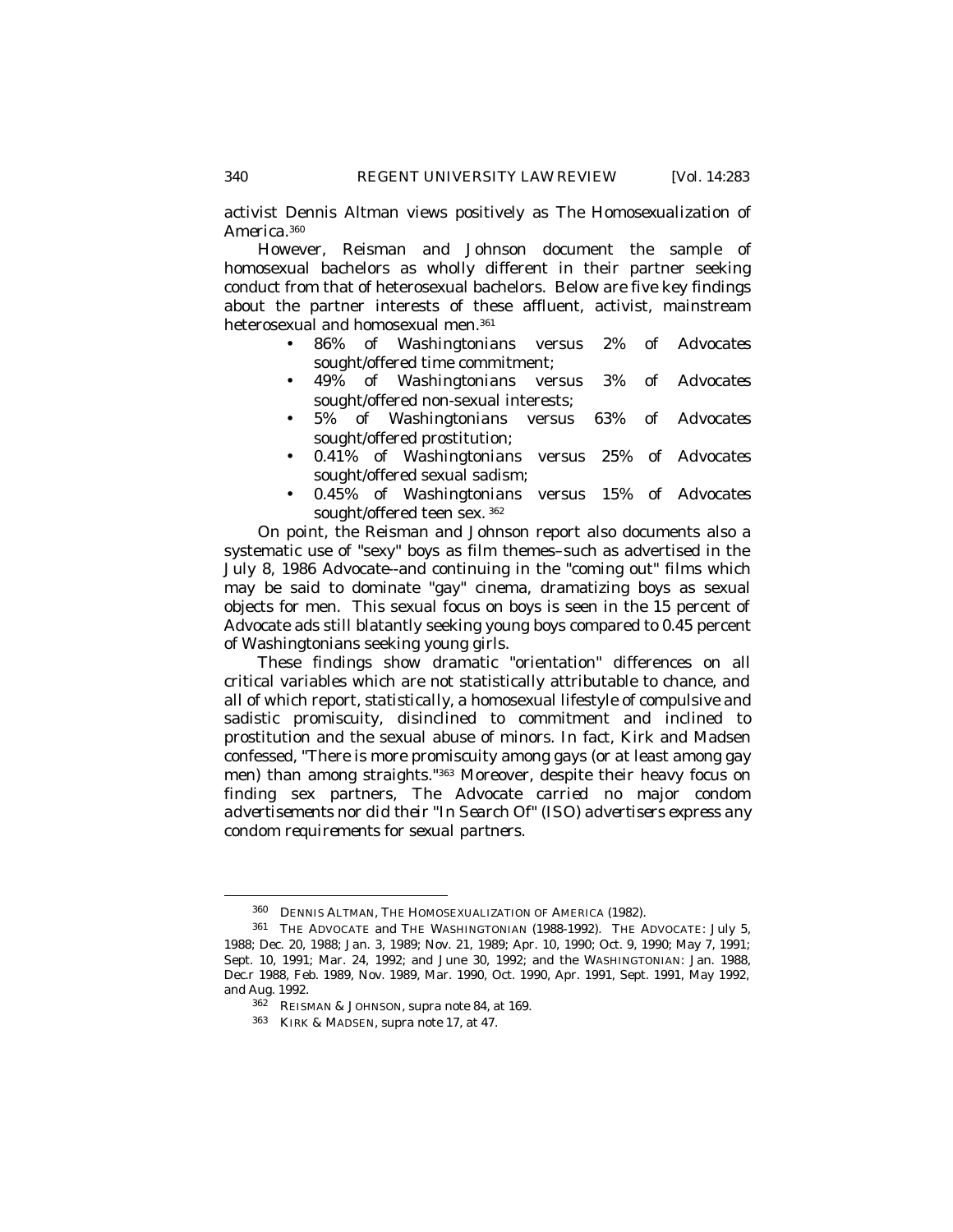#### X. CONCLUSION

Justification for teaching children about sex acts is based on the unverified claim that children are sexual from birth and that juveniles are not able to be self governing because hormones are "raging" leading most youths, naturally, to sexual activity and AIDS. This requires, argue the sex "experts," graphic sex instruction from older, allegedly wiser teachers or "guides" on sexual techniques and related issues. Moreover, the excuse for explicit school sex demonstrations and distribution of condoms has been "to inform" school children of the condom's "safe sex" properties if used properly (now established as a false assumption). Ironically though, homosexual activists have systematically purged major condom ads from their own periodicals. It is not a coincidence that since the teaching of Kinseyan promiscuity began, and traditional American sexual reticence was abandoned, sexual disease, despair, violence and dysfunction are rampant and show no signs of abating.

The public should be aware that increasing children's promiscuity advances the interests of sexual predators and of the booming pornography/prostitution sex industry. Adult society is responsible for being sufficiently mature to protect our young. Our individual and societal self indulgence and failure to protect is therefore painfully visible everywhere. *No blame is due any child in this tragic process. The "coaches," guilty of promoting alleged "consensual" child abuse*, should be located, arrested for contributing to the delinquency of minors and prosecuted to the full limit of tough pre-Kinsey laws.

James Madison wrote in 1832 that "[a] popular Government, without popular information, or the means of acquiring it, is but a Prologue to a Farce or a Tragedy; or perhaps both."364 The managed media and academic control over information on homosexuality qualify indeed for creating a modern American Tragedy.

# APPENDIX A

#### *1. The Stonewall Rebellion, June 1969.*

Harvard-educated homosexual icon, Toby Marotta describes Stonewall as a "Mafia-controlled," "dimly lit dance bar" catering to "dope-smokers," "acid-heads," "speed freaks" and "street queens."<sup>365</sup> A photograph from the homosexual magazine, *10 Percent,* (June 1994, p. 46), of the Stonewall Clientele portrays teenage boy "street queens" (prostitutes) proudly posing outside the bar where the celebrated riots took place. The pederast patrons, who along with a number of

<sup>364</sup> Letter from James Madison to W.T. Barry (Aug. 4, 1832), *reprinted in* THE COMPLETE MADISON 337 (S. Padower ed., 1953).

<sup>365</sup> MAROTTA, *supra* note 140, at 71, 75.